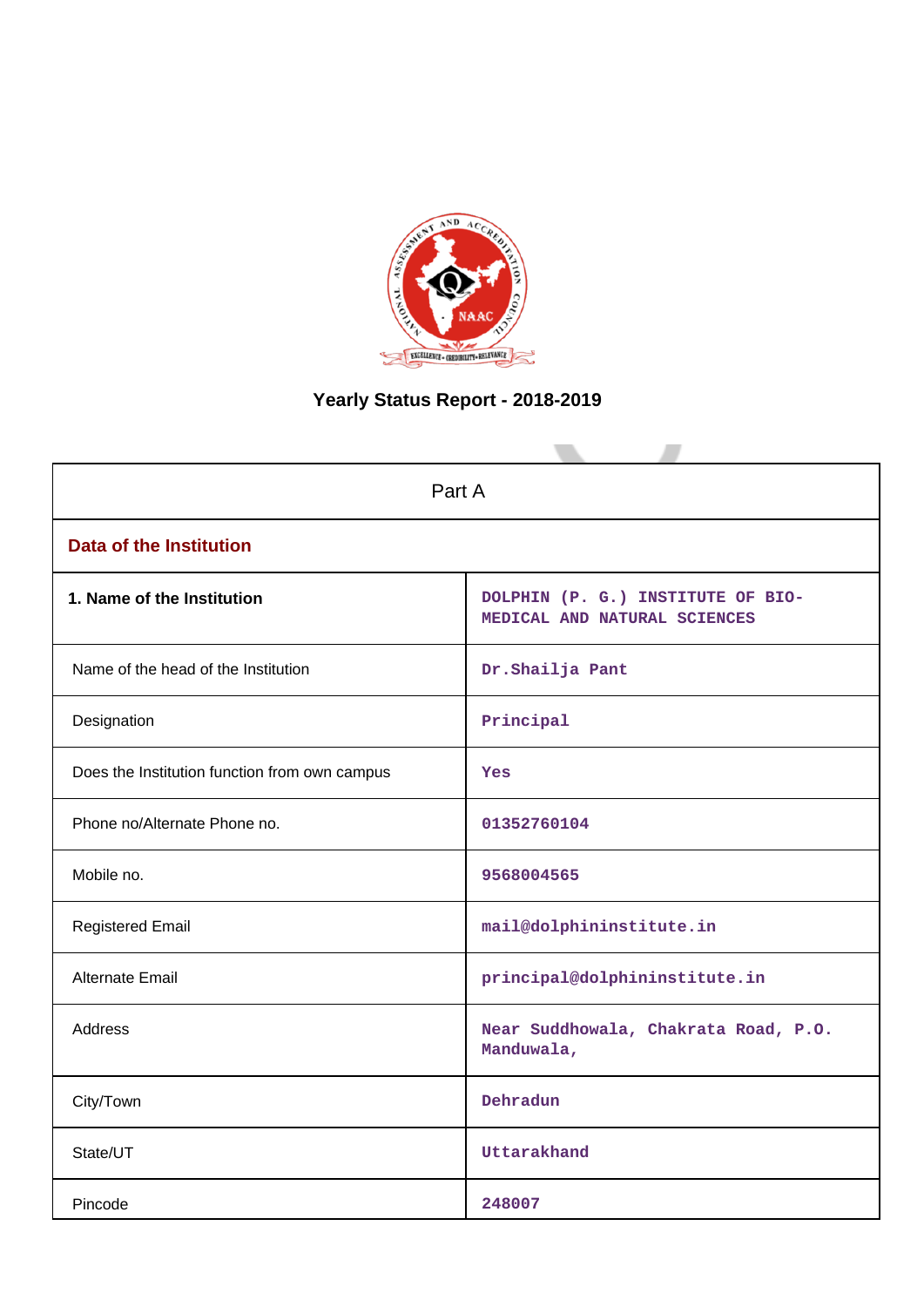| 2. Institutional Status                                                   |                                  |             |                                                                                                  |                                     |             |  |
|---------------------------------------------------------------------------|----------------------------------|-------------|--------------------------------------------------------------------------------------------------|-------------------------------------|-------------|--|
| Affiliated / Constituent                                                  |                                  |             | Affiliated                                                                                       |                                     |             |  |
| Type of Institution                                                       |                                  |             | Co-education                                                                                     |                                     |             |  |
| Location                                                                  |                                  |             | <b>Rural</b>                                                                                     |                                     |             |  |
| <b>Financial Status</b>                                                   |                                  |             | private                                                                                          |                                     |             |  |
| Name of the IQAC co-ordinator/Director                                    |                                  |             | Dr.Shruti Sharma                                                                                 |                                     |             |  |
| Phone no/Alternate Phone no.                                              |                                  |             | 01352760104                                                                                      |                                     |             |  |
| Mobile no.                                                                |                                  |             | 9568004557                                                                                       |                                     |             |  |
| <b>Registered Email</b>                                                   |                                  |             |                                                                                                  | coordinatoriqac@dolphininstitute.in |             |  |
| Alternate Email                                                           |                                  |             |                                                                                                  | principal@dolphininstitute.in       |             |  |
| 3. Website Address                                                        |                                  |             |                                                                                                  |                                     |             |  |
| Web-link of the AQAR: (Previous Academic Year)                            |                                  |             | http://dolphininstitute.in/hpanel/iqac/<br>agar2017-18.pdf                                       |                                     |             |  |
| 4. Whether Academic Calendar prepared during<br>the year                  |                                  |             | Yes                                                                                              |                                     |             |  |
| if yes, whether it is uploaded in the institutional website:<br>Weblink:  |                                  |             | https://www.dolphininstitute.in/wp-con<br>tent/uploads/2019/12/Academic-<br>Calendar-2018-19.pdf |                                     |             |  |
| <b>5. Accrediation Details</b>                                            |                                  |             |                                                                                                  |                                     |             |  |
| Cycle                                                                     | Grade                            | <b>CGPA</b> | Year of                                                                                          | Validity                            |             |  |
|                                                                           |                                  |             | Accrediation                                                                                     | Period From                         | Period To   |  |
| 1                                                                         | в                                | 2.81        | 2011                                                                                             | 16-Sep-2011                         | 15-Sep-2016 |  |
|                                                                           | 6. Date of Establishment of IQAC |             |                                                                                                  | 09-May-2011                         |             |  |
| 7. Internal Quality Assurance System                                      |                                  |             |                                                                                                  |                                     |             |  |
| Quality initiatives by IQAC during the year for promoting quality culture |                                  |             |                                                                                                  |                                     |             |  |
| Item /Title of the quality initiative by<br><b>IQAC</b>                   |                                  |             | Date & Duration<br>Number of participants/ beneficiaries                                         |                                     |             |  |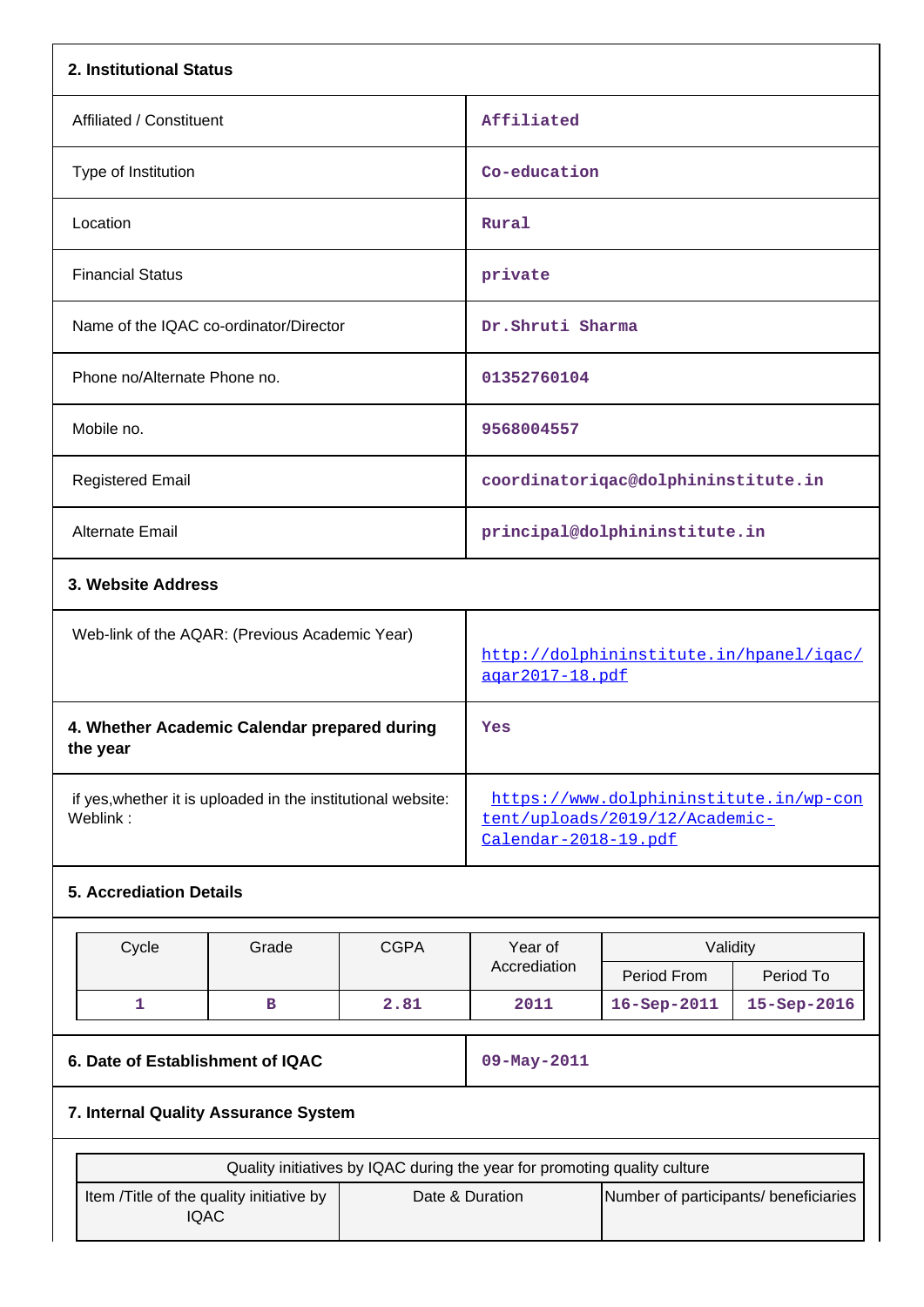| Feedback from employers | $05 - Dec - 2019$<br>8        | 21   |
|-------------------------|-------------------------------|------|
| Feedback from alumni    | $12 - \text{Feb} - 2019$<br>8 | 125  |
| Feedback from teachers  | $03 - Jul - 2019$<br>6        | 82   |
| Feedback from parents   | $12 - Ju1 - 2019$<br>4        | 275  |
| Feedback from students  | $15 - \text{Mar} - 2019$<br>9 | 2555 |
| Feedback from students  | $03 - Oct - 2018$<br>8        | 2580 |
| IQAC Meeting            | $03 - Apr - 2019$<br>1.       | 20   |
| IQAC Meeting            | $07 - Jan - 2019$<br>1        | 18   |
| IQAC Meeting            | $11 - May - 2018$<br>ı        | 20   |
| IQAC Meeting            | $16 - Jul - 2018$<br>1        | 18   |
|                         | View File                     |      |

**8. Provide the list of funds by Central/ State Government- UGC/CSIR/DST/DBT/ICMR/TEQIP/World Bank/CPE of UGC etc.**

| Institution/Departmen<br>t/Faculty                                      | Scheme                                                                                            | Funding Agency                  |           | Year of award with<br>duration | Amount |            |       |
|-------------------------------------------------------------------------|---------------------------------------------------------------------------------------------------|---------------------------------|-----------|--------------------------------|--------|------------|-------|
| Dr. Gyanendra<br>Awasthi                                                | Immunology<br>Awareness Drive                                                                     | Indian<br>Immunology<br>Society |           |                                |        | 2019<br>15 | 10000 |
| Botany                                                                  | Foldscope and<br>its<br>applications in<br>collaboration<br>with Govt PG<br>College<br>Uttarkashi | <b>DBT</b>                      |           | 2019<br>1                      | 17190  |            |       |
|                                                                         |                                                                                                   |                                 | View File |                                |        |            |       |
| 9. Whether composition of IQAC as per latest<br><b>NAAC</b> guidelines: |                                                                                                   | Yes                             |           |                                |        |            |       |
| Upload latest notification of formation of IQAC                         |                                                                                                   | View File                       |           |                                |        |            |       |
| 10. Number of IQAC meetings held during the<br>year :                   |                                                                                                   | 4                               |           |                                |        |            |       |
| The minutes of IQAC meeting and compliances to the                      |                                                                                                   | Yes                             |           |                                |        |            |       |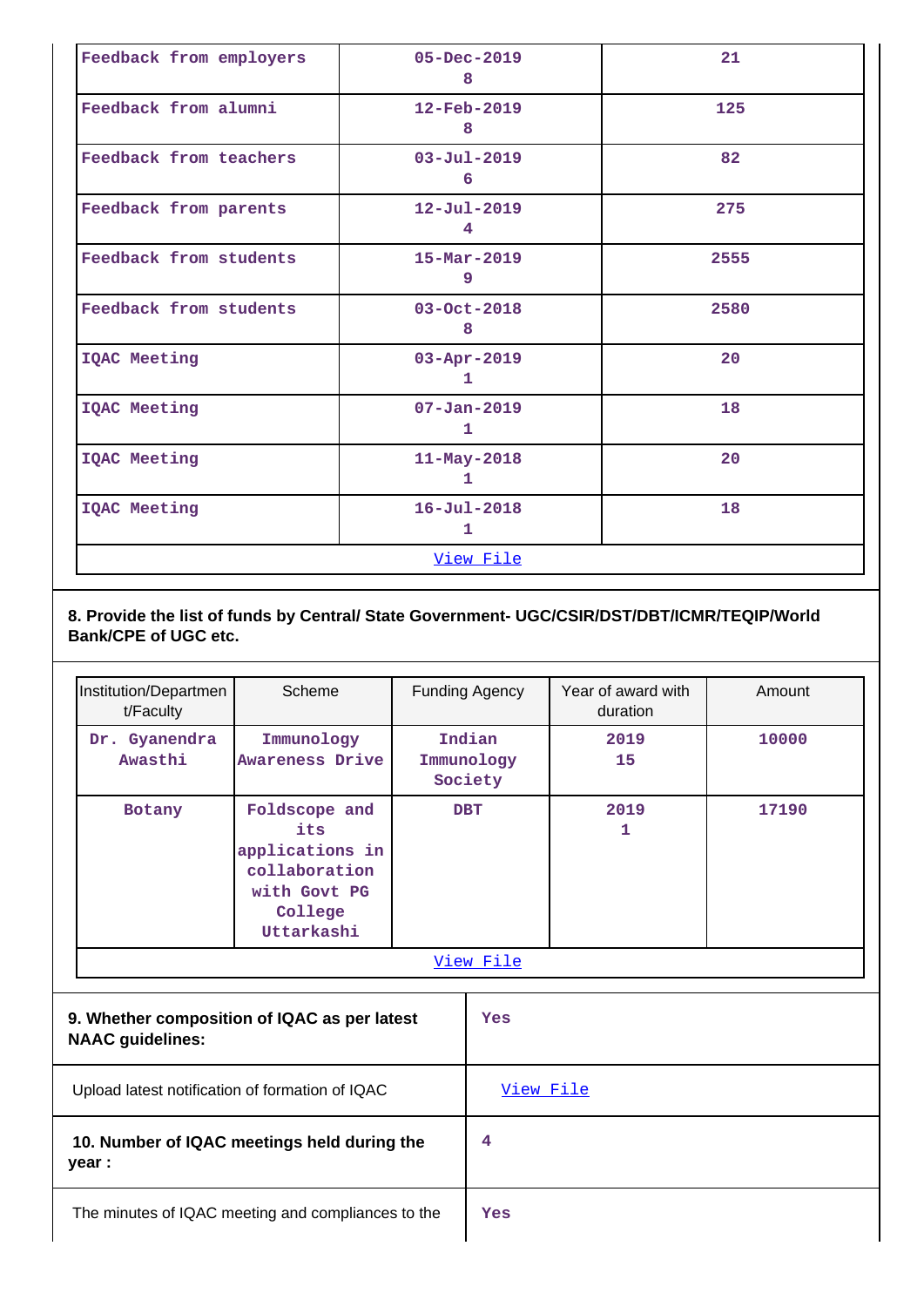| decisions have been uploaded on the institutional<br>website                                                      |           |
|-------------------------------------------------------------------------------------------------------------------|-----------|
| Upload the minutes of meeting and action taken report                                                             | View File |
| 11. Whether IQAC received funding from any of<br>the funding agency to support its activities<br>during the year? | <b>No</b> |

## **12. Significant contributions made by IQAC during the current year(maximum five bullets)**

**1. Feedback from students was taken through ERP, a step to save paper and do our part to protect environment. 2. Alumni Registration Form was made available on the Institute's website to reach out to our Alumni. 3. The Certificate Courses to begin were got approved from the BOS with external subject experts. 4. Academic Administrative Audit was initiated. 5. SMS sent to parents on a daily basis regarding their ward's attendance.**

#### [View File](https://assessmentonline.naac.gov.in/public/Postacc/Contribution/2657_Contribution.xlsx)

**13. Plan of action chalked out by the IQAC in the beginning of the academic year towards Quality Enhancement and outcome achieved by the end of the academic year**

| Plan of Action                                                                           | Achivements/Outcomes                                                                                                                               |  |  |  |
|------------------------------------------------------------------------------------------|----------------------------------------------------------------------------------------------------------------------------------------------------|--|--|--|
| Personality Development Program to be<br>started on a regular basis for the<br>students. | Personality Development Program was<br>started for the students.                                                                                   |  |  |  |
| Academic Administrative Audit to begin.                                                  | Academic Administrative Audit though<br>started, was on a small scale. It was<br>decided to make it more foolproof in<br>the new academic session. |  |  |  |
| Certificate Courses to be started.                                                       | The curriculum was designed and<br>approved by BOS with external expert.<br>The same to be started in the new<br>academic session.                 |  |  |  |
| View File                                                                                |                                                                                                                                                    |  |  |  |

**14. Whether AQAR was placed before statutory body ?**

**Yes**

| Name of Statutory Body<br>Management Committee                                                                       | <b>Meeting Date</b><br>$19 - Dec - 2019$ |
|----------------------------------------------------------------------------------------------------------------------|------------------------------------------|
| 15. Whether NAAC/or any other accredited<br>body(s) visited IQAC or interacted with it to<br>assess the functioning? | <b>No</b>                                |
| 16. Whether institutional data submitted to<br><b>AISHE:</b>                                                         | Yes                                      |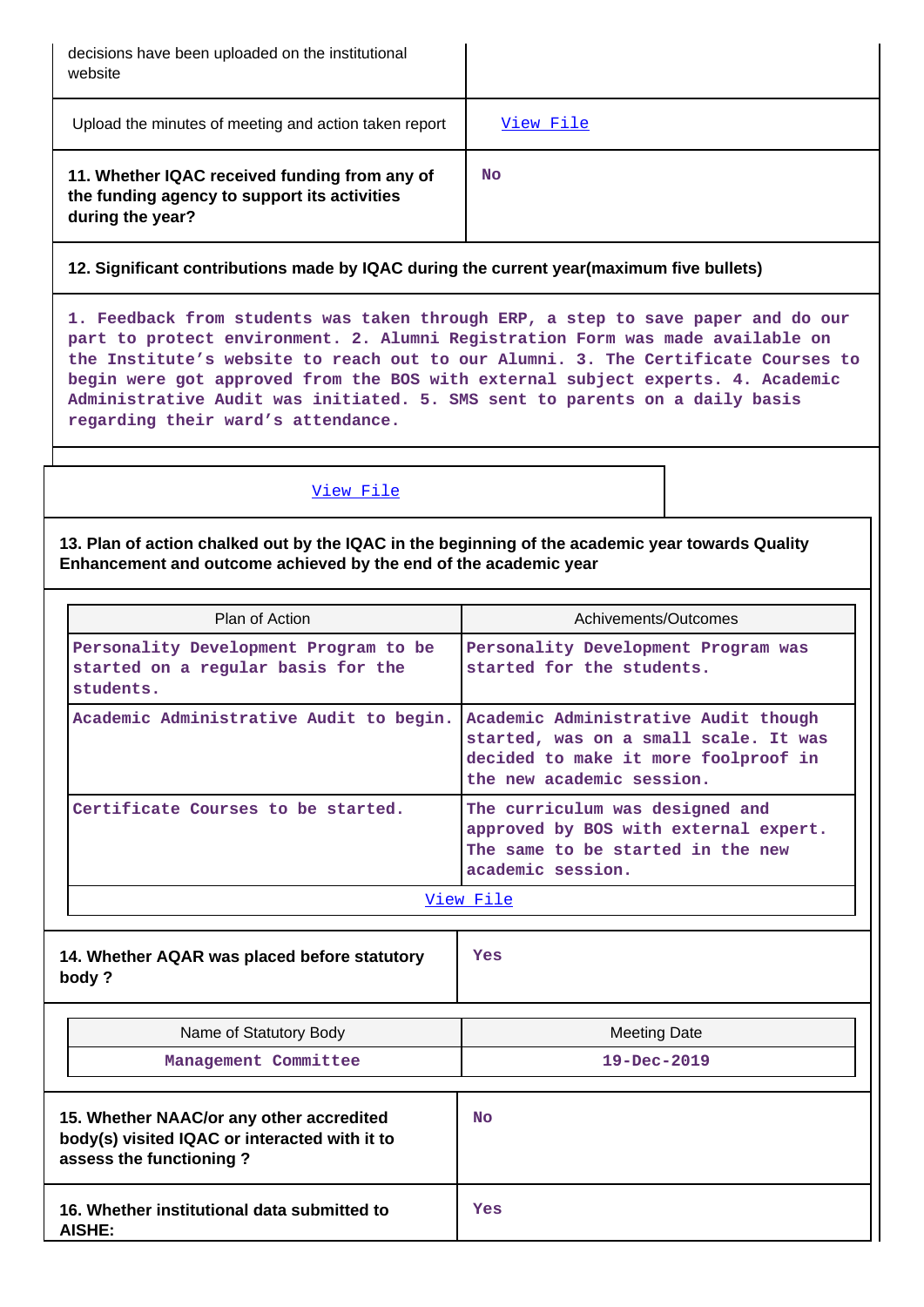| Year of Submission                                                                                  | 2019                                                                                                                                                                                                                                                                                                                                                                                                                                                                                                                                                                                                                                                                                                                                                                                                                                                                                                                                                                                                                                                                                                                                                                         |
|-----------------------------------------------------------------------------------------------------|------------------------------------------------------------------------------------------------------------------------------------------------------------------------------------------------------------------------------------------------------------------------------------------------------------------------------------------------------------------------------------------------------------------------------------------------------------------------------------------------------------------------------------------------------------------------------------------------------------------------------------------------------------------------------------------------------------------------------------------------------------------------------------------------------------------------------------------------------------------------------------------------------------------------------------------------------------------------------------------------------------------------------------------------------------------------------------------------------------------------------------------------------------------------------|
| Date of Submission                                                                                  | 28-Feb-2019                                                                                                                                                                                                                                                                                                                                                                                                                                                                                                                                                                                                                                                                                                                                                                                                                                                                                                                                                                                                                                                                                                                                                                  |
| 17. Does the Institution have Management<br><b>Information System?</b>                              | Yes                                                                                                                                                                                                                                                                                                                                                                                                                                                                                                                                                                                                                                                                                                                                                                                                                                                                                                                                                                                                                                                                                                                                                                          |
| If yes, give a brief descripiton and a list of modules<br>currently operational (maximum 500 words) | Management Information system, in the<br>form of an ERP system, is functional in<br>the Institute. The system has been<br>custom developed and implemented for<br>the purpose which is useful as it<br>provides immediate information and on<br>the basis of that timely action plans<br>are initiated. Along with faculty both<br>students and parents are involved in<br>the process. Following are the list of<br>modules currently operational: 1.<br>Attendance of teachers, Staff and<br>students monitored through the system.<br>2. Leave applications are applied and<br>processed through online portal. 3.<br>Teaching plan of each faculty is<br>maintained in the ERP. 4. Teaching<br>progression can be monitored through<br>class wise/faculty wise. 5. Study<br>material and assignments are made<br>available to the students via their ERP<br>portal. 6. Circular and notices are<br>communicated. 7. Library details are<br>available. 8. Online student feedback<br>facility is available in the ERP. 9.<br>All important information related to<br>the activities of the institute and<br>upcoming events are published through<br>institute's website. |
|                                                                                                     | Part B                                                                                                                                                                                                                                                                                                                                                                                                                                                                                                                                                                                                                                                                                                                                                                                                                                                                                                                                                                                                                                                                                                                                                                       |

## **CRITERION I – CURRICULAR ASPECTS**

## **1.1 – Curriculum Planning and Implementation**

 1.1.1 – Institution has the mechanism for well planned curriculum delivery and documentation. Explain in 500 words

 **Prior to the commencement of the new semester, the courses are allocated to the faculty, keeping in mind their specialization. Accordingly, the faculty prepares/ updates the study material. The breakup of the whole syllabus topic wise is done by the faculty before the commencement of the semester. As the semester begins, the faculty prepares a planner on a weekly basis. At the end of each month, the HOD submits a monthly report to the Principal Office where by the status of the syllabus is mentioned. The same is cross checked through ERP. The faculty missing classes for any reason has to take compensatory classes to manage the syllabus. A close watch is kept on the curriculum delivery by the IQAC and accordingly the faculty is advised by the Principal to take corrective actions in case of any shortcoming. The feedback taken from**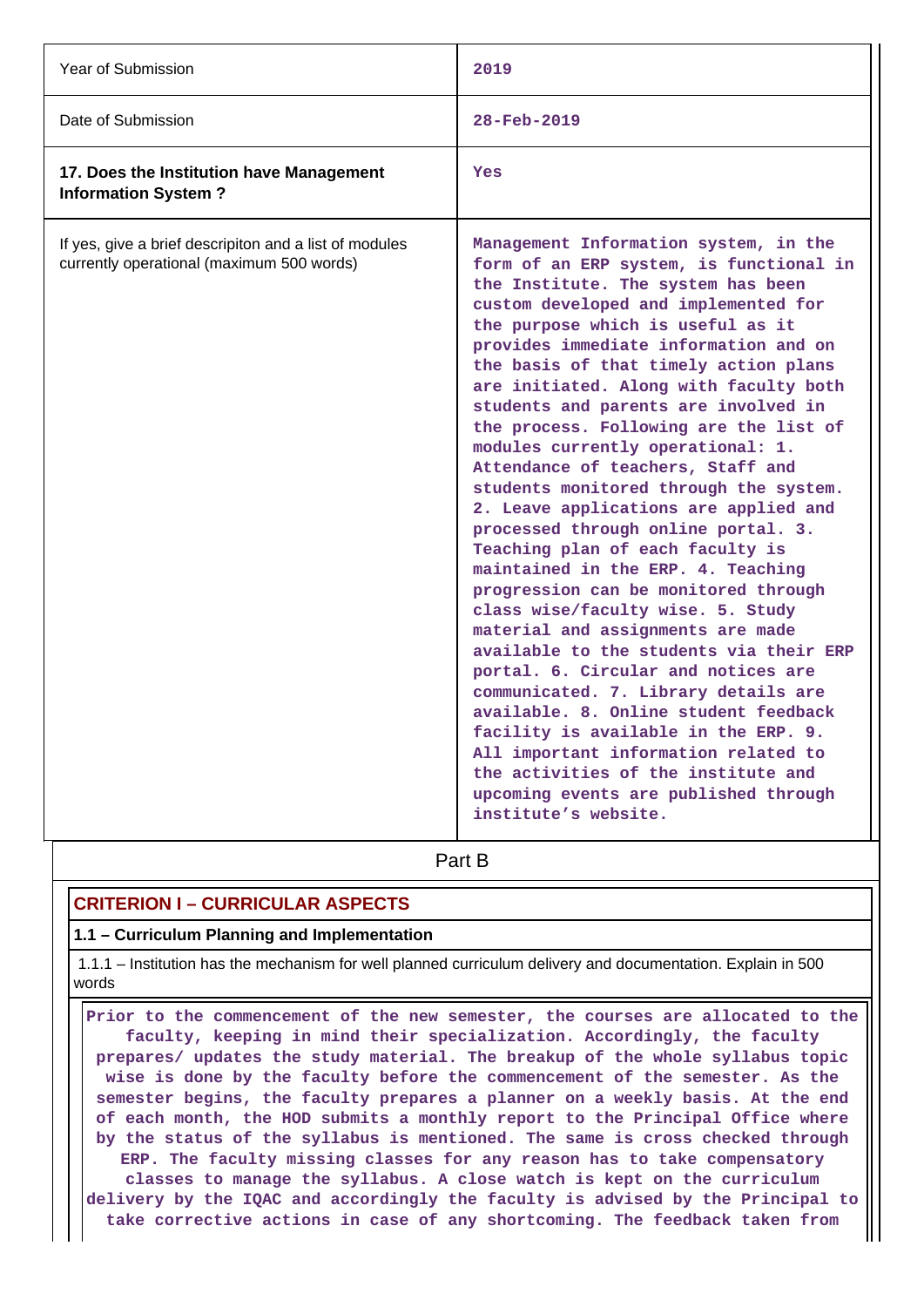|                                                               |                 |                                                                                            |             | students is also indicative of the way the curriculum is delivered by the<br>faculty. The study material is uploaded in the ERP for the students. |                             |  |
|---------------------------------------------------------------|-----------------|--------------------------------------------------------------------------------------------|-------------|---------------------------------------------------------------------------------------------------------------------------------------------------|-----------------------------|--|
|                                                               |                 | 1.1.2 - Certificate/ Diploma Courses introduced during the academic year                   |             |                                                                                                                                                   |                             |  |
| Certificate                                                   | Diploma Courses | Dates of<br>Introduction                                                                   | Duration    | Focus on employ<br>ability/entreprene<br>urship                                                                                                   | <b>Skill</b><br>Development |  |
| Nil                                                           | Nil             | 29/04/2019                                                                                 | $\mathbf 0$ | Nil                                                                                                                                               | Nil                         |  |
| 1.2 - Academic Flexibility                                    |                 |                                                                                            |             |                                                                                                                                                   |                             |  |
|                                                               |                 | 1.2.1 - New programmes/courses introduced during the academic year                         |             |                                                                                                                                                   |                             |  |
| Programme/Course                                              |                 | Programme Specialization                                                                   |             | Dates of Introduction                                                                                                                             |                             |  |
| <b>BSC</b>                                                    |                 | Nil                                                                                        |             | 29/04/2019                                                                                                                                        |                             |  |
| <b>MSC</b>                                                    |                 | Nil                                                                                        |             | 29/04/2019                                                                                                                                        |                             |  |
|                                                               |                 | No file uploaded.                                                                          |             |                                                                                                                                                   |                             |  |
| affiliated Colleges (if applicable) during the academic year. |                 |                                                                                            |             | 1.2.2 - Programmes in which Choice Based Credit System (CBCS)/Elective course system implemented at the                                           |                             |  |
| Name of programmes adopting<br><b>CBCS</b>                    |                 | Programme Specialization                                                                   |             | Date of implementation of<br><b>CBCS/Elective Course System</b>                                                                                   |                             |  |
| <b>MSC</b>                                                    |                 | Nil                                                                                        |             | 29/04/2019                                                                                                                                        |                             |  |
| <b>BSC</b>                                                    |                 | Nil                                                                                        |             | 29/04/2019                                                                                                                                        |                             |  |
|                                                               |                 | 1.2.3 - Students enrolled in Certificate/ Diploma Courses introduced during the year       |             |                                                                                                                                                   |                             |  |
|                                                               |                 | Certificate                                                                                |             | Diploma Course                                                                                                                                    |                             |  |
| <b>Number of Students</b><br>0<br>0                           |                 |                                                                                            |             |                                                                                                                                                   |                             |  |
| 1.3 - Curriculum Enrichment                                   |                 |                                                                                            |             |                                                                                                                                                   |                             |  |
|                                                               |                 | 1.3.1 - Value-added courses imparting transferable and life skills offered during the year |             |                                                                                                                                                   |                             |  |
| <b>Value Added Courses</b>                                    |                 | Date of Introduction                                                                       |             | Number of Students Enrolled                                                                                                                       |                             |  |
| Entrepreneurship<br>Awareness Workshop                        |                 |                                                                                            | 15/05/2018  |                                                                                                                                                   | 150                         |  |
|                                                               |                 | View File                                                                                  |             |                                                                                                                                                   |                             |  |
|                                                               |                 | 1.3.2 - Field Projects / Internships under taken during the year                           |             |                                                                                                                                                   |                             |  |
| Project/Programme Title                                       |                 | Programme Specialization                                                                   |             | No. of students enrolled for Field<br>Projects / Internships                                                                                      |                             |  |
| <b>BSC</b>                                                    |                 | Medical Microbiology                                                                       |             | 44                                                                                                                                                |                             |  |
| <b>MSC</b>                                                    |                 | Microbiology                                                                               |             | 10                                                                                                                                                |                             |  |
| <b>BPT</b>                                                    |                 | physiotherapy                                                                              |             | 47                                                                                                                                                |                             |  |
| <b>BSC</b>                                                    |                 | Horticulture                                                                               |             | 60                                                                                                                                                |                             |  |
|                                                               |                 |                                                                                            | Forestry    |                                                                                                                                                   |                             |  |
| <b>BSC</b>                                                    |                 |                                                                                            |             | 87                                                                                                                                                |                             |  |
| <b>BSC</b>                                                    |                 | Agriculture                                                                                |             | 109                                                                                                                                               |                             |  |
| <b>BSC</b>                                                    |                 | Medical Lab Technoloy                                                                      |             | 49                                                                                                                                                |                             |  |
| <b>MSC</b>                                                    |                 | Medical Lab Technoloy                                                                      |             | 16                                                                                                                                                |                             |  |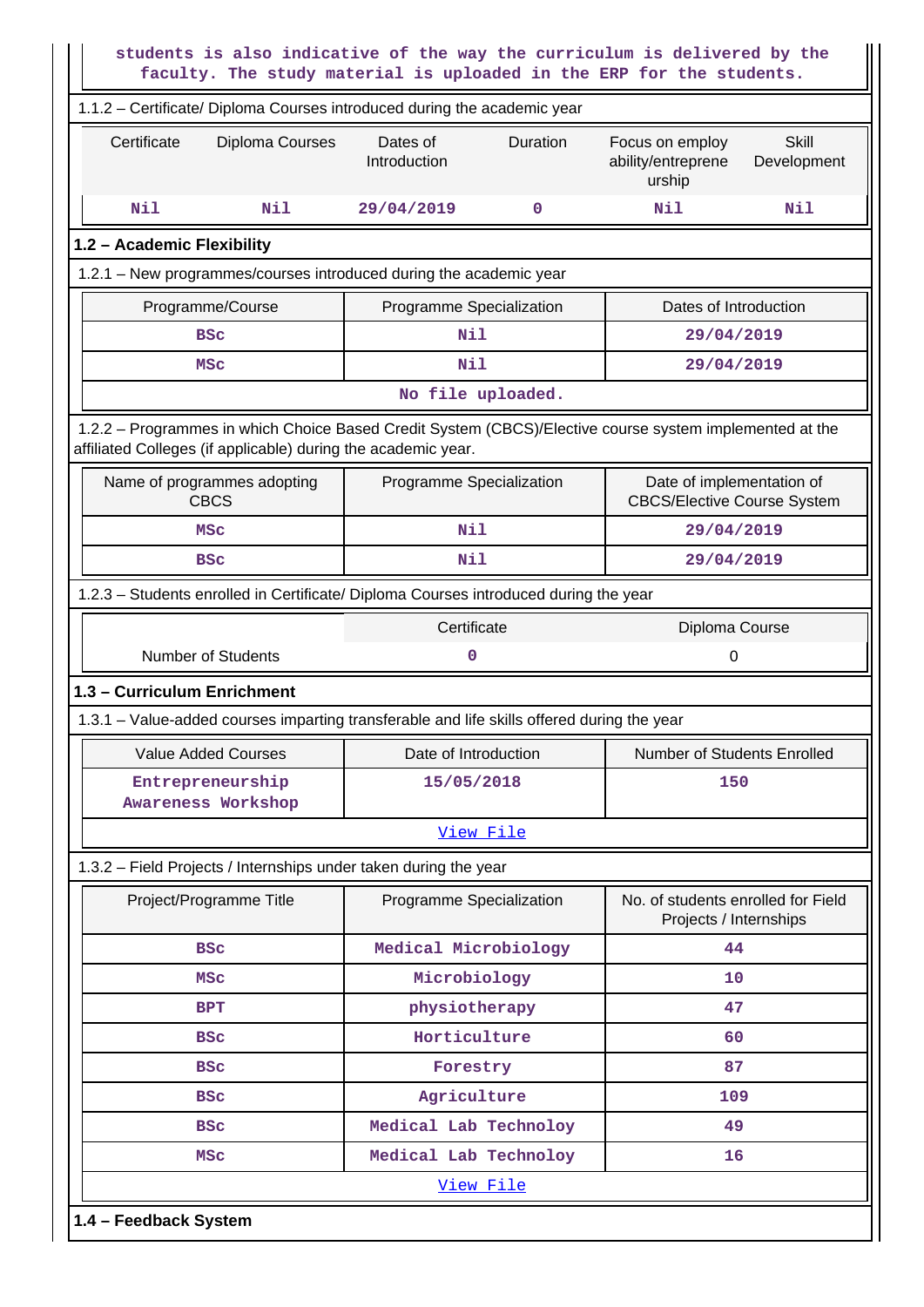| $1.4.1$ – Whether structured feedback received from all the stakeholders. |     |  |  |  |
|---------------------------------------------------------------------------|-----|--|--|--|
| <b>Students</b>                                                           | Yes |  |  |  |
| <b>Teachers</b>                                                           | Yes |  |  |  |
| <b>Employers</b>                                                          | Yes |  |  |  |
| Alumni                                                                    | Yes |  |  |  |
| Parents                                                                   | Yes |  |  |  |

 1.4.2 – How the feedback obtained is being analyzed and utilized for overall development of the institution? (maximum 500 words)

Feedback Obtained

**A close interaction is maintained with the various stakeholders. The feedback taken from them is minutely scrutinized by the Cell. Strengths, weaknesses and suggestions are discussed by the members. Based on the same appropriate decisions are taken and intimated to the concerned person for implementation, The corrective actions are supervised by the Cell and feedback regarding the same is also given from time to time. Feedback serves as guiding force to improve the overall teaching learning process of the Institute. Feedback received from students is initially discussed with the respective HOD. The remarks of the HOD are also taken into consideration. The same is then conveyed to the concerned faculty. The corrective actions are also suggested to the faculty. Feedback about the concerned faculty is again taken from the students. In most of the cases, there is improvement in the over all performance of the faculty and the students are satisfied. In rare cases, when after repeated advice, no improvement is seen, the faculty is replaced. Feedback regarding other aspects like hostel etc is also conveyed to the concerned authority. Close watch is kept to monitor the progress. Feedback received from Teachers helps in improving the interpersonal relations and creates a healthy environment for working. Any suggestion regarding the curriculum is duly intimated to the affiliating University. Feedback from the employers helps us to prepare our students to face the interview and get placed. It helps us to bridge the gap between theory and practical aspects. Feedback from Alumni helps us to develop our students to face the competitive job market and prepare them for future challenges. Feedback from the parents guide us to cater to students' needs to make their teaching learning exposure comfortable and productive. This ensures the all round development of the students.**

## **CRITERION II – TEACHING- LEARNING AND EVALUATION**

#### **2.1 – Student Enrolment and Profile**

#### 2.1.1 – Demand Ratio during the year

| Name of the<br>Programme | Programme<br>Specialization | Number of seats<br>available | Number of<br>Application received | <b>Students Enrolled</b> |
|--------------------------|-----------------------------|------------------------------|-----------------------------------|--------------------------|
| <b>BSC</b>               | Agriculture                 | 220                          | 257                               | 220                      |
| <b>BSC</b>               | Biotechnology               | 60                           | 24                                | $22 \overline{)}$        |
| <b>BSC</b>               | Forestry                    | 100                          | 117                               | 100                      |
| <b>BSC</b>               | Horticulture                | 100                          | 89                                | 83                       |
| <b>BSC</b>               | Medical Lab<br>Technology   | 50                           | 61                                | 50                       |
| <b>BSC</b>               | Medical<br>Microbiology     | 50                           | 53                                | 47                       |
| <b>BPT</b>               | Physiotherapy               | 50                           | 58                                | 49                       |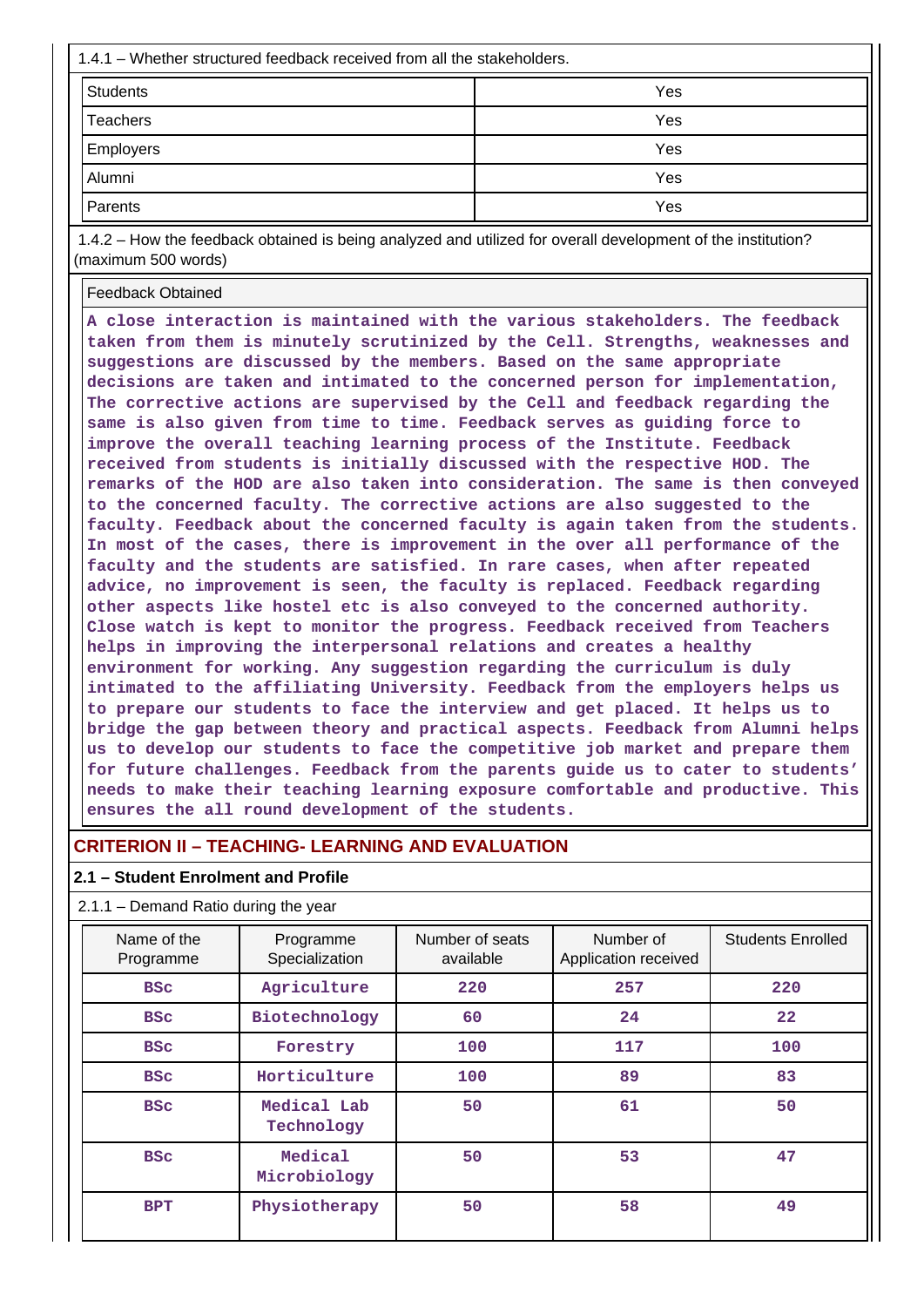| <b>BCom</b>                                                                                                                                                                                                                                                         | Commerce                                                                                                                                                                                                                                                                                                                                                                                                                                                      |              | 120                                                          |                                                                                                  |    | 29                                                                                               | 25 |                                                             |
|---------------------------------------------------------------------------------------------------------------------------------------------------------------------------------------------------------------------------------------------------------------------|---------------------------------------------------------------------------------------------------------------------------------------------------------------------------------------------------------------------------------------------------------------------------------------------------------------------------------------------------------------------------------------------------------------------------------------------------------------|--------------|--------------------------------------------------------------|--------------------------------------------------------------------------------------------------|----|--------------------------------------------------------------------------------------------------|----|-------------------------------------------------------------|
| <b>MSC</b>                                                                                                                                                                                                                                                          |                                                                                                                                                                                                                                                                                                                                                                                                                                                               | Agronomy     |                                                              | 30                                                                                               |    | 37                                                                                               |    | 30                                                          |
| <b>MSC</b>                                                                                                                                                                                                                                                          |                                                                                                                                                                                                                                                                                                                                                                                                                                                               | Biochemistry |                                                              | 30                                                                                               |    | 26                                                                                               |    | 20                                                          |
| <b>MSC</b>                                                                                                                                                                                                                                                          | Biotechnology                                                                                                                                                                                                                                                                                                                                                                                                                                                 |              | 30                                                           |                                                                                                  | 14 |                                                                                                  | 9  |                                                             |
| <b>MSC</b>                                                                                                                                                                                                                                                          | Botany                                                                                                                                                                                                                                                                                                                                                                                                                                                        |              |                                                              | 40                                                                                               |    | 38                                                                                               |    | 32                                                          |
| <b>MSC</b>                                                                                                                                                                                                                                                          | Chemistry                                                                                                                                                                                                                                                                                                                                                                                                                                                     |              | 40                                                           |                                                                                                  |    | 14                                                                                               | 9  |                                                             |
| <b>MSC</b>                                                                                                                                                                                                                                                          | Forestry                                                                                                                                                                                                                                                                                                                                                                                                                                                      |              | 30                                                           |                                                                                                  |    | 35                                                                                               | 29 |                                                             |
| <b>MSC</b>                                                                                                                                                                                                                                                          | Medical Lab<br>Technology                                                                                                                                                                                                                                                                                                                                                                                                                                     |              | 20                                                           |                                                                                                  |    | 27                                                                                               | 20 |                                                             |
| <b>MSC</b>                                                                                                                                                                                                                                                          | Microbiology                                                                                                                                                                                                                                                                                                                                                                                                                                                  |              | 33                                                           |                                                                                                  |    | 34                                                                                               | 30 |                                                             |
| <b>MSC</b>                                                                                                                                                                                                                                                          | Pharmaceutical<br>Chemistry                                                                                                                                                                                                                                                                                                                                                                                                                                   |              | 27                                                           |                                                                                                  |    | 29                                                                                               | 20 |                                                             |
| <b>MSC</b>                                                                                                                                                                                                                                                          | Physics                                                                                                                                                                                                                                                                                                                                                                                                                                                       |              | 30                                                           |                                                                                                  |    | 7                                                                                                | 5  |                                                             |
| <b>MSC</b>                                                                                                                                                                                                                                                          | Zoology                                                                                                                                                                                                                                                                                                                                                                                                                                                       |              | 40                                                           |                                                                                                  |    | 40                                                                                               | 36 |                                                             |
| <b>MPT</b>                                                                                                                                                                                                                                                          | Physiotherapy                                                                                                                                                                                                                                                                                                                                                                                                                                                 |              | 50                                                           |                                                                                                  |    | 36                                                                                               | 29 |                                                             |
| <b>MCom</b>                                                                                                                                                                                                                                                         | Commerce                                                                                                                                                                                                                                                                                                                                                                                                                                                      |              | 40                                                           |                                                                                                  |    | 6                                                                                                | 5  |                                                             |
|                                                                                                                                                                                                                                                                     |                                                                                                                                                                                                                                                                                                                                                                                                                                                               |              |                                                              | View File                                                                                        |    |                                                                                                  |    |                                                             |
| 2.2 - Catering to Student Diversity                                                                                                                                                                                                                                 |                                                                                                                                                                                                                                                                                                                                                                                                                                                               |              |                                                              |                                                                                                  |    |                                                                                                  |    |                                                             |
| 2.2.1 - Student - Full time teacher ratio (current year data)                                                                                                                                                                                                       |                                                                                                                                                                                                                                                                                                                                                                                                                                                               |              |                                                              |                                                                                                  |    |                                                                                                  |    |                                                             |
| Year                                                                                                                                                                                                                                                                | Number of<br>students enrolled<br>in the institution<br>(UG)                                                                                                                                                                                                                                                                                                                                                                                                  |              | Number of<br>students enrolled<br>in the institution<br>(PG) | Number of<br>fulltime teachers<br>available in the<br>institution<br>teaching only UG<br>courses |    | Number of<br>fulltime teachers<br>available in the<br>institution<br>teaching only PG<br>courses |    | Number of<br>teachers<br>teaching both UG<br>and PG courses |
| 2018                                                                                                                                                                                                                                                                | 2210                                                                                                                                                                                                                                                                                                                                                                                                                                                          |              | 577                                                          | 17                                                                                               |    | 10                                                                                               |    | 72                                                          |
| 2.3 - Teaching - Learning Process                                                                                                                                                                                                                                   |                                                                                                                                                                                                                                                                                                                                                                                                                                                               |              |                                                              |                                                                                                  |    |                                                                                                  |    |                                                             |
| 2.3.1 – Percentage of teachers using ICT for effective teaching with Learning Management Systems (LMS), E-<br>learning resources etc. (current year data)                                                                                                           |                                                                                                                                                                                                                                                                                                                                                                                                                                                               |              |                                                              |                                                                                                  |    |                                                                                                  |    |                                                             |
| Number of<br>Number of<br>Number of ICT<br>Numberof smart<br><b>ICT Tools and</b><br>E-resources and<br><b>Teachers on Roll</b><br>enabled<br>techniques used<br>teachers using<br>classrooms<br>resources<br>ICT (LMS, e-<br>available<br>Classrooms<br>Resources) |                                                                                                                                                                                                                                                                                                                                                                                                                                                               |              |                                                              |                                                                                                  |    |                                                                                                  |    |                                                             |
| 99                                                                                                                                                                                                                                                                  | 96                                                                                                                                                                                                                                                                                                                                                                                                                                                            |              | 4                                                            | 52                                                                                               |    | $\mathbf 0$                                                                                      |    | 4                                                           |
|                                                                                                                                                                                                                                                                     |                                                                                                                                                                                                                                                                                                                                                                                                                                                               |              |                                                              | No file uploaded.                                                                                |    |                                                                                                  |    |                                                             |
|                                                                                                                                                                                                                                                                     |                                                                                                                                                                                                                                                                                                                                                                                                                                                               |              |                                                              | No file uploaded.                                                                                |    |                                                                                                  |    |                                                             |
| 2.3.2 - Students mentoring system available in the institution? Give details. (maximum 500 words)                                                                                                                                                                   |                                                                                                                                                                                                                                                                                                                                                                                                                                                               |              |                                                              |                                                                                                  |    |                                                                                                  |    |                                                             |
|                                                                                                                                                                                                                                                                     | The institute has a mentoring system in which one subject faculty as class coordinator has been introduced<br>specifically for mentoring the students of individual classes. Class coordinator is the mentor for his / her class. In<br>the beginning of the academic session students are categorized as per their back academic record as slow,<br>medium and advanced learners. Mentor closely observes student's academic progression, attendance, social |              |                                                              |                                                                                                  |    |                                                                                                  |    |                                                             |

behavior, participation in welfare activities and maintains a record of it. Bi monthly academic report and attendance is sent to the parents. Class Coordinators are provided official mobile and SIM to be in regular contact with parents. Class coordinator time to time guide and provide counseling to the students as per need. In special cases professional counseling is also arranged. The mentor looks after the academic progress and psychological well beings of their mentees.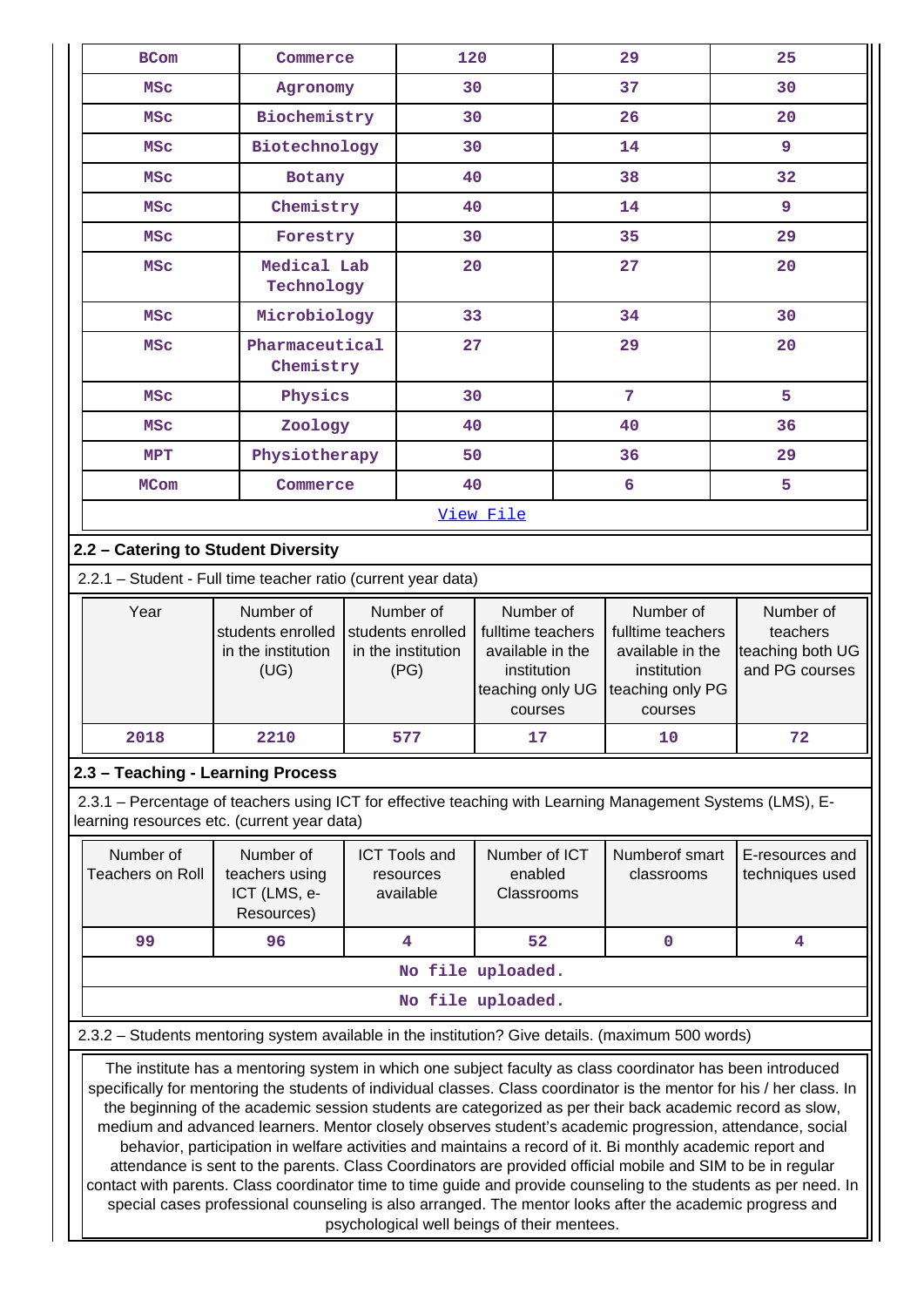| Number of students enrolled in the<br>institution                                                                                                                                              |                         | Number of fulltime teachers      |                                                                                     |                                         | Mentor: Mentee Ratio |                                                                |                                                                                       |                                                                                 |  |
|------------------------------------------------------------------------------------------------------------------------------------------------------------------------------------------------|-------------------------|----------------------------------|-------------------------------------------------------------------------------------|-----------------------------------------|----------------------|----------------------------------------------------------------|---------------------------------------------------------------------------------------|---------------------------------------------------------------------------------|--|
| 2705                                                                                                                                                                                           |                         |                                  | 99                                                                                  |                                         |                      |                                                                |                                                                                       | 1:28                                                                            |  |
| 2.4 - Teacher Profile and Quality                                                                                                                                                              |                         |                                  |                                                                                     |                                         |                      |                                                                |                                                                                       |                                                                                 |  |
| 2.4.1 - Number of full time teachers appointed during the year                                                                                                                                 |                         |                                  |                                                                                     |                                         |                      |                                                                |                                                                                       |                                                                                 |  |
| No. of sanctioned<br>positions                                                                                                                                                                 | No. of filled positions |                                  | Vacant positions                                                                    |                                         |                      | Positions filled during<br>the current year                    |                                                                                       | No. of faculty with<br>Ph.D                                                     |  |
| 102                                                                                                                                                                                            | 99                      |                                  |                                                                                     | 4                                       |                      | 10                                                             |                                                                                       | 52                                                                              |  |
| 2.4.2 – Honours and recognition received by teachers (received awards, recognition, fellowships at State, National,<br>International level from Government, recognised bodies during the year) |                         |                                  |                                                                                     |                                         |                      |                                                                |                                                                                       |                                                                                 |  |
| Year of Award                                                                                                                                                                                  |                         | international level              | Name of full time teachers<br>receiving awards from<br>state level, national level, | Designation                             |                      |                                                                | Name of the award,<br>fellowship, received from<br>Government or recognized<br>bodies |                                                                                 |  |
| 2019                                                                                                                                                                                           |                         |                                  | Dr. Shiva Jauhari                                                                   | Assistant Professor                     |                      |                                                                | Best Poster Award<br>in International<br>Conference                                   |                                                                                 |  |
| 2019                                                                                                                                                                                           |                         |                                  | Dr. Kanika Issar                                                                    | Assistant Professor                     |                      |                                                                | Young Scientist<br>Award, UCOST                                                       |                                                                                 |  |
| 2018                                                                                                                                                                                           |                         | Dr. Morajdhwaj<br>Singh          |                                                                                     | Assistant Professor                     |                      |                                                                | Best Thesis award<br>in International<br>Conference                                   |                                                                                 |  |
| 2018                                                                                                                                                                                           |                         | Dr.Manoj Kumar<br><b>Bansala</b> |                                                                                     | Assistant Professor                     |                      |                                                                | Young Scientist<br>Award in<br>International<br>Conference                            |                                                                                 |  |
| 2018                                                                                                                                                                                           |                         |                                  |                                                                                     | Dr. Aasheesh Raturi Assistant Professor |                      |                                                                |                                                                                       | International<br>Global Teacher<br><b>Award 2018</b>                            |  |
| 2018                                                                                                                                                                                           |                         |                                  | Dr. K.P. Tripathi                                                                   | Associate Professor                     |                      |                                                                |                                                                                       | <b>APSI Conference</b><br>Organizing<br>Secretary Award<br>2018                 |  |
| 2018                                                                                                                                                                                           |                         | Dr. K.P. Tripathi                |                                                                                     | Associate Professor                     |                      |                                                                | Fellow of Academy<br>of Plant Sciences<br>India                                       |                                                                                 |  |
| 2018                                                                                                                                                                                           |                         | Dr.Pallavi<br>Chaudhary          |                                                                                     | Associate Professor                     |                      |                                                                |                                                                                       | Excellence in<br>Teaching Award in<br>International<br>Conference               |  |
|                                                                                                                                                                                                |                         |                                  |                                                                                     | View File                               |                      |                                                                |                                                                                       |                                                                                 |  |
| 2.5 - Evaluation Process and Reforms                                                                                                                                                           |                         |                                  |                                                                                     |                                         |                      |                                                                |                                                                                       |                                                                                 |  |
| 2.5.1 – Number of days from the date of semester-end/ year- end examination till the declaration of results during<br>the year                                                                 |                         |                                  |                                                                                     |                                         |                      |                                                                |                                                                                       |                                                                                 |  |
| Programme Name                                                                                                                                                                                 | Programme Code          |                                  | Semester/year                                                                       |                                         |                      | Last date of the last<br>semester-end/year-<br>end examination |                                                                                       | Date of declaration of<br>results of semester-<br>end/ year- end<br>examination |  |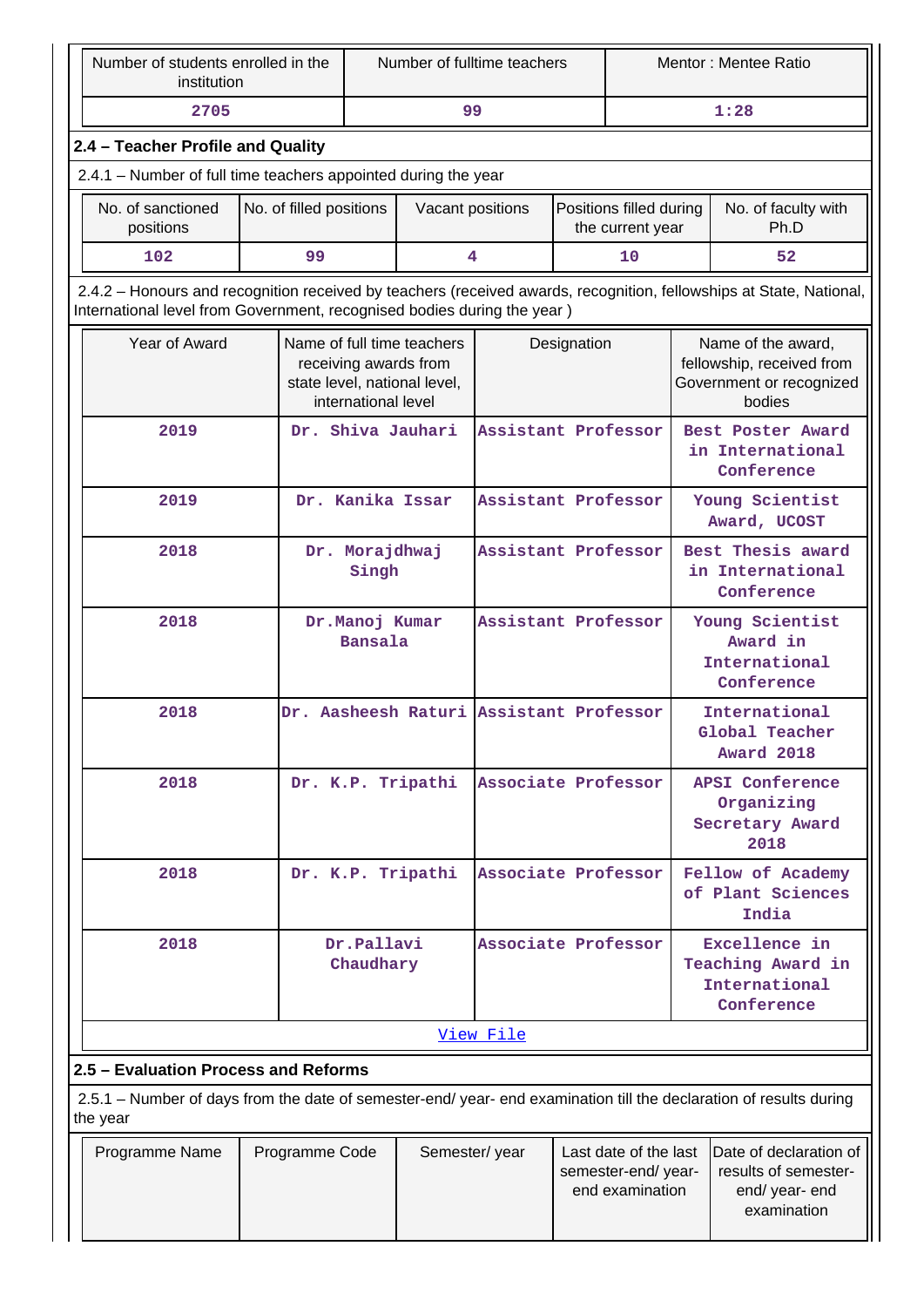| <b>BSc(Agriculture</b>      | 102     | 1st Sem | 24/01/2019 | 17/09/2019 |
|-----------------------------|---------|---------|------------|------------|
| <b>BSc(Agriculture</b>      | 102     | 3rd Sem | 25/01/2019 | 21/10/2019 |
| <b>BSc(Agriculture</b>      | 102     | 5th Sem | 24/01/2019 | 24/09/2019 |
| <b>BSc(Agriculture</b><br>) | 102     | 7th Sem | 25/01/2019 | 06/09/2019 |
| <b>BSC</b>                  | 103     | 1st Sem | 28/01/2019 | 20/08/2019 |
| <b>BSC</b>                  | 103     | 3rd Sem | 25/01/2019 | 16/07/2019 |
| <b>BSC</b>                  | 103     | 5th Sem | 28/01/2019 | 12/08/2019 |
| <b>BSC</b>                  | 105     | 1st Sem | 28/01/2019 | 12/08/2019 |
| <b>BSC</b>                  | 105     | 3rd Sem | 29/01/2019 | 18/07/2019 |
| <b>BSC</b>                  | 105     | 5th Sem | 28/01/2019 | 16/07/2019 |
| <b>BSC</b>                  | 105     | 7th Sem | 11/01/2019 | 03/09/2019 |
| <b>BCom</b>                 | 110     | 1st Sem | 29/12/2018 | 17/06/2019 |
| <b>BCom</b>                 | 110     | 3rd Sem | 31/12/2018 | 20/03/2019 |
| <b>BCom</b>                 | 110     | 5th Sem | 29/12/2018 | 30/03/2019 |
| <b>BSC</b>                  | 140     | 1st Sem | 08/01/2019 | 17/06/2019 |
| <b>BSC</b>                  | 140     | 3rd Sem | 22/01/2019 | 25/05/2019 |
| <b>BSC</b>                  | 140     | 5th Sem | 07/01/2019 | 03/06/2019 |
| MSC                         | MMLT201 | 1st Sem | 30/01/2019 | 04/11/2019 |
| <b>MSC</b>                  | MMLT201 | 2nd Sem | 02/02/2019 | 05/11/2019 |
| <b>MSC</b>                  | MMLT201 | 3rd Sem | 25/01/2019 | 04/11/2019 |
| <b>MSC</b>                  | 328     | 1st Sem | 31/12/2018 | 14/06/2019 |
| MSc                         | 328     | 3rd Sem | 01/01/2019 | 15/05/2019 |
| MSC                         | 341     | 1st Sem | 31/12/2018 | 06/08/2019 |
| <b>MSC</b>                  | 341     | 3rd Sem | 01/01/2019 | 18/05/2019 |
| <b>MSC</b>                  | 329     | 1st Sem | 31/12/2018 | 14/06/2019 |
| MSC                         | 329     | 3rd Sem | 01/01/2019 | 28/05/2019 |
| <b>MSC</b>                  | 348     | 1st Sem | 31/12/2018 | 19/06/2019 |
| MSc                         | 348     | 3rd Sem | 01/01/2019 | 29/06/2019 |
| MSc                         | 327     | 1st Sem | 31/12/2018 | 13/06/2019 |
| <b>MSC</b>                  | 327     | 3rd Sem | 03/01/2019 | 05/12/2019 |
| <b>MSC</b>                  | 342     | 1st Sem | 31/12/2018 | 14/06/2019 |
| <b>MSC</b>                  | 342     | 3rd Sem | 14/01/2019 | 07/06/2019 |
| MSC                         | 330     | 1st Sem | 31/12/2018 | 13/06/2019 |
| <b>MSC</b>                  | 330     | 3rd Sem | 05/01/2019 | 06/07/2019 |
| <b>MSC</b>                  | 343     | 1st Sem | 31/12/2018 | 17/06/2019 |
| MSc                         | 343     | 3rd Sem | 08/01/2019 | 20/05/2019 |
| <b>MSC</b>                  | 352     | 1st Sem | 02/01/2019 | 02/07/2019 |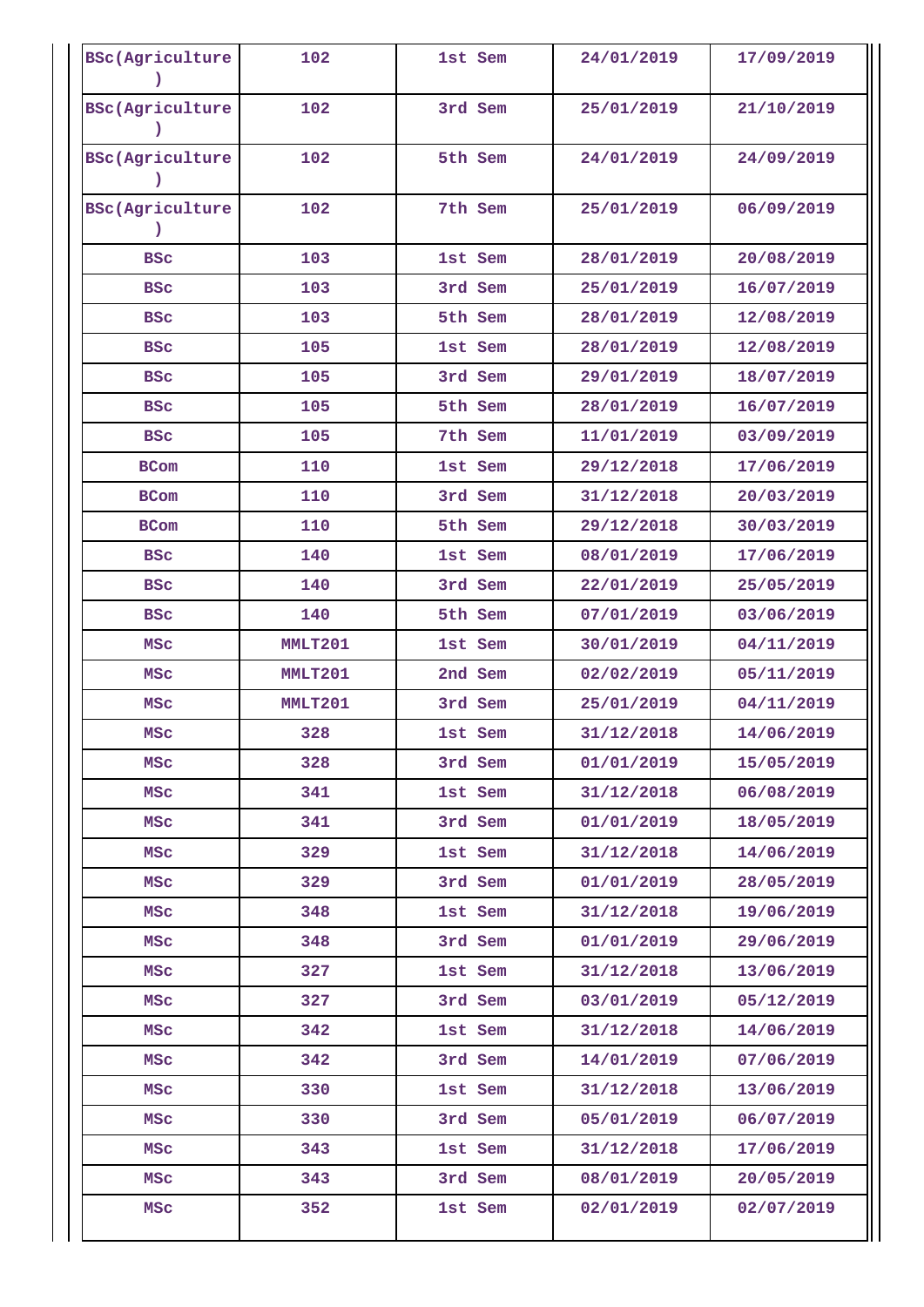| <b>MSC</b>  | 352 | 3rd Sem   | 08/01/2019 | 06/07/2019 |
|-------------|-----|-----------|------------|------------|
| <b>MCom</b> | 322 | 1st Sem   | 04/01/2019 | 22/06/2019 |
| <b>MCom</b> | 322 | 3rd Sem   | 08/01/2019 | 02/04/2019 |
| <b>MSC</b>  | 333 | 1st Sem   | 09/01/2019 | 08/07/2019 |
| <b>MSC</b>  | 333 | 3rd Sem   | 14/01/2019 | 09/08/2019 |
| <b>BSC</b>  | 140 | 2nd Sem   | 01/06/2019 | 09/08/2019 |
| <b>BSC</b>  | 140 | 4th Sem   | 08/06/2019 | 09/08/2019 |
| <b>BSC</b>  | 140 | 6th Sem   | 01/06/2019 | 09/08/2019 |
| <b>BCom</b> | 110 | 2nd Sem   | 27/05/2019 | 23/08/2019 |
| <b>BCom</b> | 110 | 4th Sem   | 28/05/2019 | 29/08/2019 |
| <b>BCom</b> | 110 | 6th Sem   | 22/05/2019 | 19/07/2019 |
| <b>MSC</b>  | 328 | 4th Sem   | 22/05/2019 | 05/12/2019 |
| <b>MSC</b>  | 330 | 4th Sem   | 29/05/2019 | 06/12/2019 |
| <b>MSC</b>  | 327 | 4th Sem   | 27/05/2019 | 05/12/2019 |
| <b>MSC</b>  | 348 | 4th Sem   | 24/05/2019 | 05/12/2019 |
| <b>MSC</b>  | 342 | 4th Sem   | 24/05/2019 | 05/12/2019 |
| <b>MSC</b>  | 343 | 4th Sem   | 31/05/2019 | 05/12/2019 |
| <b>MSC</b>  | 333 | 4th Sem   | 29/05/2019 | 08/11/2019 |
| <b>MCom</b> | 322 | 4th Sem   | 01/06/2019 | 26/08/2019 |
|             |     | View File |            |            |

2.5.2 – Reforms initiated on Continuous Internal Evaluation(CIE) system at the institutional level (250 words)

 **For internal assessment Institute has introduced continuous Internal Evaluation system wherein during the academic session class assignments, power point presentations, field reports, Clinical orientation for paramedical courses are taken into consideration and students are assessed through the overall performance. Two sessional exams are conducted in one semester in semester system. Two internal exams and one preuniversity exam is conducted for annual system. Students discipline ,response in classroom ,practical performance in labs and attendance criteria is also taken in account for continuous Internal Evaluation.**

 2.5.3 – Academic calendar prepared and adhered for conduct of Examination and other related matters (250 words)

 **Before the commencement of an academic session an academic calendar is prepared in consultation to the Department Heads, Controller of Exam and Dean student welfare. The academic calendar includes dates for commencement of the classes in new semester / year, University sessional exams. List of holidays is also prepared separately which includes term break and closed holidays. It is ensured while preparing the academic calendar that the number of teaching days corresponds to that of the mandatory requirements of the affiliating University. Copy of academic calendar is provided to each department and displayed in website. Principal office and IQAC coordinator ensures time to time that all departments adhere to it for conduction of internal examinations and other activities.**

**2.6 – Student Performance and Learning Outcomes**

 2.6.1 – Program outcomes, program specific outcomes and course outcomes for all programs offered by the institution are stated and displayed in website of the institution (to provide the weblink)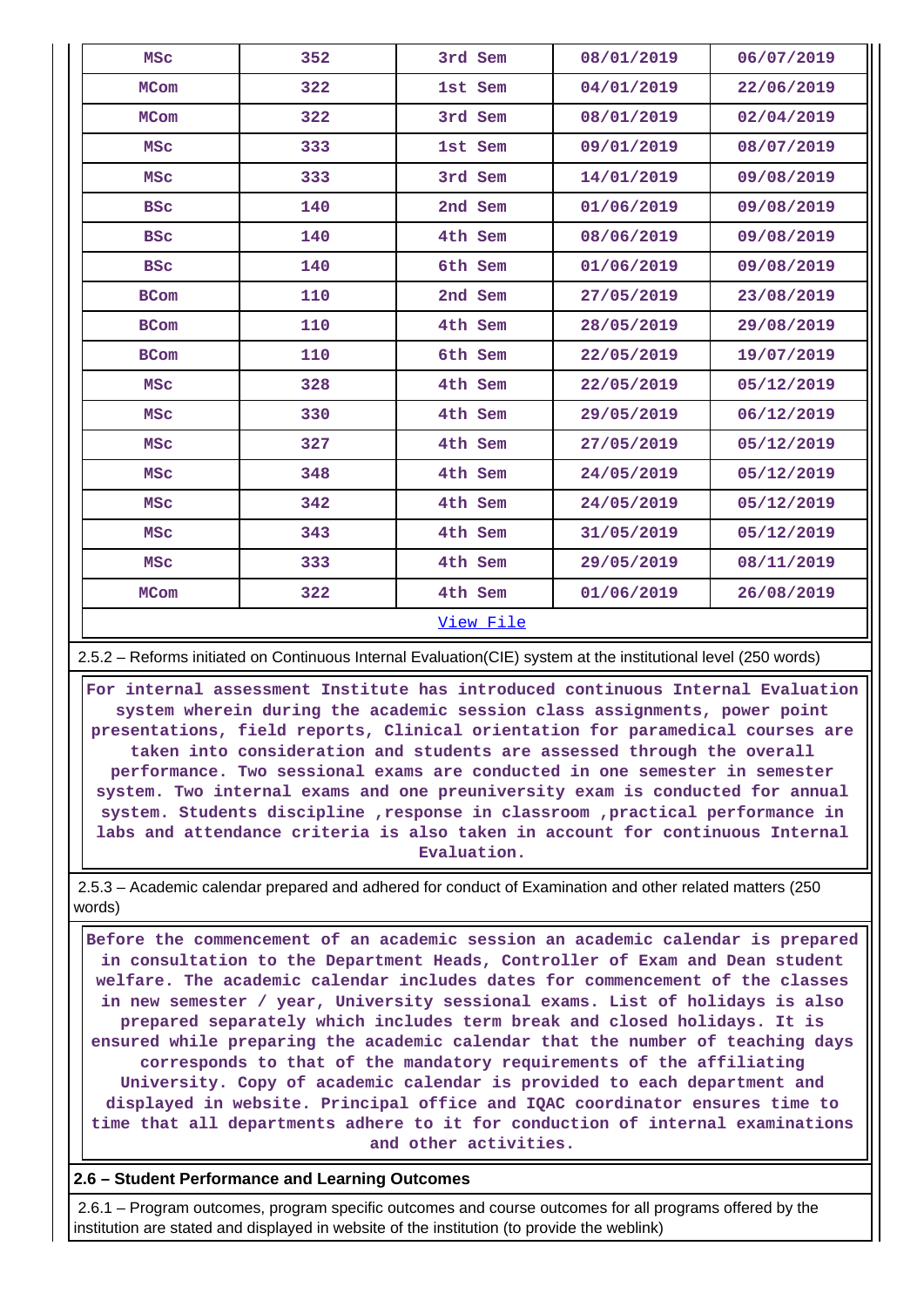## [https://www.dolphininstitute.in/wp](https://www.dolphininstitute.in/wp-content/uploads/2019/12/Programme_and_Course_Outcome-.pdf)[content/uploads/2019/12/Programme\\_and\\_Course\\_Outcome-.pdf](https://www.dolphininstitute.in/wp-content/uploads/2019/12/Programme_and_Course_Outcome-.pdf)

| 2.6.2 - Pass percentage of students    |                             |                              |                                                                       |                                                              |                 |  |  |  |
|----------------------------------------|-----------------------------|------------------------------|-----------------------------------------------------------------------|--------------------------------------------------------------|-----------------|--|--|--|
| Programme<br>Programme<br>Code<br>Name |                             | Programme<br>Specialization  | Number of<br>students<br>appeared in the<br>final year<br>examination | Number of<br>students passed<br>in final year<br>examination | Pass Percentage |  |  |  |
| 103                                    | <b>BSC</b>                  | Forestry                     | 87                                                                    | 64                                                           | 73.56           |  |  |  |
| 102                                    | <b>BSc(Agricult</b><br>ure) | Agriculture                  | 107                                                                   | 107                                                          | 100             |  |  |  |
| 105                                    | <b>BSC</b>                  | Horticulture                 | 56                                                                    | 46                                                           | 82.14           |  |  |  |
| 110                                    | <b>BCom</b>                 | Commerce                     | 11                                                                    | 10                                                           | 90.90           |  |  |  |
| 140                                    | <b>BSC</b>                  | Biotechnolog<br>У            | 42                                                                    | 40                                                           | 95.23           |  |  |  |
| 322                                    | <b>MCom</b>                 | Commerce                     | 8                                                                     | 8                                                            | 100             |  |  |  |
| 327                                    | <b>MSC</b>                  | Biochemistry                 | 28                                                                    | 28                                                           | 100             |  |  |  |
| 328                                    | <b>MSC</b>                  | Biotechnolog<br>У            | 23                                                                    | 20                                                           | 86.95           |  |  |  |
| 330                                    | <b>MSC</b>                  | Chemistry                    | 15                                                                    | 14                                                           | 93.33           |  |  |  |
| 343                                    | <b>MSC</b>                  | Physics                      | 8                                                                     | 7                                                            | 87.50           |  |  |  |
| 348                                    | <b>MSC</b>                  | Zoology                      | 40                                                                    | 40                                                           | 100             |  |  |  |
| 342                                    | <b>MSC</b>                  | Pharmaceutic<br>al Chemistry | 17                                                                    | 16                                                           | 94.11           |  |  |  |
|                                        |                             |                              | View File                                                             |                                                              |                 |  |  |  |

# **2.7 – Student Satisfaction Survey**

 2.7.1 – Student Satisfaction Survey (SSS) on overall institutional performance (Institution may design the questionnaire) (results and details be provided as weblink)

> [https://www.dolphininstitute.in/wp-content/uploads/2019/11/Student-](https://www.dolphininstitute.in/wp-content/uploads/2019/11/Student-Satisfactory-Survey.pdf)[Satisfactory-Survey.pdf](https://www.dolphininstitute.in/wp-content/uploads/2019/11/Student-Satisfactory-Survey.pdf)

# **CRITERION III – RESEARCH, INNOVATIONS AND EXTENSION**

## **3.1 – Resource Mobilization for Research**

3.1.1 – Research funds sanctioned and received from various agencies, industry and other organisations

| Nature of the Project | <b>Duration</b>   | Name of the funding<br>agency | Total grant<br>sanctioned | Amount received<br>during the year |
|-----------------------|-------------------|-------------------------------|---------------------------|------------------------------------|
| Total                 |                   | Nil                           |                           |                                    |
|                       | No file uploaded. |                               |                           |                                    |

## **3.2 – Innovation Ecosystem**

 3.2.1 – Workshops/Seminars Conducted on Intellectual Property Rights (IPR) and Industry-Academia Innovative practices during the year

| Title of workshop/seminar                                     | Name of the Dept.       | Date       |
|---------------------------------------------------------------|-------------------------|------------|
| Seminar on Personality<br>Development Communication<br>Skills | Placement Training Cell | 22/11/2018 |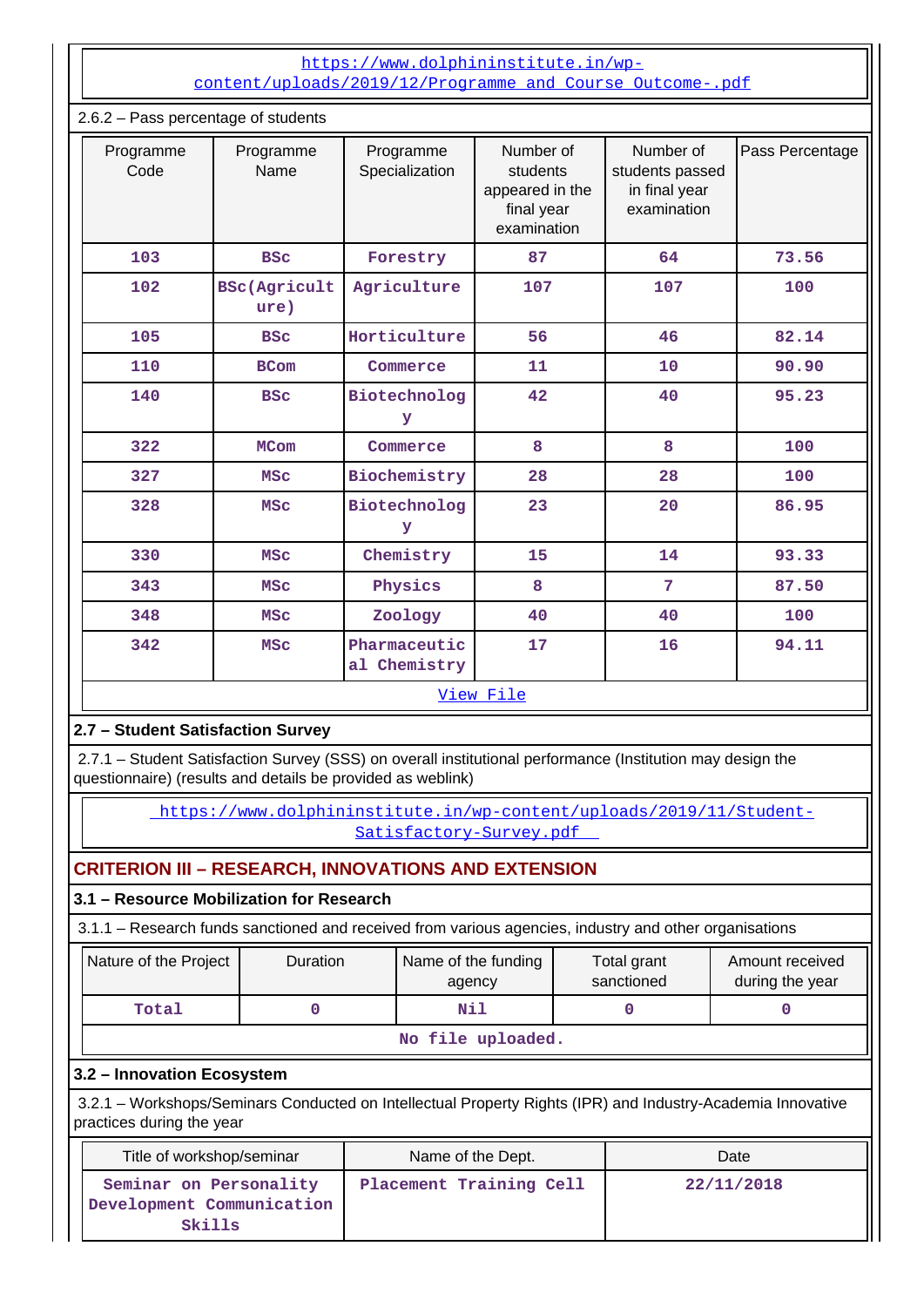| Industrial Visit                                                                                     |                                                     |            | Placement Training Cell<br>Dept. Of Pharmaceutical<br>chemistry |               |                                                    | 06/04/2019              |               |                               |                   |                                                                                                                 |  |
|------------------------------------------------------------------------------------------------------|-----------------------------------------------------|------------|-----------------------------------------------------------------|---------------|----------------------------------------------------|-------------------------|---------------|-------------------------------|-------------------|-----------------------------------------------------------------------------------------------------------------|--|
|                                                                                                      | Symposium on IPR issues<br>related to Biotechnology |            |                                                                 |               | Biotechnology,<br>Microbiology and<br>Biochemistry |                         |               | 15/04/2019                    |                   |                                                                                                                 |  |
|                                                                                                      | Industrial Visit                                    |            |                                                                 |               | Placement Training Cell<br>Dept. Of Microbiology   |                         |               |                               |                   | 24/04/2019                                                                                                      |  |
| Development Communication                                                                            | Seminar on Personality<br>Skills                    |            |                                                                 |               | Placement Training Cell                            |                         |               |                               | 10/05/2019        |                                                                                                                 |  |
|                                                                                                      | Mock Placement Drive                                |            |                                                                 |               | Placement Training Cell                            |                         |               |                               |                   | 15/03/2019                                                                                                      |  |
| 3.2.2 - Awards for Innovation won by Institution/Teachers/Research scholars/Students during the year |                                                     |            |                                                                 |               |                                                    |                         |               |                               |                   |                                                                                                                 |  |
| Title of the innovation                                                                              |                                                     |            | Name of Awardee                                                 |               | Awarding Agency                                    |                         |               | Date of award                 |                   | Category                                                                                                        |  |
| Nil                                                                                                  |                                                     |            | Nil                                                             |               | Nil                                                |                         |               | 27/12/2019                    |                   | Nil                                                                                                             |  |
|                                                                                                      |                                                     |            |                                                                 |               |                                                    | No file uploaded.       |               |                               |                   |                                                                                                                 |  |
| 3.2.3 – No. of Incubation centre created, start-ups incubated on campus during the year              |                                                     |            |                                                                 |               |                                                    |                         |               |                               |                   |                                                                                                                 |  |
|                                                                                                      | Incubation<br>Name<br>Center                        |            |                                                                 |               | Sponsered By                                       | Name of the<br>Start-up |               | Nature of Start-<br><b>up</b> |                   | Date of<br>Commencement                                                                                         |  |
|                                                                                                      | Nil<br>Nil                                          |            |                                                                 |               | Nil                                                | Nil                     |               |                               | Nil<br>27/12/2019 |                                                                                                                 |  |
|                                                                                                      |                                                     |            |                                                                 |               |                                                    | No file uploaded.       |               |                               |                   |                                                                                                                 |  |
| 3.3 - Research Publications and Awards                                                               |                                                     |            |                                                                 |               |                                                    |                         |               |                               |                   |                                                                                                                 |  |
| 3.3.1 - Incentive to the teachers who receive recognition/awards                                     |                                                     |            |                                                                 |               |                                                    |                         |               |                               |                   |                                                                                                                 |  |
|                                                                                                      | <b>State</b>                                        |            |                                                                 |               | National                                           |                         | International |                               |                   |                                                                                                                 |  |
| 5<br>1<br>0                                                                                          |                                                     |            |                                                                 |               |                                                    |                         |               |                               |                   |                                                                                                                 |  |
|                                                                                                      |                                                     |            |                                                                 |               |                                                    |                         |               |                               |                   |                                                                                                                 |  |
| 3.3.2 - Ph. Ds awarded during the year (applicable for PG College, Research Center)                  |                                                     |            |                                                                 |               |                                                    |                         |               |                               |                   |                                                                                                                 |  |
|                                                                                                      |                                                     |            | Name of the Department                                          |               |                                                    |                         |               | Number of PhD's Awarded       |                   |                                                                                                                 |  |
|                                                                                                      |                                                     | Nil        |                                                                 |               |                                                    |                         |               | 0                             |                   |                                                                                                                 |  |
| 3.3.3 - Research Publications in the Journals notified on UGC website during the year                |                                                     |            |                                                                 |               |                                                    |                         |               |                               |                   |                                                                                                                 |  |
|                                                                                                      | <b>Type</b>                                         |            |                                                                 | Department    |                                                    | Number of Publication   |               |                               |                   | Average Impact Factor (if<br>any)                                                                               |  |
|                                                                                                      | International                                       |            |                                                                 | Biotechnology |                                                    |                         | 6             |                               |                   | $\overline{2}$                                                                                                  |  |
|                                                                                                      | International                                       |            |                                                                 | Forestry      |                                                    |                         | $\mathbf{2}$  |                               |                   | $\mathbf 0$                                                                                                     |  |
|                                                                                                      |                                                     |            |                                                                 |               |                                                    | View File               |               |                               |                   |                                                                                                                 |  |
| Proceedings per Teacher during the year                                                              |                                                     |            |                                                                 |               |                                                    |                         |               |                               |                   | 3.3.4 - Books and Chapters in edited Volumes / Books published, and papers in National/International Conference |  |
|                                                                                                      |                                                     | Department |                                                                 |               |                                                    |                         |               | Number of Publication         |                   |                                                                                                                 |  |
|                                                                                                      |                                                     |            | Horticulture                                                    |               |                                                    |                         |               | з                             |                   |                                                                                                                 |  |
|                                                                                                      |                                                     | Physics    |                                                                 |               |                                                    |                         |               | 1                             |                   |                                                                                                                 |  |
|                                                                                                      |                                                     |            | Biotechnology                                                   |               |                                                    |                         |               | $\mathbf{2}$                  |                   |                                                                                                                 |  |
|                                                                                                      |                                                     | Chemistry  |                                                                 |               |                                                    |                         |               | 1                             |                   |                                                                                                                 |  |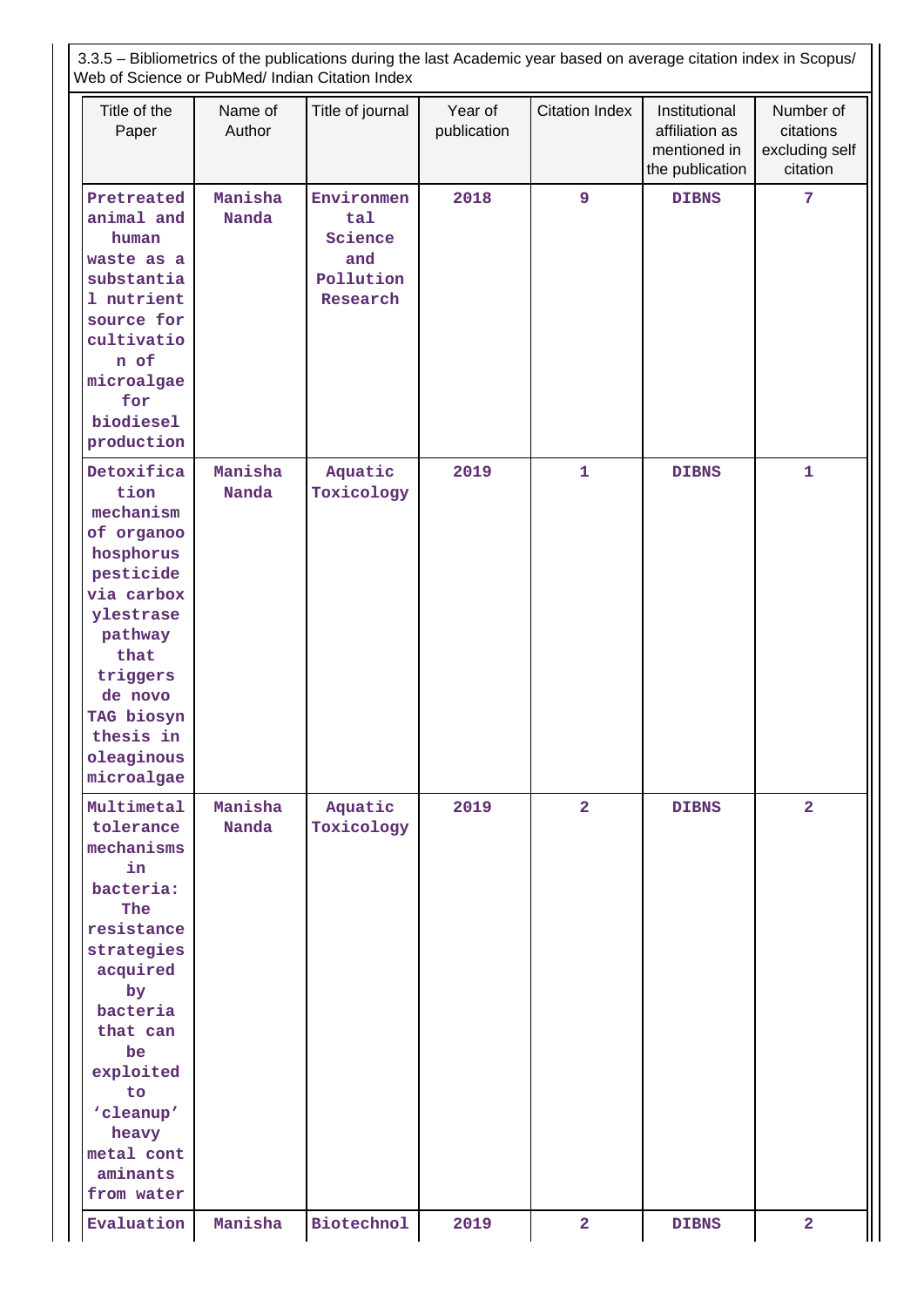| $\mathbf{r}$<br>comparison<br>of<br>different<br>solvent ex<br>traction,<br>cell<br>disruption<br>methods<br>and hydrot<br>hermal liq<br>uefaction<br>of<br>Oedogonium<br>macroalgae<br>for<br>biofuel<br>production | Nanda             | ogy<br>Reports                                                   |      |             |              |             |
|----------------------------------------------------------------------------------------------------------------------------------------------------------------------------------------------------------------------|-------------------|------------------------------------------------------------------|------|-------------|--------------|-------------|
| Comparativ<br>e efficacy<br>of<br>selected d<br>isinfectan<br>ts against<br>pathogenic<br>bacteria<br>isolated<br>from<br>hospital<br>formites<br>and<br>disposal<br>wastes                                          | Deepti<br>Gulati  | Current<br>Trends in<br><b>Biotechnol</b><br>ogy and<br>Pharmacy | 2019 | $\mathbf 0$ | <b>DIBNS</b> | $\mathbf 0$ |
| Phytodiver<br>sity and<br>stand<br>characters<br>of six Oak<br>(Quercus 1<br>eucotricho<br>phora A.<br>Camus)<br>forests in<br>Garhwal<br>Himalaya,<br>Uttarakhan<br>d, India                                        | Vikaspal<br>Singh | Forestry<br>Ideas                                                | 2018 | $\mathbf 0$ | <b>DIBNS</b> | $\mathbf 0$ |
| Effect of<br>Stand<br>Structure<br>and aspect<br>on the reg<br>eneration<br>of banj<br>oak<br>(Quercus 1<br>eucotricho                                                                                               | Vikaspal<br>Singh | Forest<br>Studies                                                | 2018 | $\mathbf 0$ | <b>DIBNS</b> | $\mathbf 0$ |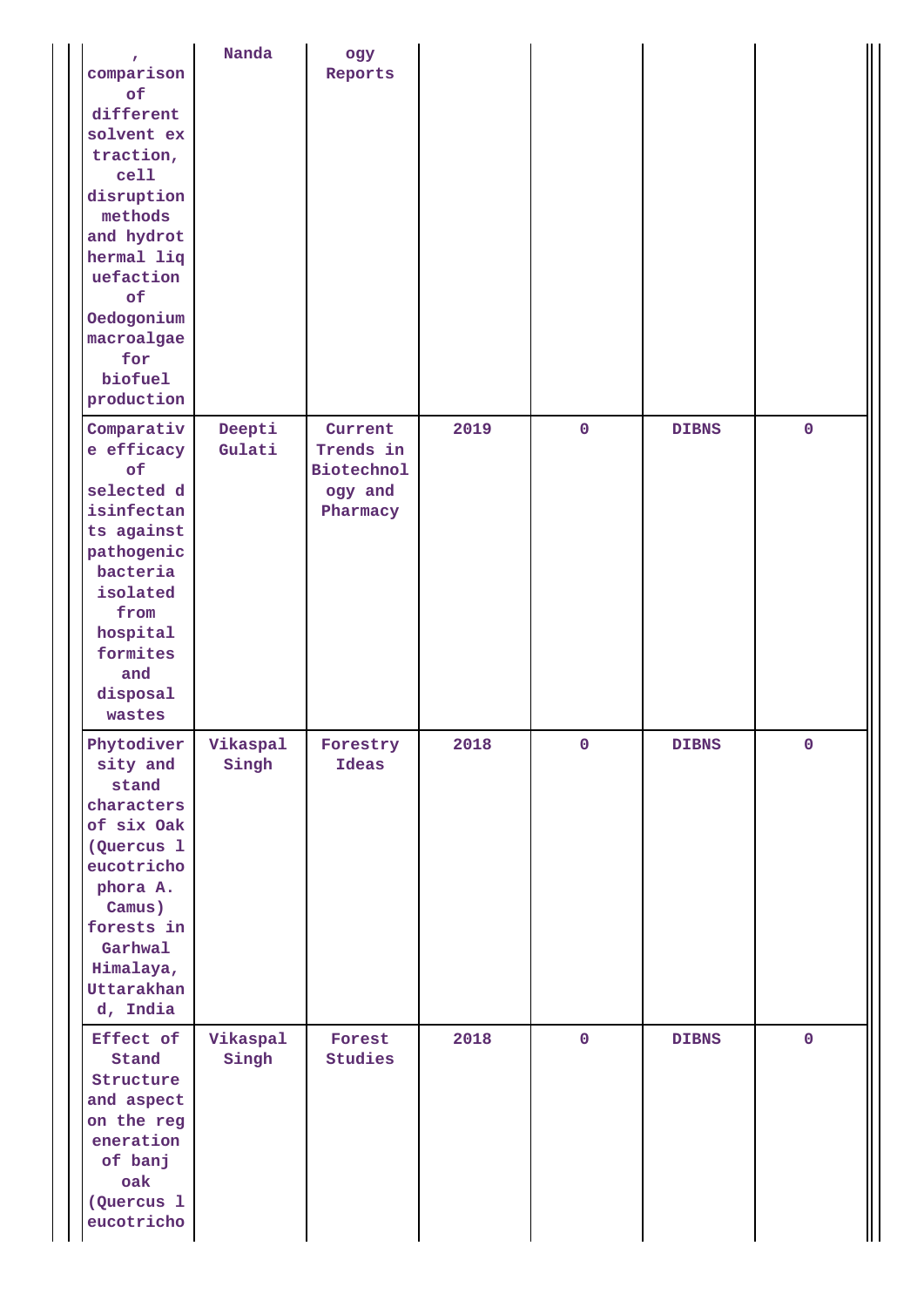| phora A.<br>Camus)<br>Forest<br>along dist<br>urbance in<br>Garhwal<br>Himalaya,<br>Uttarakhan<br>d, India                                                                                          |                   |                                                              | View File              |         |                                                      |                                                                    |
|-----------------------------------------------------------------------------------------------------------------------------------------------------------------------------------------------------|-------------------|--------------------------------------------------------------|------------------------|---------|------------------------------------------------------|--------------------------------------------------------------------|
| 3.3.6 - h-Index of the Institutional Publications during the year. (based on Scopus/ Web of science)<br>Title of the<br>Paper                                                                       | Name of<br>Author | Title of journal                                             | Year of<br>publication | h-index | Number of<br>citations<br>excluding self<br>citation | Institutional<br>affiliation as<br>mentioned in<br>the publication |
| Detoxifica<br>tion<br>mechanism<br>of organoo<br>hosphorus<br>pesticide<br>via carbox<br>ylestrase<br>pathway<br>that<br>triggers<br>de novo<br>TAG biosyn<br>thesis in<br>oleaginous<br>microalgae | Manisha<br>Nanda  | Aquatic<br>Toxicology                                        | 2019                   | 125     | 1                                                    | <b>DIBNS</b>                                                       |
| Pretreated<br>animal and<br>human<br>waste as a<br>substantia<br>1 nutrient<br>source for<br>cultivatio<br>n of<br>microalgae<br>for<br>biodiesel<br>production                                     | Manisha<br>Nanda  | Environmen<br>tal<br>Science<br>and<br>Pollution<br>Research | 2018                   | 82      | 7                                                    | <b>DIBNS</b>                                                       |
| Multimetal<br>tolerance<br>mechanisms<br>in<br>bacteria:<br>The<br>resistance<br>strategies<br>acquired<br>by<br>bacteria                                                                           | Manisha<br>Nanda  | Aquatic<br>Toxicology                                        | 2019                   | 125     | $\overline{2}$                                       | <b>DIBNS</b>                                                       |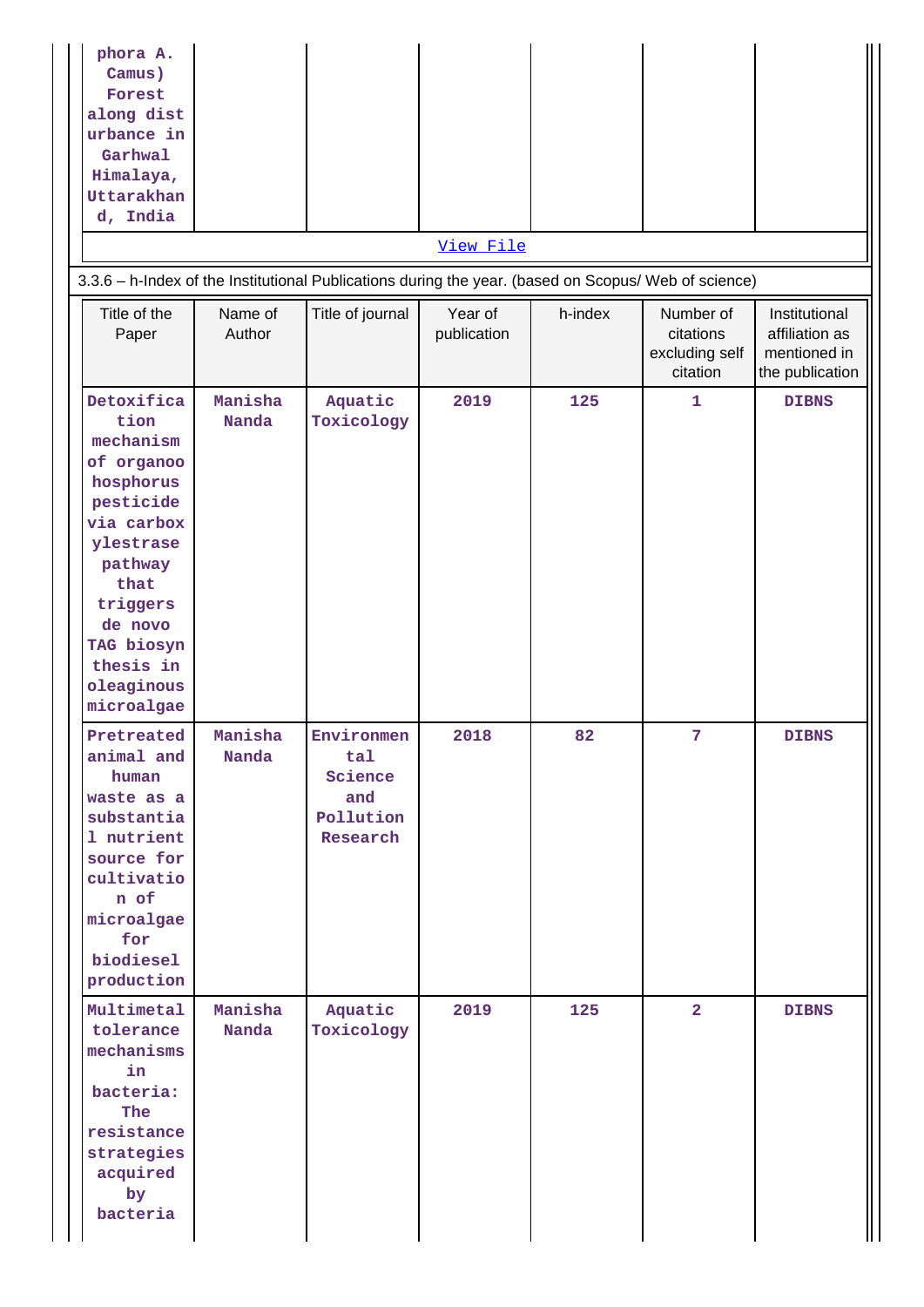| that can<br>be<br>exploited<br>to<br>'cleanup'<br>heavy<br>metal cont<br>aminants<br>from<br>water.                                                                                                                |                   |                                                                  |      |              |                |              |
|--------------------------------------------------------------------------------------------------------------------------------------------------------------------------------------------------------------------|-------------------|------------------------------------------------------------------|------|--------------|----------------|--------------|
| Evaluation<br>comparison<br>of<br>different<br>solvent ex<br>traction,<br>cell<br>disruption<br>methods<br>and hydrot<br>hermal liq<br>uefaction<br>of<br>Oedogonium<br>macroalgae<br>for<br>biofuel<br>production | Manisha<br>Nanda  | <b>Biotechnol</b><br>ogy<br>Reports                              | 2019 | 21           | $\overline{a}$ | <b>DIBNS</b> |
| Comparativ<br>e efficacy<br>of<br>selected d<br>isinfectan<br>ts against<br>pathogenic<br>bacteria<br>isolated<br>from<br>hospital<br>formites<br>and<br>disposal<br>wastes                                        | Deepti<br>Gulati  | Current<br>Trends in<br><b>Biotechnol</b><br>ogy and<br>Pharmacy | 2019 | 10           | $\pmb{0}$      | <b>DIBNS</b> |
| Phytodiver<br>sity and<br>stand<br>characters<br>of six Oak<br>(Quercus 1<br>eucotricho<br>phora A.<br>Camus)<br>forests in<br>Garhwal<br>Himalaya,<br>Uttarakhan                                                  | Vikaspal<br>Singh | Forestry<br><b>Ideas</b>                                         | 2018 | $\mathbf{1}$ | $\mathbf 0$    | <b>DIBNS</b> |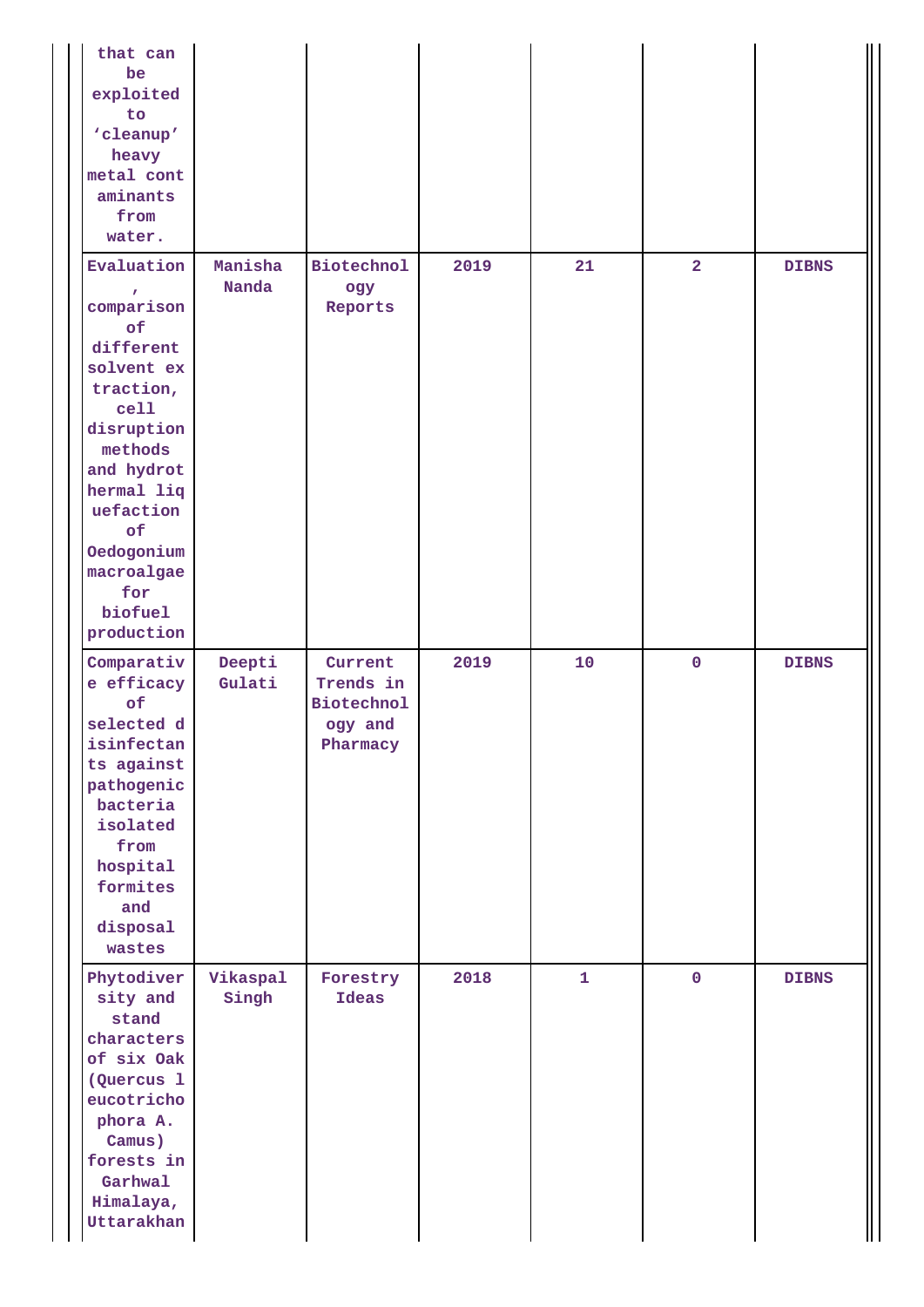| d, India                                                                                                                                                                                                                             |                   |                                                 |      |                                                          |                         |             |                                                          |              |
|--------------------------------------------------------------------------------------------------------------------------------------------------------------------------------------------------------------------------------------|-------------------|-------------------------------------------------|------|----------------------------------------------------------|-------------------------|-------------|----------------------------------------------------------|--------------|
| Effect of<br>Stand<br>Structure<br>and aspect<br>on the reg<br>eneration<br>of banj<br>oak<br>(Quercus 1<br>eucotricho<br>phora A.<br>Camus)<br>Forest<br>along dist<br>urbance in<br>Garhwal<br>Himalaya,<br>Uttarakhan<br>d, India | Vikaspal<br>Singh | Forest<br><b>Studies</b>                        | 2018 |                                                          | 10                      | $\mathbf 0$ |                                                          | <b>DIBNS</b> |
|                                                                                                                                                                                                                                      |                   |                                                 |      | View File                                                |                         |             |                                                          |              |
| 3.3.7 - Faculty participation in Seminars/Conferences and Symposia during the year:                                                                                                                                                  |                   |                                                 |      |                                                          |                         |             |                                                          |              |
| Number of Faculty                                                                                                                                                                                                                    |                   | International                                   |      | National                                                 | <b>State</b>            |             |                                                          | Local        |
| Attended/Semina<br>rs/Workshops                                                                                                                                                                                                      | 11                |                                                 | 19   |                                                          | 6                       |             | 27                                                       |              |
| Presented<br>papers                                                                                                                                                                                                                  |                   | 6                                               | 8    |                                                          | $\mathbf{1}$            |             |                                                          | $\mathbf 0$  |
| Resource<br>persons                                                                                                                                                                                                                  |                   | $\overline{2}$                                  | 9    |                                                          | $\overline{\mathbf{2}}$ |             |                                                          | $\mathbf{O}$ |
|                                                                                                                                                                                                                                      |                   |                                                 |      | View File                                                |                         |             |                                                          |              |
| 3.4 - Extension Activities                                                                                                                                                                                                           |                   |                                                 |      |                                                          |                         |             |                                                          |              |
| 3.4.1 – Number of extension and outreach programmes conducted in collaboration with industry, community and<br>Non- Government Organisations through NSS/NCC/Red cross/Youth Red Cross (YRC) etc., during the year                   |                   |                                                 |      |                                                          |                         |             |                                                          |              |
| Title of the activities                                                                                                                                                                                                              |                   | Organising unit/agency/<br>collaborating agency |      | Number of teachers<br>participated in such<br>activities |                         |             | Number of students<br>participated in such<br>activities |              |
| Cleanliness<br>Awareness rally                                                                                                                                                                                                       |                   | <b>NCC</b>                                      |      |                                                          | $\overline{2}$          |             | 28                                                       |              |
| <b>Statue cleaning</b>                                                                                                                                                                                                               |                   | <b>NCC</b>                                      |      |                                                          | $\overline{\mathbf{2}}$ |             |                                                          | 28           |
| Self defence camp                                                                                                                                                                                                                    |                   | <b>NCC</b>                                      |      |                                                          | $\overline{\mathbf{2}}$ |             |                                                          | 28           |
| Cleanliness drive                                                                                                                                                                                                                    |                   | <b>NCC</b>                                      |      |                                                          | $\overline{\mathbf{2}}$ |             |                                                          | 28           |
| Use of tobacco<br>product and their<br>illness effect and<br>awareness programme                                                                                                                                                     |                   | <b>NCC</b>                                      |      |                                                          | $\overline{2}$          |             |                                                          | 28           |
| Run for women<br>hygiene                                                                                                                                                                                                             |                   | <b>NCC</b>                                      |      |                                                          | $\overline{2}$          |             |                                                          | 28           |
| Firing camp                                                                                                                                                                                                                          |                   | <b>NCC</b>                                      |      |                                                          | $\overline{\mathbf{2}}$ |             |                                                          | 28           |
| NSS annual special                                                                                                                                                                                                                   |                   | <b>NSS</b>                                      |      |                                                          | $\overline{a}$          |             |                                                          | 65           |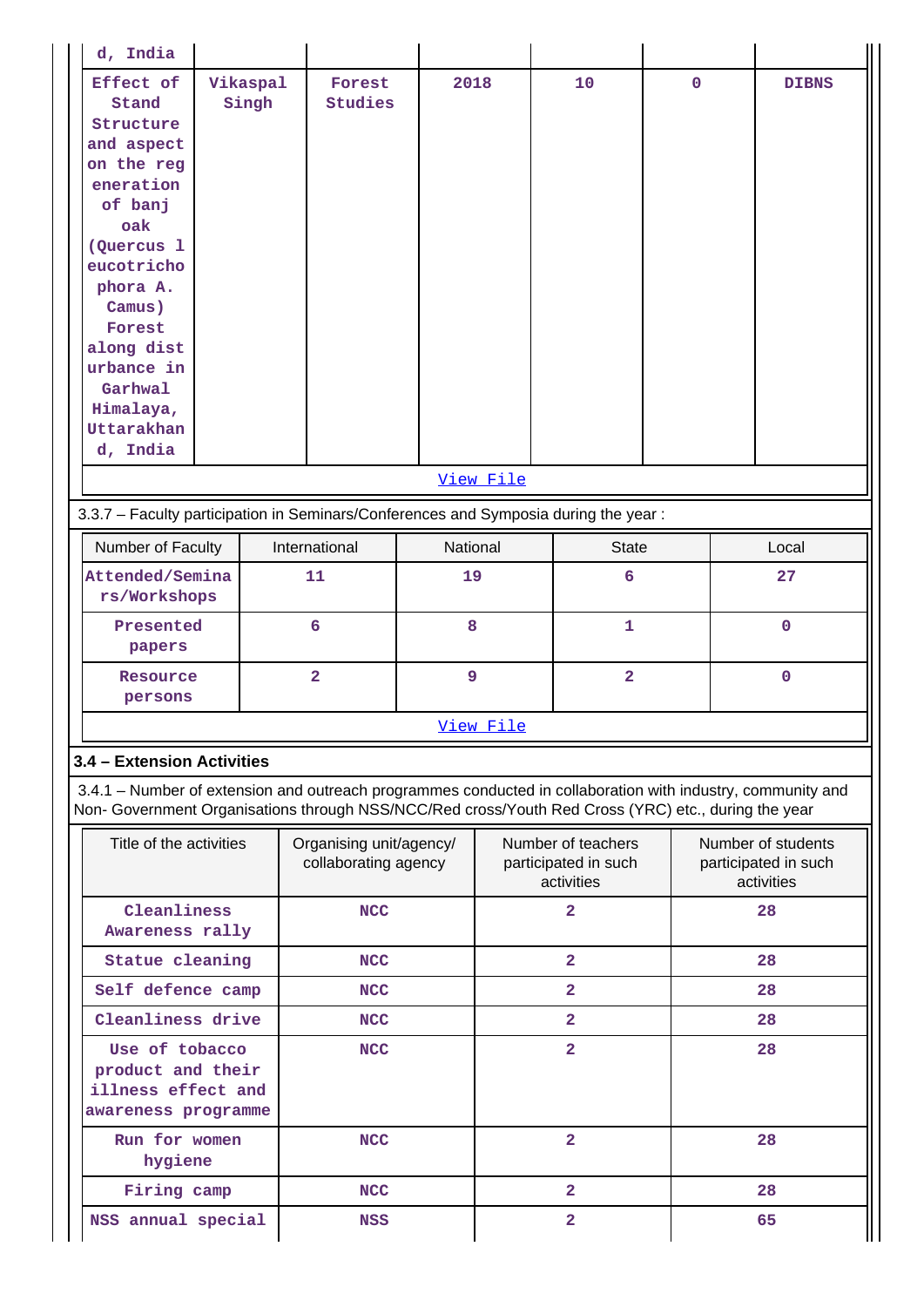| camp                                                                                 |                                                                                                              |                                                         |                                        |  |  |  |  |  |
|--------------------------------------------------------------------------------------|--------------------------------------------------------------------------------------------------------------|---------------------------------------------------------|----------------------------------------|--|--|--|--|--|
| Trekking                                                                             | <b>NCC</b>                                                                                                   | $\overline{2}$                                          | 28                                     |  |  |  |  |  |
| <b>WALL PAINTING</b>                                                                 | <b>NCC</b>                                                                                                   | $\mathbf{2}$                                            | 28                                     |  |  |  |  |  |
| Parakram Parv                                                                        | <b>NCC</b>                                                                                                   | $\overline{2}$                                          | 28                                     |  |  |  |  |  |
| Volunteery Blood<br>donation by NSS                                                  | <b>NSS</b>                                                                                                   | $\overline{2}$                                          | 15                                     |  |  |  |  |  |
| Yoga Day                                                                             | <b>NCC</b>                                                                                                   | $\overline{2}$                                          | 180                                    |  |  |  |  |  |
|                                                                                      |                                                                                                              | View File                                               |                                        |  |  |  |  |  |
| during the year                                                                      | 3.4.2 - Awards and recognition received for extension activities from Government and other recognized bodies |                                                         |                                        |  |  |  |  |  |
| Name of the activity                                                                 | Award/Recognition                                                                                            | <b>Awarding Bodies</b>                                  | Number of students<br><b>Benefited</b> |  |  |  |  |  |
| Amar Ujala Medhawai<br>Chatra Samman<br>Samaroh                                      | Recognition                                                                                                  | Amar Ujala Ltd.                                         | 120                                    |  |  |  |  |  |
| <b>TWO MINS</b><br><b>CLEANLINESS WITH</b><br><b>AMAR UJALA</b>                      | Recognition                                                                                                  | Amar Ujala Ltd.                                         | 500                                    |  |  |  |  |  |
| <b>MULTIPURPOSE</b><br><b>DISABLE HEALTH CAMP</b>                                    | Recognition                                                                                                  | Harshal Foundation                                      | 85                                     |  |  |  |  |  |
| Blood donation camp                                                                  | Recognition                                                                                                  | <b>IMA Blood Bank</b>                                   | 50                                     |  |  |  |  |  |
| Blood donation camp                                                                  | Recognition                                                                                                  | Amar Ujala Ltd.                                         | 1000                                   |  |  |  |  |  |
| Sweater<br>distribution to the<br>students in Govt<br>Junior High School<br>Dhoolkot | Recognition                                                                                                  | Principal, Govt<br>Junior High School,<br>Dhoolkot      | 64                                     |  |  |  |  |  |
| Sweater<br>distribution in<br>Govt primary<br>school, Lower<br>Kandoli               | Recognition                                                                                                  | Principal, Govt<br>Primary School,<br>Lower Kandoli     | 52                                     |  |  |  |  |  |
| Shoes distribution<br>in Govt primary<br>school, Lakhi Bagh                          | Recognition                                                                                                  | Principal, Govt<br>Primary School<br>Lakhi Bagh         | 72                                     |  |  |  |  |  |
| Sweater<br>distribution in<br>Govt Junior High<br>School, Upper<br>Kandoli           | Recognition                                                                                                  | Principal, Govt<br>Junior High School,<br>Upper Kandoli | 25                                     |  |  |  |  |  |
| Stationary<br>distribution in<br>Govt Junior High<br>School, Sudhowala               | Recognition                                                                                                  | Principal, Govt<br>Junior High School,<br>Suddhowala    | 120                                    |  |  |  |  |  |
| Sweater<br>distribution in<br>Govt Girls Inter<br>College, Lakhi Bagh                | Recognition                                                                                                  | Principal, Govt<br>Girls Inter<br>College, Lakhi Bagh   | 28                                     |  |  |  |  |  |
|                                                                                      |                                                                                                              | View File                                               |                                        |  |  |  |  |  |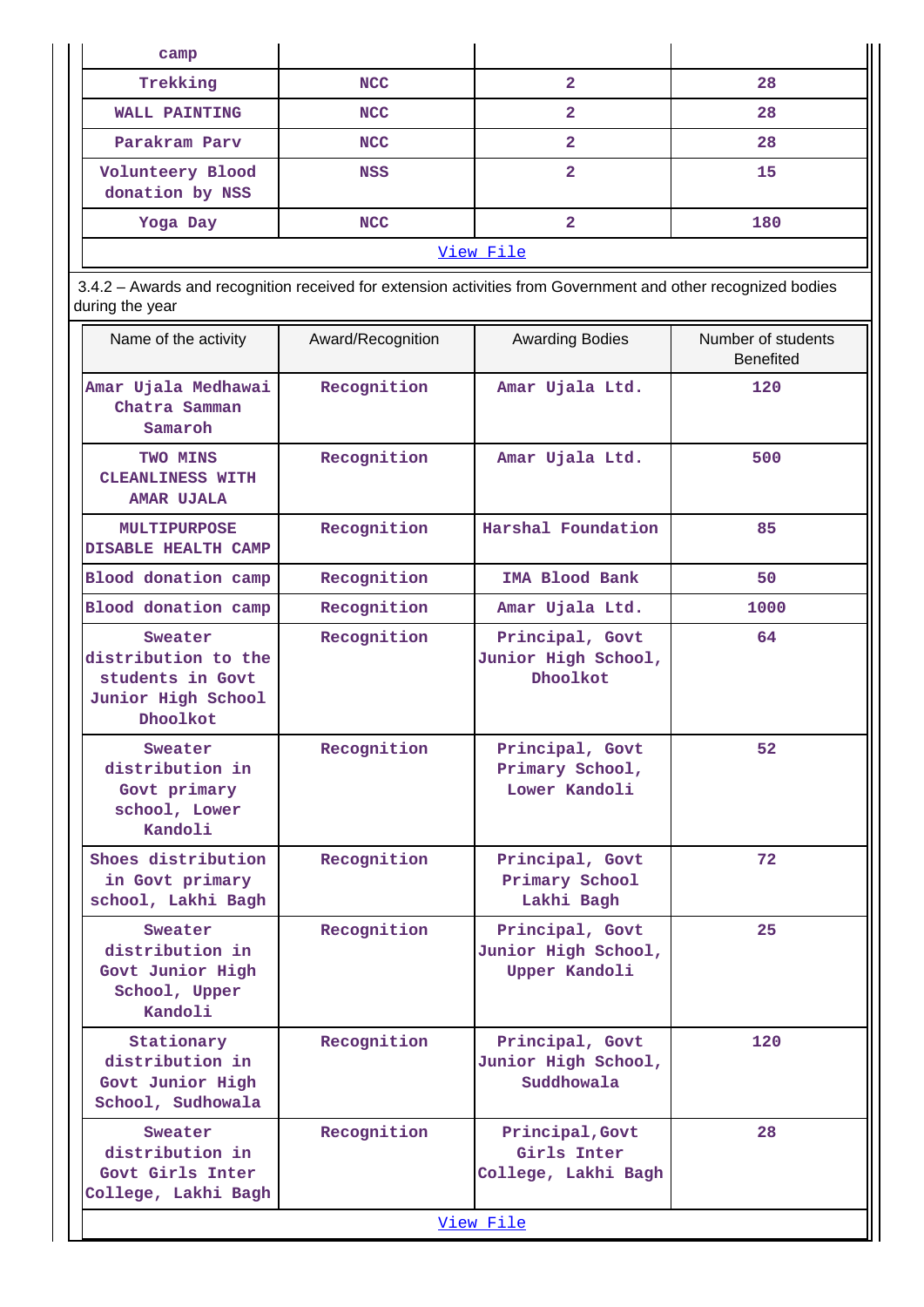| Number of teachers<br>Name of the scheme<br>Organising unit/Agen<br>Name of the activity<br>Number of students |                                                |                                                                                               |                                   |                                   |  |  |  |  |
|----------------------------------------------------------------------------------------------------------------|------------------------------------------------|-----------------------------------------------------------------------------------------------|-----------------------------------|-----------------------------------|--|--|--|--|
|                                                                                                                | cy/collaborating<br>agency                     |                                                                                               | participated in such<br>activites | participated in such<br>activites |  |  |  |  |
| Social Club<br>Shashwat                                                                                        | <b>DSWC</b>                                    | Vigilance<br>awareness week                                                                   | 5                                 | 250                               |  |  |  |  |
| Eco Club<br>Prakriti                                                                                           | Amar Ujala,<br>Nestle India                    | 2 min<br>Cleanliness<br>awareness<br>programme at<br>graphic era                              | 5                                 | 200                               |  |  |  |  |
| Social Club<br>Shashwat                                                                                        | IMA Blood bank                                 | <b>Blood</b> donation<br>camp                                                                 | 50                                | 1000                              |  |  |  |  |
| Social Club<br>Shashwat                                                                                        | <b>DSWC</b>                                    | Shoe and<br>stationary<br>distribution to<br>the needy<br>students                            | 4                                 | 100                               |  |  |  |  |
| Social Club<br>Shashwat                                                                                        | <b>DSWC</b>                                    | Sweater<br>distribution in<br>primary lower<br>and primary<br>upper school                    | 4                                 | 100                               |  |  |  |  |
| Social Club<br>Shashwat                                                                                        | <b>DSWC</b>                                    | Stationary<br>distribution in<br>primary school                                               | 4                                 | 100                               |  |  |  |  |
| Social Club<br>Shashwat                                                                                        | Amar Ujala                                     | <b>APRAJITA 100</b><br>millions<br>smiles' a<br>pledge for<br>women safety<br>with Amar Ujala | 25                                | 500                               |  |  |  |  |
| Social Club<br>Shashwat                                                                                        | Bharat Vikas<br>Parishad                       | Mass recital of<br>Vande Matram<br>and celebration<br>of 70th<br>Republic Day                 | $\overline{a}$                    | 100                               |  |  |  |  |
| Social Club<br>Shashwat                                                                                        | Utarakhand<br>Police                           | Worksshop on<br>dial against<br>drugs                                                         | 5.                                | 300                               |  |  |  |  |
| Eco Club<br>Prakriti                                                                                           | Dainik Jagran<br>Non Government<br>Oranization | Tree plantation<br>drive in<br>association<br>with danik<br>jagaran                           | 5                                 | 150                               |  |  |  |  |
| Social Club<br>Shashwat                                                                                        | Dainik Jagran<br>Non Government<br>Oranization | Youth<br>Parliament with<br>Dainik Jagran                                                     | 5                                 | 180                               |  |  |  |  |
| Eco Club<br>Prakriti                                                                                           | <b>DSWC</b>                                    | Distribution of<br>gratis saplings<br>of medicinal                                            | 12                                | 300                               |  |  |  |  |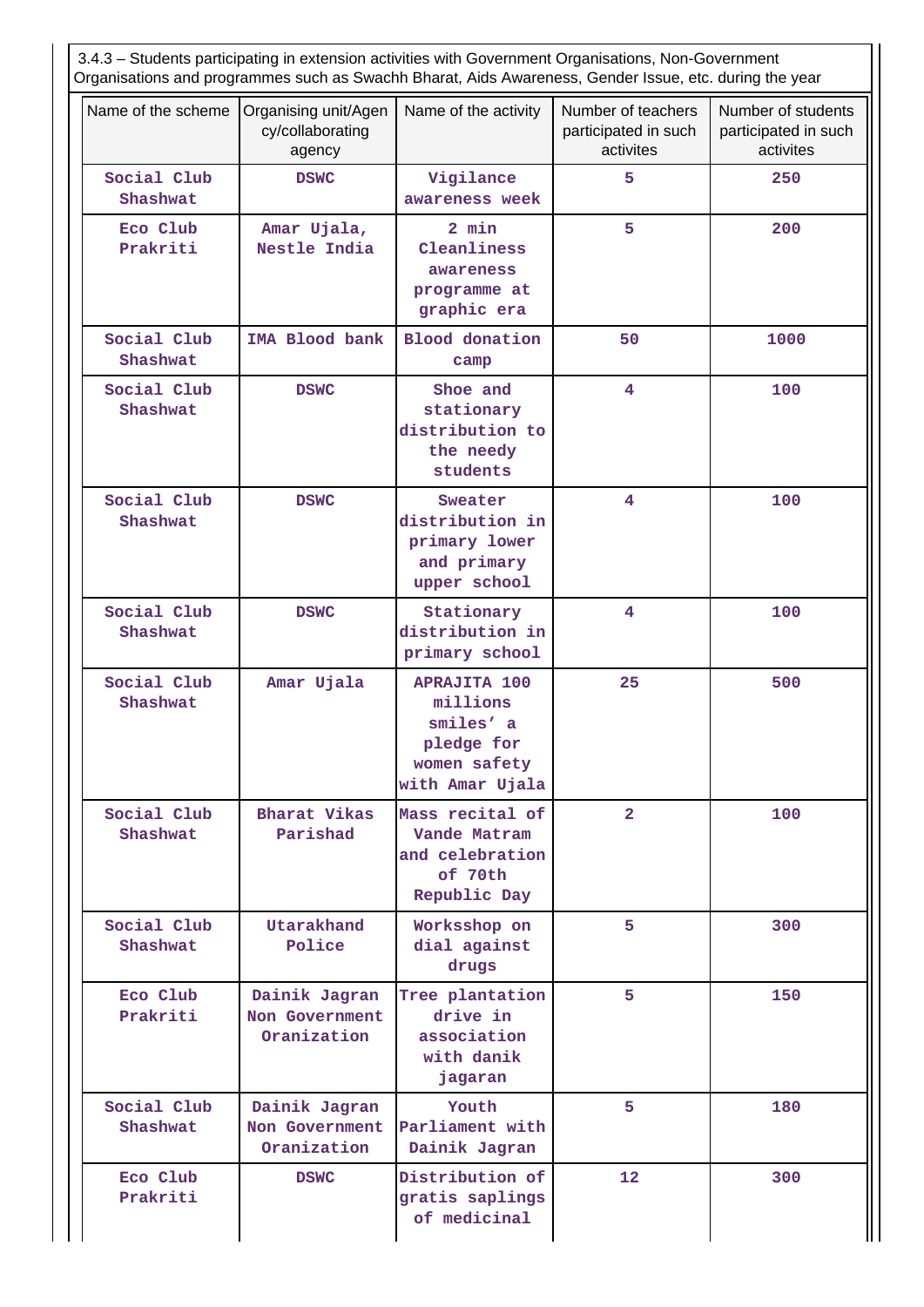|                                                                                                                                                          |                                              |                                                              |                                   | and timber<br>plants                                                                              |                             |     |                    |             |             |
|----------------------------------------------------------------------------------------------------------------------------------------------------------|----------------------------------------------|--------------------------------------------------------------|-----------------------------------|---------------------------------------------------------------------------------------------------|-----------------------------|-----|--------------------|-------------|-------------|
| Eco Club<br>Prakriti                                                                                                                                     |                                              | Amar Ujala,<br>Nestle India                                  |                                   | Cleanliness<br>with Amar Ujala                                                                    | Two Minutes                 |     | $\overline{2}$     |             | 500         |
| Nai Pahal                                                                                                                                                |                                              | <b>DSWC</b>                                                  |                                   | Yuva Samvad on<br>the drug abuse                                                                  |                             |     | 4                  |             | 220         |
| Eco Club<br>Prakriti                                                                                                                                     |                                              | <b>DSWC</b>                                                  |                                   | Seminar on the<br>Swachta the way<br>ahead                                                        |                             | 5   |                    |             | 200         |
| Social Club<br>Shashwat                                                                                                                                  |                                              | Harshal<br>Foundation Doon<br>Sanskriti                      |                                   | Health Camp for<br>Disabled                                                                       |                             | 10  |                    |             | 350         |
| Eco Club<br>Prakriti                                                                                                                                     |                                              | <b>DSWC</b>                                                  |                                   | Seminar on the<br>Swachta                                                                         |                             |     | 5                  |             | 200         |
| Social Club<br>Shashwat                                                                                                                                  |                                              | IMA Blood Bank,<br>Doon Hospital<br>Uttarakhand<br>Govt.     |                                   | <b>Blood</b> donation<br>camp                                                                     |                             |     | 18                 |             | 50          |
| Social Club<br>Shashwat                                                                                                                                  |                                              | <b>State Election</b><br>Commission,<br>Uttarakhand<br>Govt. |                                   | Election<br>commission<br>awareness<br>program                                                    |                             | 4   |                    |             | 1000        |
| Social Club<br>Akhil Bhartiya<br>Vidhyarthi<br>Shashwat<br>Parishad                                                                                      |                                              |                                                              | Mission Sahashi<br>$\overline{2}$ |                                                                                                   |                             |     | 80                 |             |             |
|                                                                                                                                                          |                                              |                                                              |                                   |                                                                                                   | View File                   |     |                    |             |             |
| 3.5 - Collaborations<br>3.5.1 – Number of Collaborative activities for research, faculty exchange, student exchange during the year                      |                                              |                                                              |                                   |                                                                                                   |                             |     |                    |             |             |
| Nature of activity                                                                                                                                       |                                              |                                                              | Participant                       |                                                                                                   | Source of financial support |     |                    | Duration    |             |
| Nil                                                                                                                                                      |                                              |                                                              | Nil                               |                                                                                                   |                             | Nil |                    | $\mathbf 0$ |             |
|                                                                                                                                                          |                                              |                                                              |                                   |                                                                                                   | No file uploaded.           |     |                    |             |             |
| 3.5.2 - Linkages with institutions/industries for internship, on-the- job training, project work, sharing of research<br>facilities etc. during the year |                                              |                                                              |                                   |                                                                                                   |                             |     |                    |             |             |
| Nature of linkage                                                                                                                                        | Title of the<br>linkage                      |                                                              |                                   | Name of the<br>partnering<br>institution/<br>industry<br>/research lab<br>with contact<br>details | <b>Duration From</b>        |     | <b>Duration To</b> |             | Participant |
| Permanent                                                                                                                                                | for the<br>students of<br>Physiotherap<br>YY | Internship                                                   |                                   | Jan Kalyan<br>Hospital,<br>Dehradun                                                               | 01/07/2018                  |     | 31/01/2019         |             | 5           |
| Temporary                                                                                                                                                | for the<br>students of<br>Physiotherap       | Internship                                                   |                                   | Shri Mahant<br>Indresh<br>Hospital,<br>Dehradun                                                   | 01/09/2018                  |     | 30/03/2019         |             | 6           |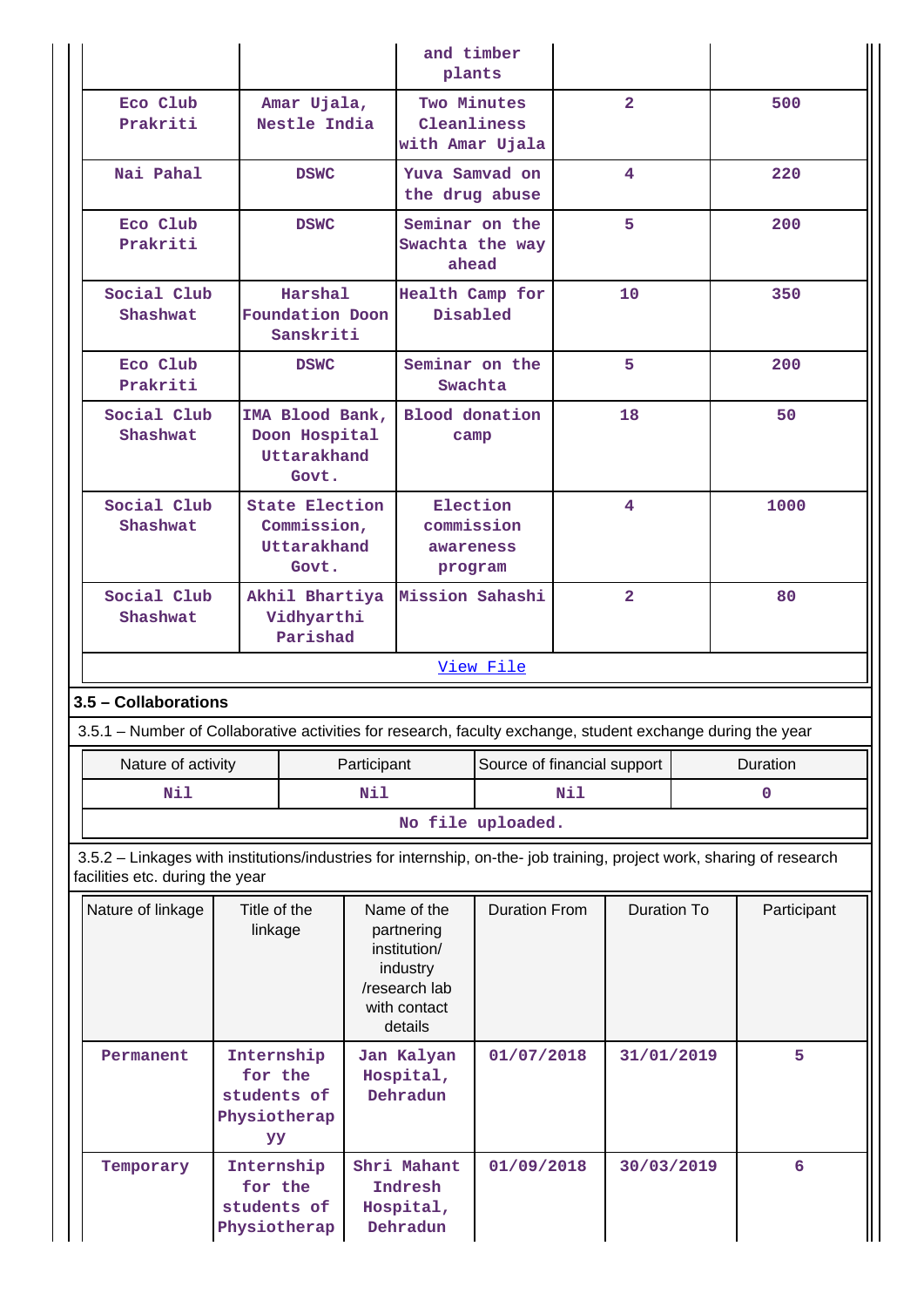|           | У                                                                 |                                                                                              |            |            |                |
|-----------|-------------------------------------------------------------------|----------------------------------------------------------------------------------------------|------------|------------|----------------|
| Temporary | Internship<br>for the<br>students of<br>Physiotherap<br>У         | Max<br>Hospital,<br>Dehradun                                                                 | 02/07/2018 | 31/01/2019 | 4              |
| Temporary | Internship<br>for the<br>students of<br>Physiotherap<br>У         | Govt.<br>Medical<br>Hospital,<br>Chandigarh                                                  | 01/08/2018 | 28/02/2019 | 4              |
| Temporary | Internship<br>for the<br>students of<br>Physiotherap<br>У         | Indira<br>Gandhi<br>Hospital,<br>Shimla                                                      | 01/09/2018 | 28/02/2019 | 5              |
| Temporary | Internship<br>for the<br>students of<br>Physiotherap<br>У         | NIMHANS,<br>Bengaluru                                                                        | 01/11/2018 | 30/04/2019 | 4              |
| Permanent | Internship<br>for the<br>students of<br>Medical Lab<br>Technology | Synergy<br>Institute of<br>Medical<br>Sciences,<br>Dehradun                                  | 01/02/2018 | 31/08/2019 | 4              |
| Temporary | Internship<br>for the<br>students of<br>Medical Lab<br>Technology | Shri Mahant<br>Indresh<br>Hospital,<br>Dehradun                                              | 01/02/2018 | 30/08/2019 | 3              |
| Temporary | Internship<br>for the<br>students of<br>Medical Lab<br>Technology | Susheela<br>Tiwari<br>Government<br>Hospital,<br>Haldwani                                    | 01/02/2018 | 30/08/2019 | 5              |
| Temporary | Internship<br>for the<br>students of<br>Medical Lab<br>Technology | National<br>Public<br>Health<br>Laboratory,<br>Kathmandu,<br>Nepal                           | 01/02/2018 | 30/08/2019 | 6              |
| Temporary | Internship<br>for the<br>students of<br>Medical Lab<br>Technology | National<br>Academy of<br>Medical<br>Sciences Bir<br>Hospital,<br>Kathmandu,<br><b>Nepal</b> | 01/02/2018 | 30/08/2019 | 7 <sup>1</sup> |
| Temporary | Internship<br>for the<br>students of<br>Medical Lab<br>Technology | Medeor<br>Hospital,<br>Gurugram,<br>Haryana                                                  | 01/02/2018 | 30/08/2019 | 3              |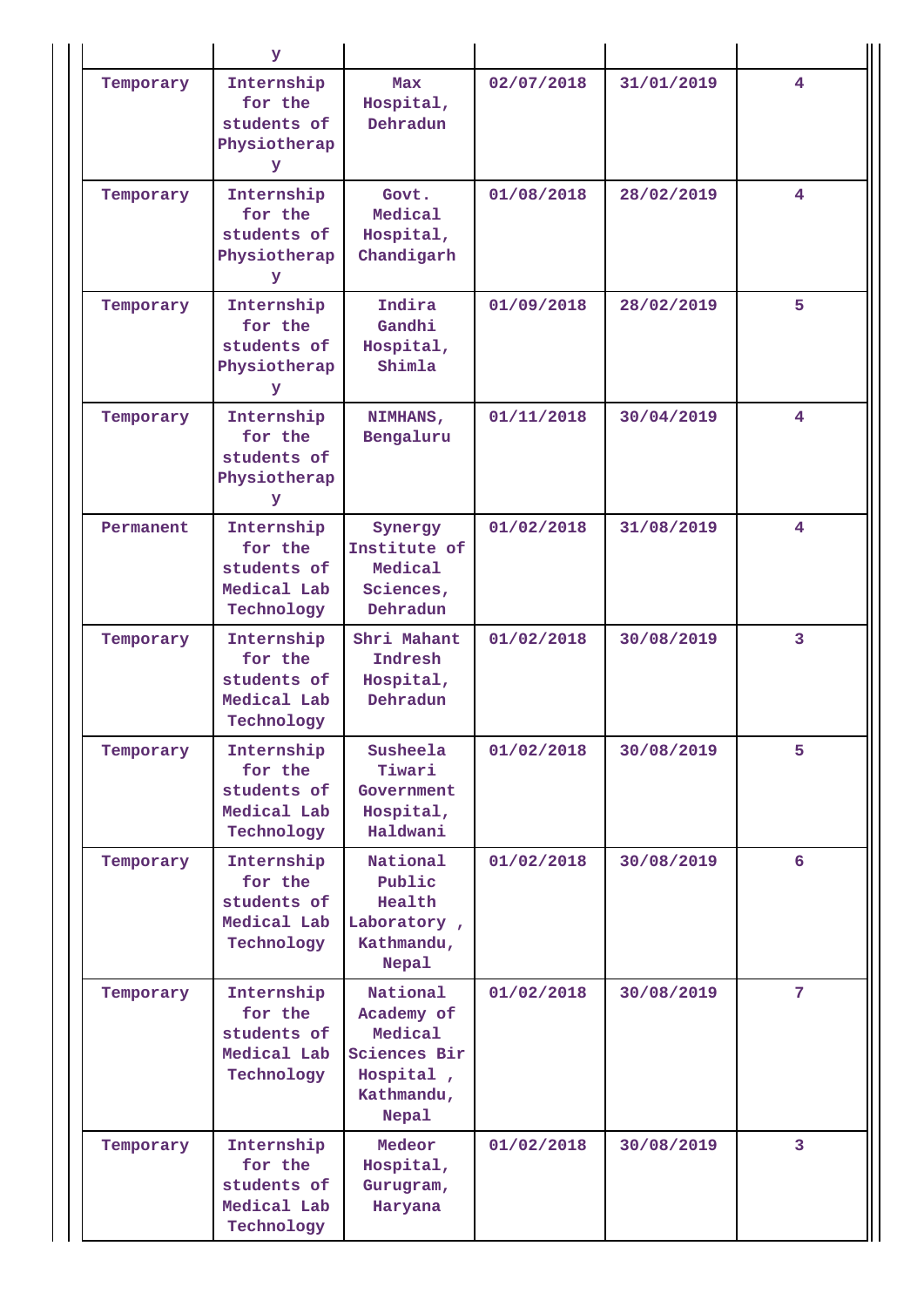| Temporary | Internship<br>for the<br>students of<br>Medical Lab<br>Technology | National<br>Medical<br>College,<br>Kathmandu,<br>Nepal        | 27/02/2019               | 30/08/2019 | $\overline{2}$  |
|-----------|-------------------------------------------------------------------|---------------------------------------------------------------|--------------------------|------------|-----------------|
| Temporary | Mushroom<br>Cultivation                                           | <b>Bagwan</b><br>Gramodhyog<br>Samiti,<br>Dehradun            | 11/02/2019               | 25/02/2019 | 38              |
| Temporary | Mushroom<br>Cultivation                                           | <b>Bagwan</b><br>Gramodhyog<br>Samiti,<br>Dehradun            | 26/02/2019               | 05/03/2019 | 12 <sup>2</sup> |
| Temporary | Vermicompost<br>ing                                               | <b>Bagwan</b><br>Gramodhyog<br>Samiti,<br>Dehradun            | 11/02/2019               | 25/02/2019 | 8               |
| Temporary | Food<br>Processing<br>and<br>Preservation                         | Dept. of<br>Horticulture<br>Food<br>Processing,<br>Dehradun   | 01/02/2019               | 11/02/2019 | 23              |
| Temporary | Food<br>Processing<br>and<br>Preservation                         | Dept. of<br>Horticulture<br>Food<br>Processing,<br>Dehradun   | 18/02/2019               | 04/03/2019 | 5               |
| Temporary | apiculture                                                        | Nagaland Bee<br>Keeping and<br>Honey<br>Mission,<br>Nagaland  | 19/03/2019               | 23/03/2019 | 19              |
| Temporary | Food<br>processing                                                | Amar Roller<br>Flour Mill,<br>Dimapur                         | 28/02/2019               | 06/03/2019 | 4               |
| Temporary | sericulture                                                       | Department<br>of<br>Sericulture,<br>Mizoram                   | 18/03/2019               | 23/03/2019 | $\overline{3}$  |
| Temporary | Attachment<br>with kvk                                            | ICAR, KVK,<br>Champai,<br>Mizoram                             | 26/03/2019               | 29/03/2019 | 3               |
| Temporary | apiculture                                                        | Mizoram<br>Khadi<br>Village<br>Industries<br>Board,<br>Aizawl | 04/03/2019               | 09/03/2019 | $\overline{3}$  |
| Temporary | Mushroom<br>cultivation                                           | KVK,<br>Lengpui,<br>Mizoram                                   | 11/03/2019<br>14/03/2019 |            | 3               |
| Temporary | Food<br>preservation                                              | Directorate<br>of Horticult                                   | 13/03/2019               | 22/03/2019 | 5               |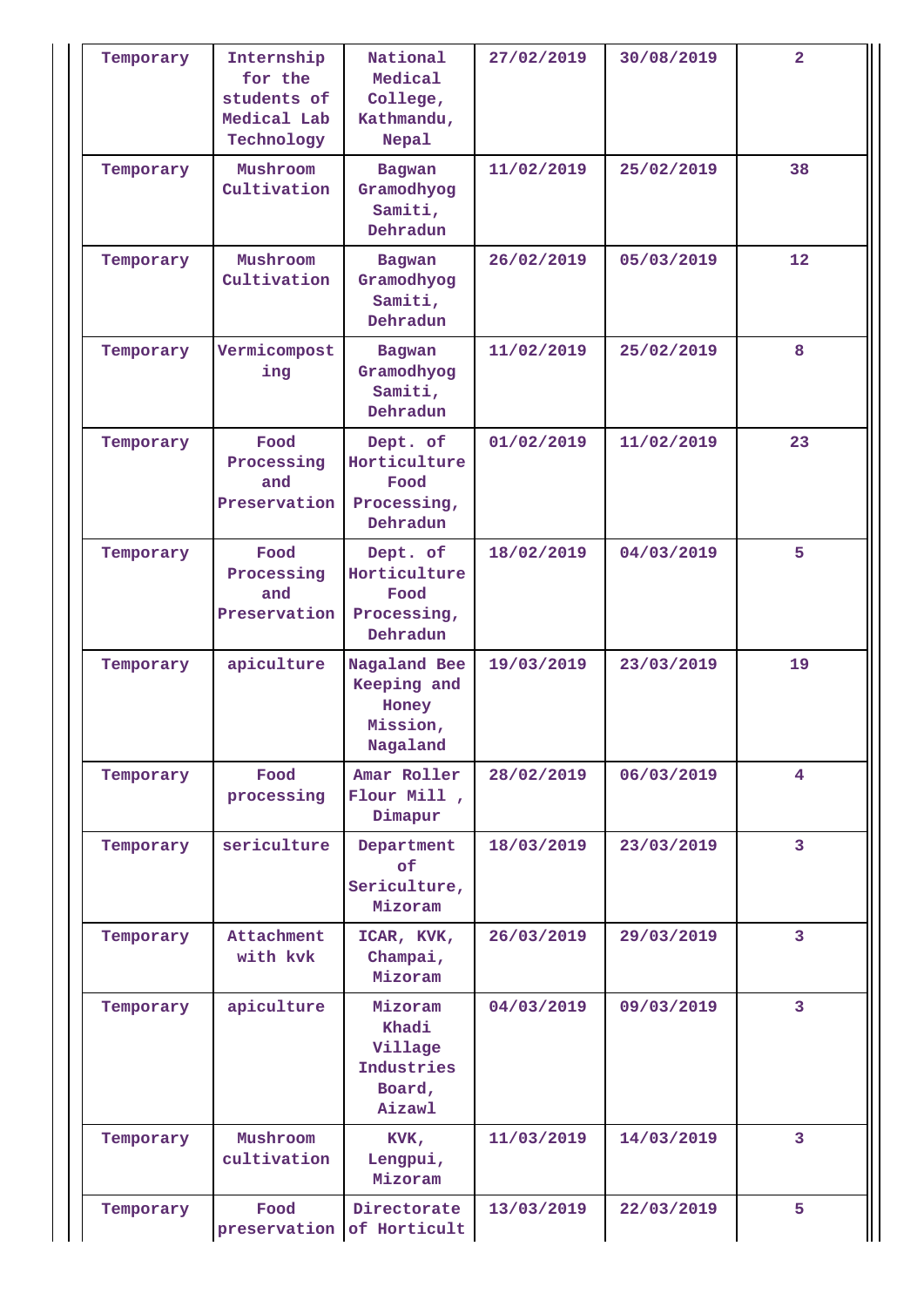|           |                                | ure,<br>Meghalaya                                                                                    |            |            |                         |
|-----------|--------------------------------|------------------------------------------------------------------------------------------------------|------------|------------|-------------------------|
| Temporary | apiculture                     | District<br>Commerce<br>Industry<br>Centre,<br>Shillong                                              | 22/03/2019 | 25/03/2019 | $\overline{4}$          |
| Temporary | Mushroom<br>cultivation        | Mushroom<br>Development<br>Centre,<br>Shillong                                                       | 12/04/2019 | 22/04/2019 | $\overline{3}$          |
| Temporary | Gardening<br>management        | Govt. of<br>Fruit<br>Garden,<br>Shillong                                                             | 05/03/2019 | 12/03/2019 | $\overline{4}$          |
| Temporary | Mushroom<br>cultivation        | NARC, Nepal                                                                                          | 13/02/2019 | 28/02/2019 | $\mathbf{1}$            |
| Temporary | Milk<br>processing             | Best Health<br>Care Private<br>Limited,<br>Nepal                                                     | 01/03/2019 | 14/03/2019 | $\mathbf{1}$            |
| Temporary | Mushroom<br>cultivation        | Multi<br>Dimensional<br>Resource<br>Centre,<br>Nepal                                                 | 09/03/2019 | 25/03/2019 | $\mathbf{1}$            |
| Temporary | vermicompost<br>ing            | Multi<br>Dimensional<br>Resource<br>Centre,<br>Nepal                                                 | 02/04/2019 | 19/04/2019 | $\mathbf{1}$            |
| Temporary | Forestry<br>Work<br>Experience | <b>State Forest</b><br>Department<br>Government<br>of Manipur                                        | 09/09/2018 | 16/12/2019 | 6                       |
| Temporary | Forestry<br>Work<br>Experience | Dept of<br>Forests,<br>Climate<br>Change,<br>Research<br>Training,<br>Government<br>of<br>Meghalaya, | 02/08/2018 | 21/11/2018 | 9                       |
| Temporary | Forestry<br>Work<br>Experience | Environment<br>Forests PWD<br>Govt. of<br>Mizoram                                                    | 27/08/2018 | 03/11/2018 | $\overline{\mathbf{4}}$ |
| Temporary | Forestry<br>Work<br>Experience | Forests,<br>Environment<br>Wildlife<br>Management<br>Department                                      | 23/07/2018 | 10/10/2018 | 5                       |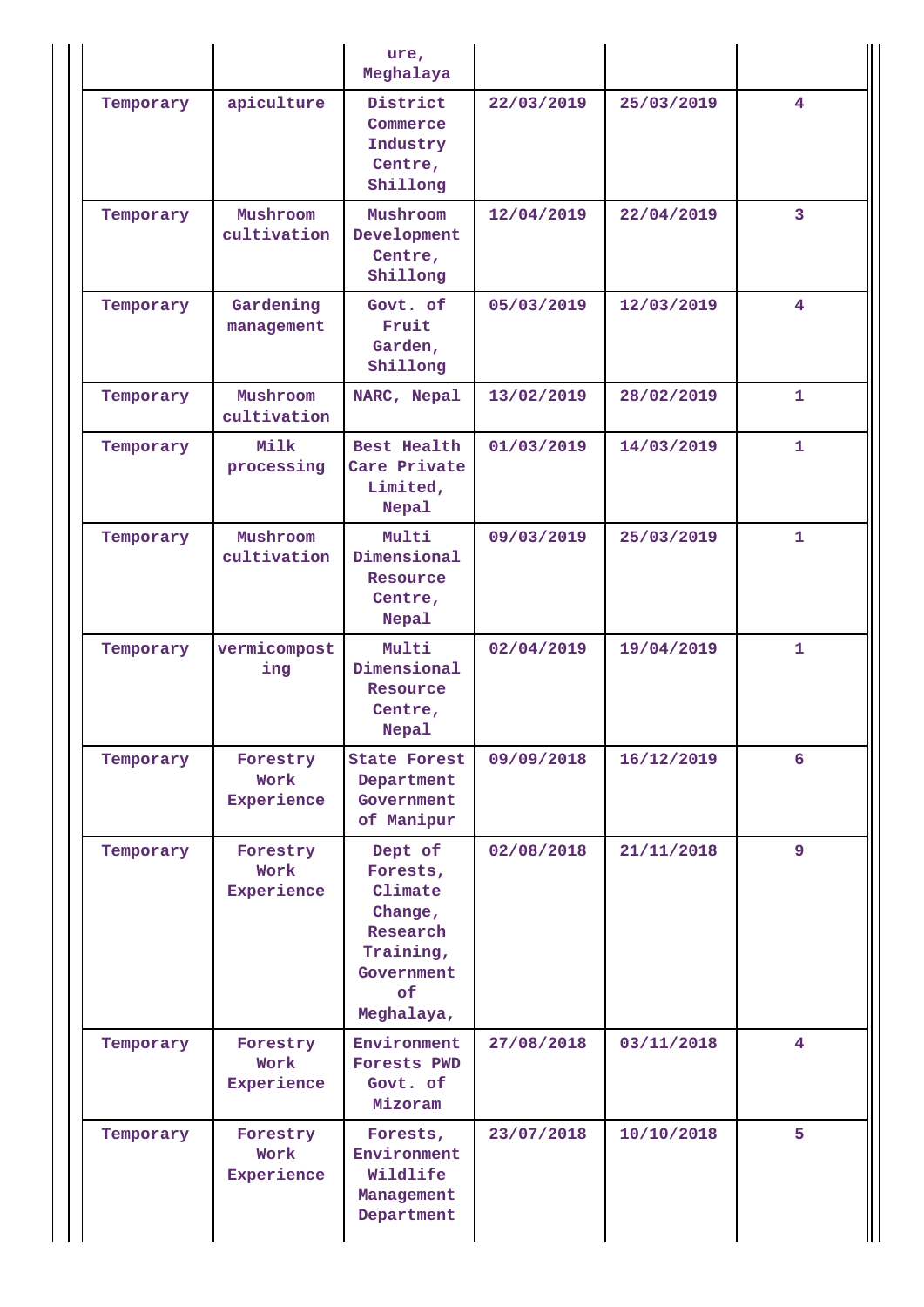|           |                                | Government<br>of Sikkim                                                                                                                                         |            |            |                         |
|-----------|--------------------------------|-----------------------------------------------------------------------------------------------------------------------------------------------------------------|------------|------------|-------------------------|
| Temporary | Forestry<br>Work<br>Experience | <b>State Forest</b><br>Department<br>Government<br>of Tripura                                                                                                   | 01/08/2018 | 09/11/2018 | $\overline{2}$          |
| Temporary | Forestry<br>Work<br>Experience | Environment,<br>Forest and<br>Climate<br>Change<br>Department,<br>Uttar<br>Pradesh                                                                              | 01/08/2018 | 09/11/2018 | $\mathbf{1}$            |
| Temporary | Forestry<br>Work<br>Experience | West Bengal<br><b>State Forest</b><br>Department                                                                                                                | 16/07/2018 | 24/09/2018 | $\overline{2}$          |
| Temporary | Forestry<br>Work<br>Experience | Ministry of<br>Forests and<br>Environment<br>Government<br>of Nepal                                                                                             | 29/06/2018 | 06/09/2018 | $\overline{\mathbf{3}}$ |
| Temporary | Industrial<br>Training         | Rosin<br>Turpentine<br>Factory,<br>Bilaspur,<br>Himachal<br>Pradesh<br><b>State Forest</b><br>Corporation<br>Limited,<br>Khansra,<br><b>Himachal</b><br>Pradesh | 23/10/2018 | 06/11/2018 | 6                       |
| Temporary | Industrial<br>Training         | Tripura<br>Forest<br>Development<br>Plantation<br>Corporation<br>Ltd., Govt<br>of Tripura                                                                       | 23/10/2018 | 06/11/2018 | 3                       |
| Temporary | Industrial<br>Training         | Society of<br>Pollution<br>and<br>Environment<br>Conservation<br>Scientists<br>(SPECS)                                                                          | 05/11/2018 | 15/11/2018 | $\overline{4}$          |
| Temporary | Industrial<br>Training         | Chanambam<br>Wood<br>Enterprise,<br>Chingdong,<br>Bishnupur                                                                                                     | 16/10/2018 | 15/11/2018 | $\mathbf{1}$            |
| Temporary | Industrial<br>Training         | Evergreen<br>Sawmill Khli                                                                                                                                       | 01/12/2018 | 10/12/2018 | $\overline{2}$          |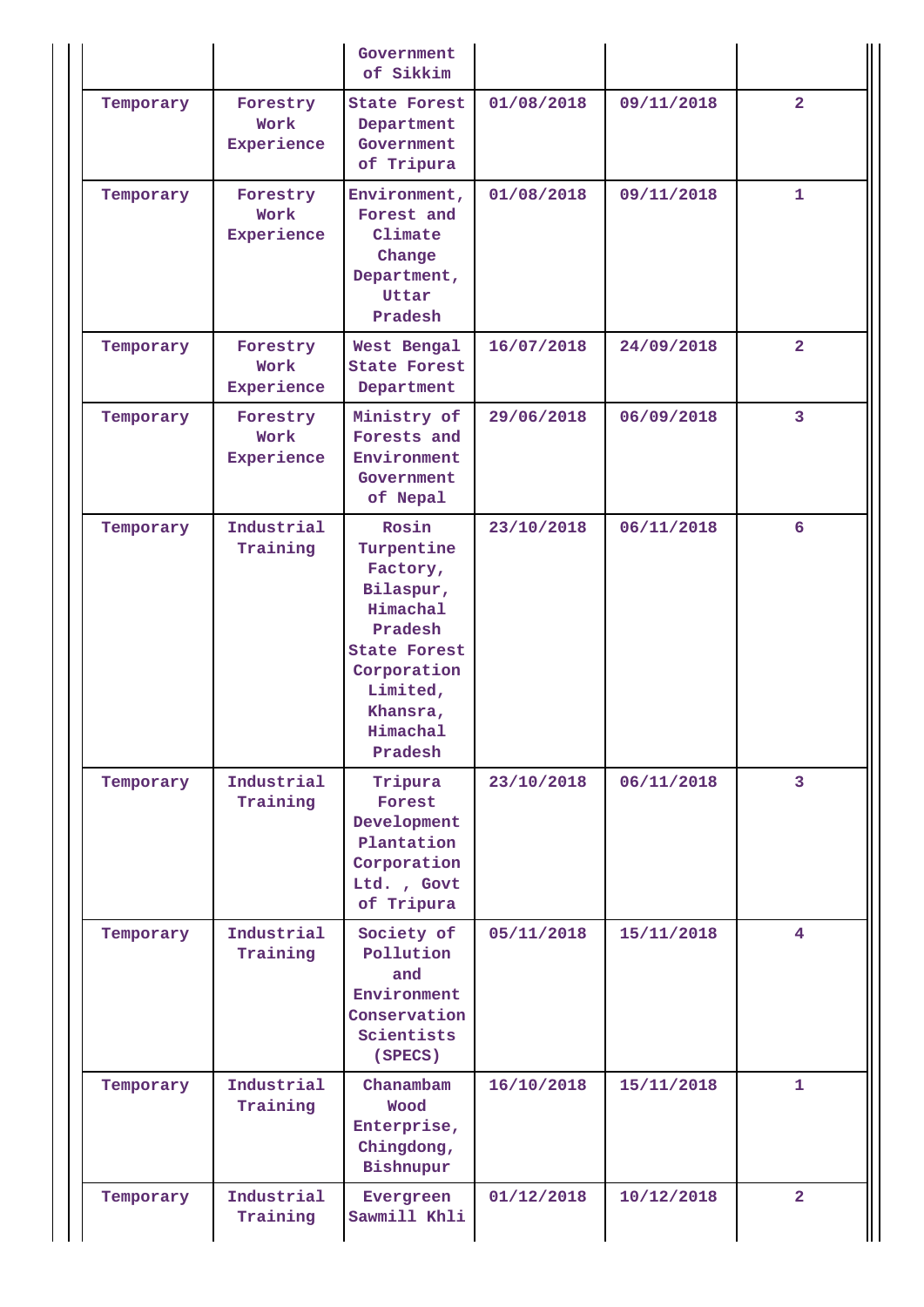|           |                        | ehtyrshi,<br>Meghalaya                                                                   |            |            |                         |
|-----------|------------------------|------------------------------------------------------------------------------------------|------------|------------|-------------------------|
| Temporary | Industrial<br>Training | Cane<br>concepts, ,<br>Dimapur                                                           | 11/10/2018 | 18/10/2018 | $\mathbf{1}$            |
| Temporary | Industrial<br>Training | Hari<br>Industries,<br><b>Himachal</b><br>Pradesh                                        | 10/10/2018 | 23/10/2018 | $\overline{4}$          |
| Temporary | Industrial<br>Training | Nagaland<br><b>Bamboo</b><br>Development<br>Agency (Govt<br>оf<br>Nagaland),<br>Nagaland | 19/09/2018 | 29/09/2018 | 11                      |
| Temporary | Industrial<br>Training | Yellow Grass<br>enterprise<br>Assam                                                      | 01/11/2018 | 11/11/2018 | 5                       |
| Temporary | Industrial<br>Training | M/s Waisong<br>Teran Saw<br>Mill                                                         | 12/11/2018 | 20/11/2018 | $\overline{3}$          |
| Temporary | Industrial<br>Training | Mediroma<br>Nirgalits In<br>ternational                                                  | 01/10/2018 | 10/10/2018 | 4                       |
| Temporary | Industrial<br>Training | Bethany<br>Society,<br>Shillong                                                          | 22/11/2018 | 30/11/2018 | 6                       |
| Temporary | Industrial<br>Training | Evergreen<br>Saw Mill                                                                    | 01/12/2018 | 10/12/2018 | 5                       |
| Temporary | Industrial<br>Training | Directorat<br>of<br>Handicrafts<br>Handloom,<br>Sikkim                                   | 29/10/2018 | 26/11/2018 | 4                       |
| Temporary | Industrial<br>Training | Yashika<br>Herbal,<br>Dehradun                                                           | 03/12/2018 | 18/12/2018 | $\overline{2}$          |
| Temporary | Industrial<br>Training | Akhom<br>Handicrafts,<br>Imphal<br>Manipur                                               | 06/10/2018 | 13/10/2018 | $\overline{\mathbf{4}}$ |
| Temporary | Industrial<br>Training | Mangalam<br>Wood<br>Industries<br>PVT LTD<br>Imphal,<br>Manipur                          | 21/09/2018 | 19/10/2018 | 3                       |
| Temporary | Industrial<br>Training | M/S Surjeet<br>Singh<br>Company,<br>Timber                                               | 30/10/2018 | 12/11/2018 | $\overline{4}$          |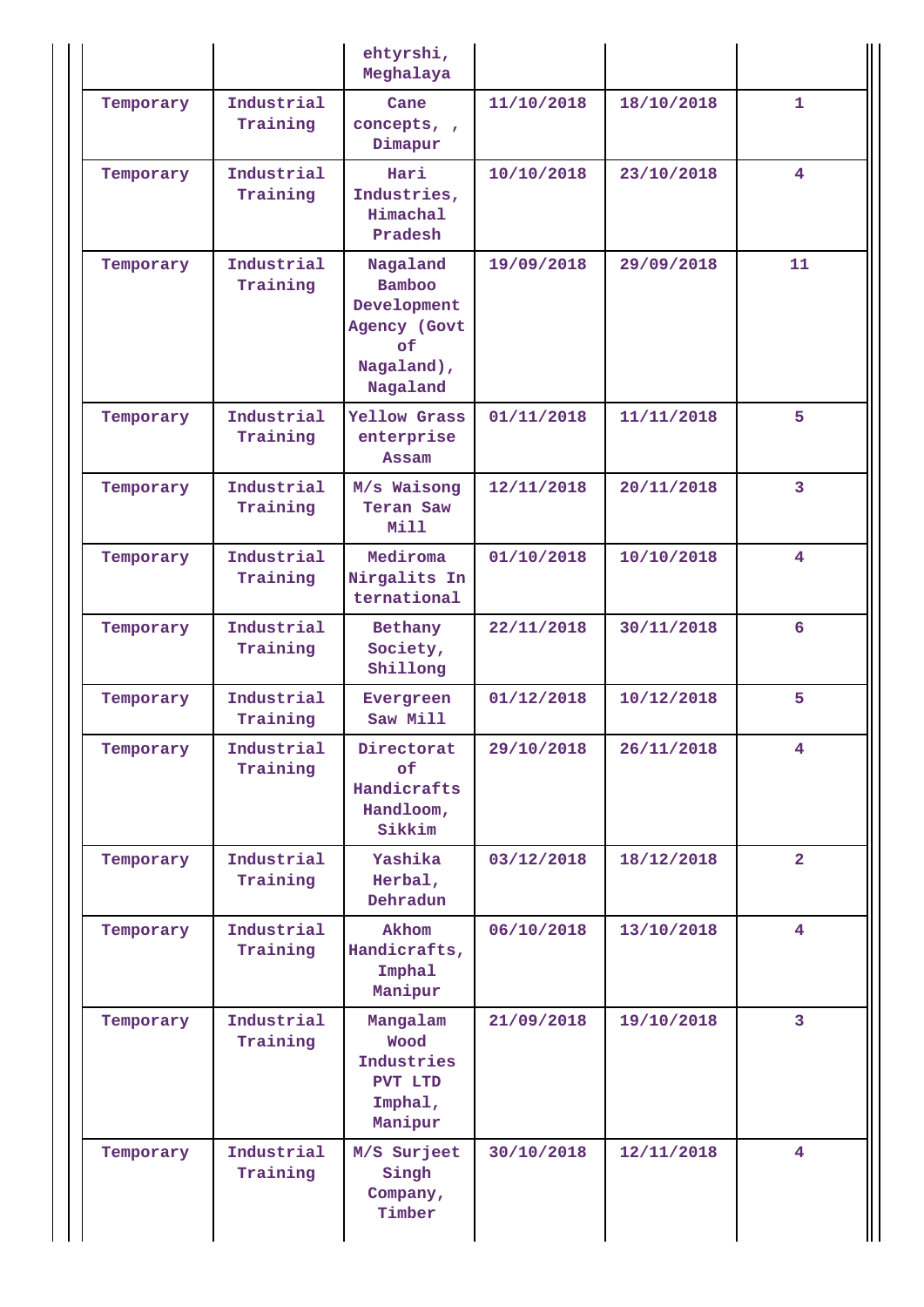|           |                        | merchant<br>Dehradun,<br>Uttarakhand                                          |            |            |                |
|-----------|------------------------|-------------------------------------------------------------------------------|------------|------------|----------------|
| Temporary | Industrial<br>Training | Poma Bamboo<br>Processing<br>Centre, Pima<br>Village,<br>Arunachal<br>Pradesh | 01/11/2018 | 28/11/2018 | 22             |
| Temporary | Industrial<br>Training | Solar Timber<br>Plywood<br>Industry,<br>Diphupar,<br>Nagaland                 | 11/11/2018 | 18/11/2018 | 9              |
| Temporary | Industrial<br>Training | Solar Timber<br>Plywood<br>Industry,<br>Diphupar,<br>Nagaland                 | 24/09/2018 | 29/09/2018 | 10             |
| Temporary | Industrial<br>Training | Rosin<br>Turpentine<br>Fcatory<br>Nahan,<br>Himachal<br>Pradesh               | 26/11/2018 | 11/12/2018 | $\mathbf{1}$   |
| Temporary | Industrial<br>Training | Laxmi Katha<br>Udhyog, Pvt<br>Ltd, Geta,<br>Kailali,<br><b>Nepal</b>          | 07/09/2018 | 20/09/2018 | $\overline{2}$ |
| Temporary | Industrial<br>Training | Divya Rosin<br>and<br>Turpentine<br>Pvt Ltd.,<br>Attaiya,<br>Kailali          | 21/09/2018 | 04/10/2018 | $\overline{2}$ |
| Temporary | Industrial<br>Training | Pooja Saw<br>mill (Saw<br>Unit), Dima<br>Hasao<br>Division,<br>Assam          | 19/11/2018 | 29/11/2018 | $\overline{2}$ |
| Temporary | Industrial<br>Training | Elephant<br>wooded Steel<br>Furniture,<br>Una,<br><b>Himachal</b><br>Pradesh  | 16/11/2018 | 01/12/2018 | $\mathbf{1}$   |
| Temporary | Industrial<br>Training | O G Katha<br>Udyog, Una<br>Himachal<br>Pradesh                                | 01/11/2018 | 15/11/2018 | $\mathbf{1}$   |
| Temporary | Horticultura<br>1 Work | <b>Bagwan</b><br>Gramodhyog                                                   | 18/01/2019 | 23/02/2019 | 50             |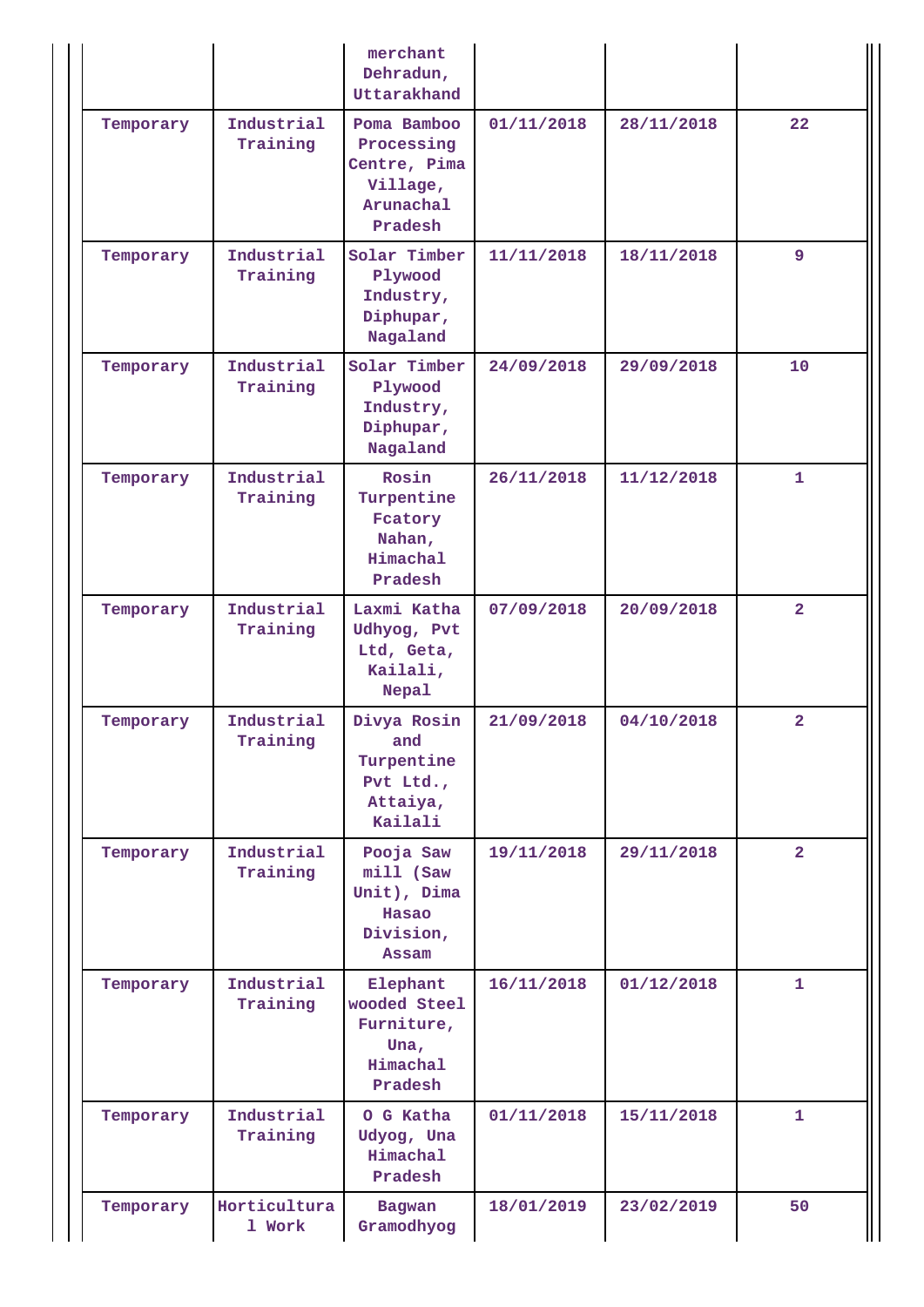|           | Experience H<br>orticultural<br>Work<br>Experience | Samiti,<br>Dehradun<br>(Mushroom<br>cultivation/<br>Food<br>Processing)                                                   |            |            |                         |
|-----------|----------------------------------------------------|---------------------------------------------------------------------------------------------------------------------------|------------|------------|-------------------------|
| Temporary | Horticultura<br>1 Work<br>Experience               | Centre for<br><b>Business and</b><br>Entrepreneur<br>ial<br>Development<br>(CIBED),<br>Dehradun (Ve<br>rmicompostin<br>g) | 05/03/2019 | 18/03/2019 | 51                      |
| Temporary | Horticultura<br>1 Work<br>Experience               | Devalsari<br>Paryavaran<br>Sanrakshan<br>Avam Tekniki<br>Vikas<br>Samiti, Tehri<br>Garhwal,<br>Uttrakhand                 | 20/03/2019 | 03/04/2019 | 5                       |
| Temporary | Horticultura<br>1 Work<br>Experience               | Department<br>$\mathsf{of}$<br>Horticulture<br>and Food<br>Processing,<br>Dehradun,<br>Uttrakhand                         | 16/03/2019 | 30/03/2019 | $\overline{2}$          |
| Temporary | Horticultura<br>1 Work<br>Experience               | ICAR Rearch<br>Complex for<br>NEH Region,<br>Manipur                                                                      | 02/03/2019 | 19/03/2019 | $\overline{\mathbf{3}}$ |
| Temporary | Horticultura<br>1 Work<br>Experience               | KVK Kupwara,<br>SKUAST,<br>Kashmir                                                                                        | 01/03/2019 | 30/03/2019 | $\mathbf{1}$            |
| Temporary | Horticultura<br>1 Work<br>Experience               | Centre of<br>Excellence<br>for Horticul<br>ture,<br>Mizoram                                                               | 22/04/2019 | 26/04/2019 | $\mathbf{1}$            |
| Temporary | Horticultura<br>1 Work<br>Experience               | Directorate<br>of Horticult<br>ure, Mizoram                                                                               | 01/03/2019 | 01/05/2019 | $\mathbf{1}$            |
| Temporary | Horticultura<br>1 Work<br>Experience               | Integrated<br>Mushroom<br>unit,<br>Majhitar,<br>Sikkim                                                                    | 04/03/2019 | 11/03/2019 | $\mathbf{1}$            |
| Temporary | Horticultura<br>1 Work<br>Experience               | Government<br>Fruit<br>Preservation<br>Factory,                                                                           | 08/03/2019 | 20/03/2019 | $\mathbf{1}$            |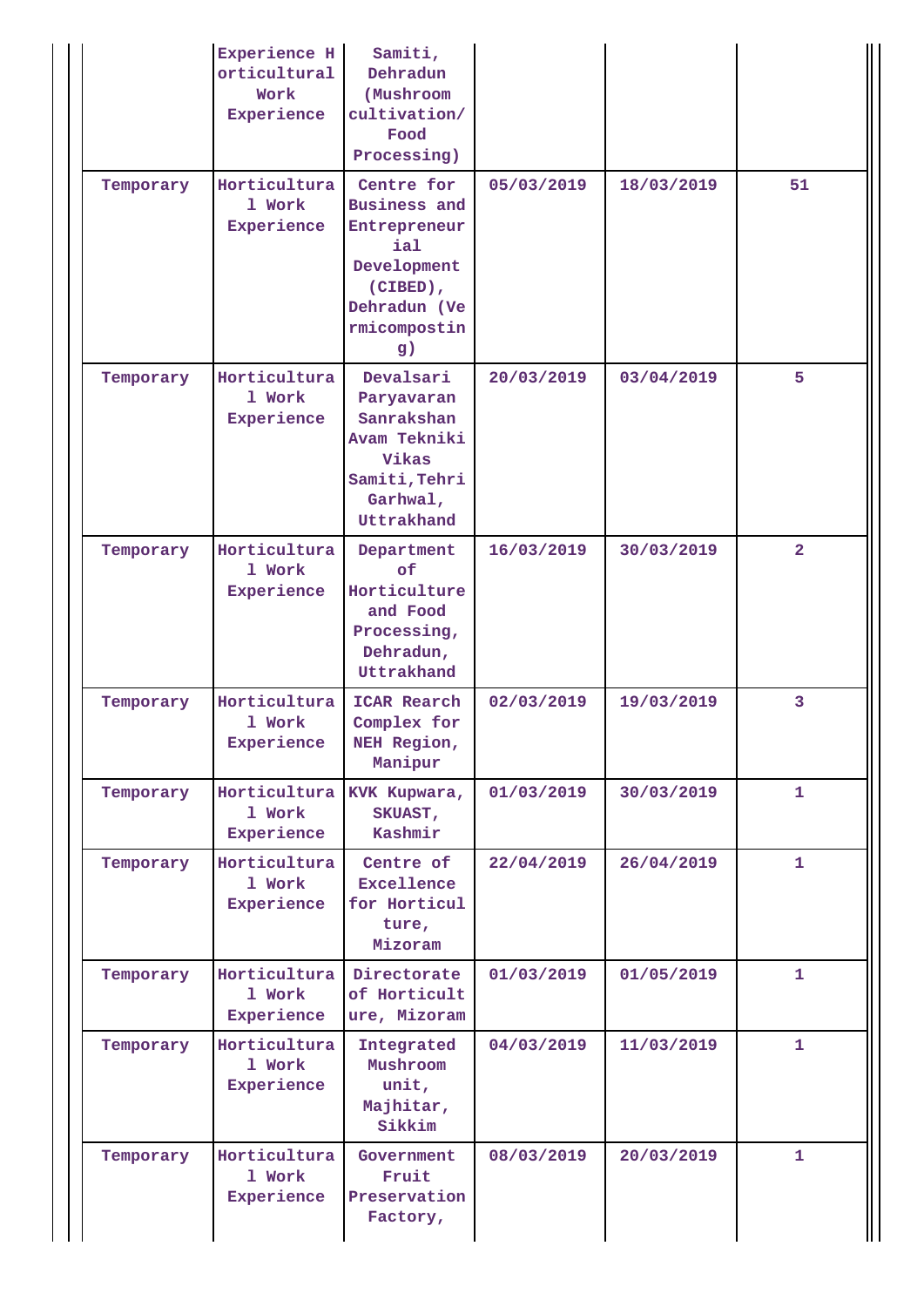|           |                                                                      | Sikkim                                                           |            |            |                |
|-----------|----------------------------------------------------------------------|------------------------------------------------------------------|------------|------------|----------------|
| permanant | Internship<br>for the<br>students of<br>Medical<br>Microbiology      | Synergy<br>institute of<br>Medical<br>Sciences<br>,Dehradun      | 14/02/2019 | 04/08/2019 | 7              |
| Temporary | Internship<br>for the<br>students of<br>Medical<br>Microbiology      | <b>Bisht</b><br>Pathology<br>Lab<br>, Champawat<br>, uttrakhand  | 11/02/2019 | 11/08/2019 | 3              |
| Temporary | Internship<br>for the<br>students of<br>Medical<br>Microbiology      | Gauhati<br>Medical<br>College and<br>Hospital<br>, Assam         | 04/03/2019 | 03/09/2019 | 3              |
| Temporary | Internship<br>for the<br>students of<br>Medical<br>Microbiology      |                                                                  | 08/02/2019 | 17/08/2019 | 3              |
| Temporary | Project for<br>the students<br>of<br>Microbiology                    | Nitin Life<br>Sciences.<br>Paonta<br>Sahib,<br>Dehradun          | 18/01/2019 | 18/06/2019 | $\overline{2}$ |
| Temporary | Project for<br>the students<br>of<br>Microbiology                    | Uni Medicos<br>Lab,<br>Dehradun                                  | 15/01/2019 | 15/06/2019 | 3              |
| Temporary | Project for<br>the students<br>of M.Sc.<br>Medical Lab<br>Technology | Doon<br>Pathology<br>Dehradun                                    | 01/03/2019 | 31/08/2019 | $\mathbf{3}$   |
| Temporary | Project for<br>the students<br>of M.Sc.<br>Medical Lab<br>Technology | Dr. Verma<br>Pathology<br>Centre<br>Dehradun                     | 01/06/2019 | 30/11/2019 | $\mathbf{3}$   |
| Temporary | Project for<br>the students<br>of M.Sc.<br>Medical Lab<br>Technology | <b>Nova</b><br>Hospital,<br>Dhangadi,<br><b>Nepal</b>            | 01/03/2019 | 31/08/2019 | $\overline{2}$ |
| Temporary | Project for<br>the students<br>of M.Sc.<br>Medical Lab<br>Technology | Indraprastha<br>Apollo<br>Hospital,<br>Sarita Vihar<br>New Delhi | 01/02/2019 | 31/07/2019 | $\overline{2}$ |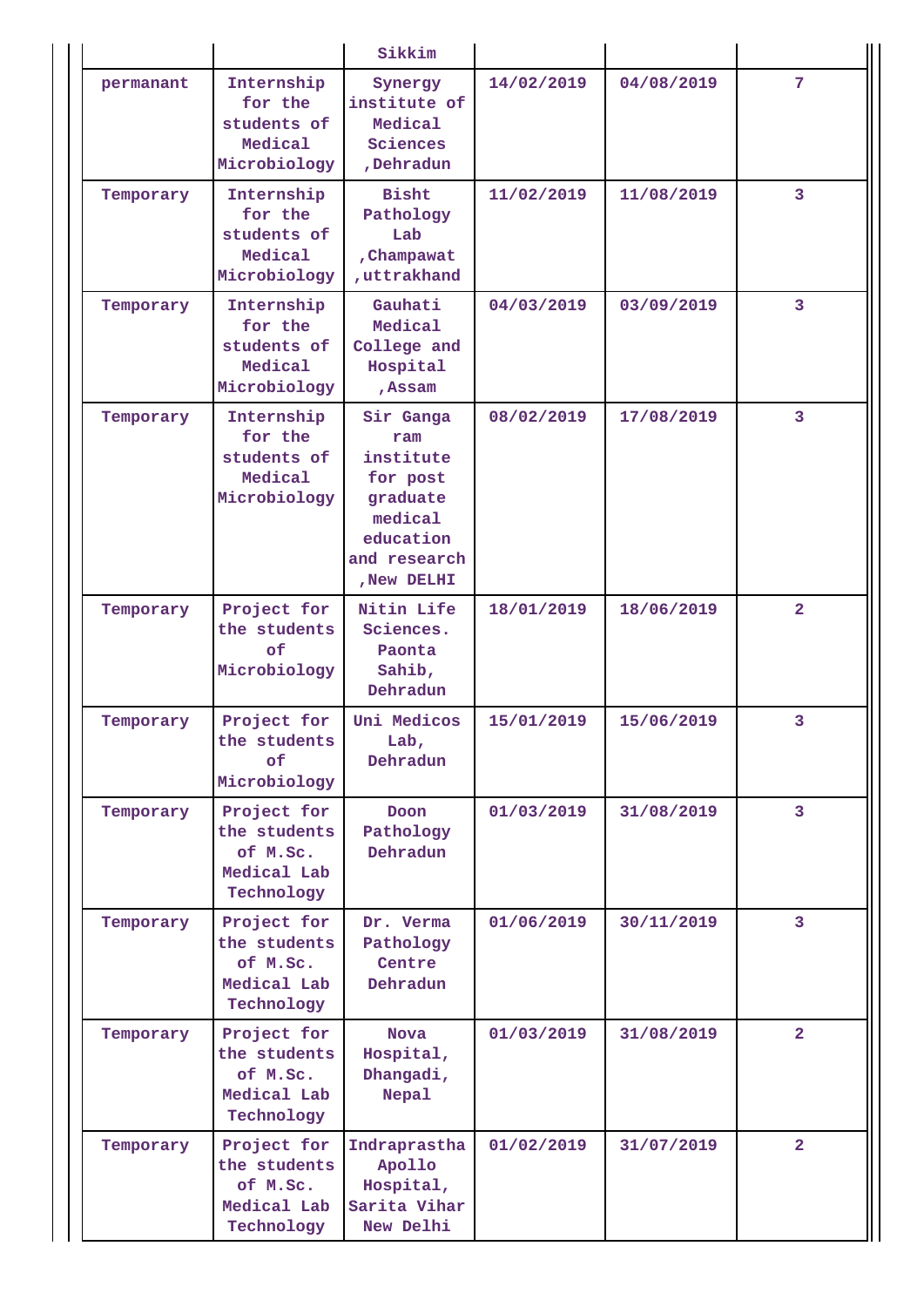| Temporary                                                                                                                        | Project for<br>the students<br>of M.Sc.<br>Medical Lab<br>Technology                                                                                  |            | SP<br>Pathology,<br>Dalanwala,<br>Dehradun                                                                                                                                        | 01/04/2019                                                                                                                       | 30/09/2019 | 3                                                         |
|----------------------------------------------------------------------------------------------------------------------------------|-------------------------------------------------------------------------------------------------------------------------------------------------------|------------|-----------------------------------------------------------------------------------------------------------------------------------------------------------------------------------|----------------------------------------------------------------------------------------------------------------------------------|------------|-----------------------------------------------------------|
| Temporary                                                                                                                        | Project for<br>the students<br>of M.Sc.<br>Medical Lab<br>Technology                                                                                  |            | Govt.<br>Mediacal<br>College<br>Srinagar, J<br>K                                                                                                                                  | 01/02/2019                                                                                                                       | 31/07/2019 | 1                                                         |
| Temporary                                                                                                                        | Project for<br>the students<br>of M.Sc.<br>Medical Lab<br>Technology                                                                                  |            | SKIMS,<br>Bemina,<br>Srinagar J K                                                                                                                                                 | 01/03/2019                                                                                                                       | 30/11/2019 | 1                                                         |
| Temporary                                                                                                                        | Project for<br>the students<br>of M.Sc.<br>Medical Lab<br>Technology                                                                                  |            | Dr. Verma<br>Pathology<br>Centre<br>Dehradun                                                                                                                                      | 01/03/2019                                                                                                                       | 31/10/2019 | 1                                                         |
|                                                                                                                                  |                                                                                                                                                       |            |                                                                                                                                                                                   | View File                                                                                                                        |            |                                                           |
|                                                                                                                                  | 3.5.3 - MoUs signed with institutions of national, international importance, other universities, industries, corporate<br>houses etc. during the year |            |                                                                                                                                                                                   |                                                                                                                                  |            |                                                           |
|                                                                                                                                  | Organisation                                                                                                                                          |            | Date of MoU signed                                                                                                                                                                | Purpose/Activities                                                                                                               |            | Number of<br>students/teachers<br>participated under MoUs |
|                                                                                                                                  | Bagwan Grammodhyog<br>Samiti (BGS)<br>VillageShyampur,<br>POAmbiwala,<br>Premnagar, Dehradun<br>(UK) 248007                                           |            | 26/05/2019                                                                                                                                                                        | Cooperation and<br>promote mutual<br>understanding and<br>excellence in<br>practicebased<br>education, research<br>and knowledge |            | 125                                                       |
|                                                                                                                                  | DNA Labs - A center<br>10/10/2019<br>for applied<br>sciences (DLCAS)<br>Near Vidya Vihar<br>PhaseI, Pattribag                                         |            | To organize<br>scientific needs,<br>conference<br>continuing medical<br>education, workshop<br>symposia etc                                                                       |                                                                                                                                  | 20         |                                                           |
| Chowk, Dehradoon.<br>TaqGene Training<br>and Research<br>Institute, Kotda<br>Santoor, Near<br>Shemford Doon<br>School, Dehradoon |                                                                                                                                                       | 31/01/2019 | To develop<br>cooperation and<br>promote mutal<br>understanding and<br>excellence in<br>practicebased<br>education, research<br>and knowledge<br>exchange between<br>the parties. |                                                                                                                                  | $22 \,$    |                                                           |

[View File](https://assessmentonline.naac.gov.in/public/Postacc/MoU/2657_MoU_1576745001.xlsx)

**CRITERION IV – INFRASTRUCTURE AND LEARNING RESOURCES**

**4.1 – Physical Facilities**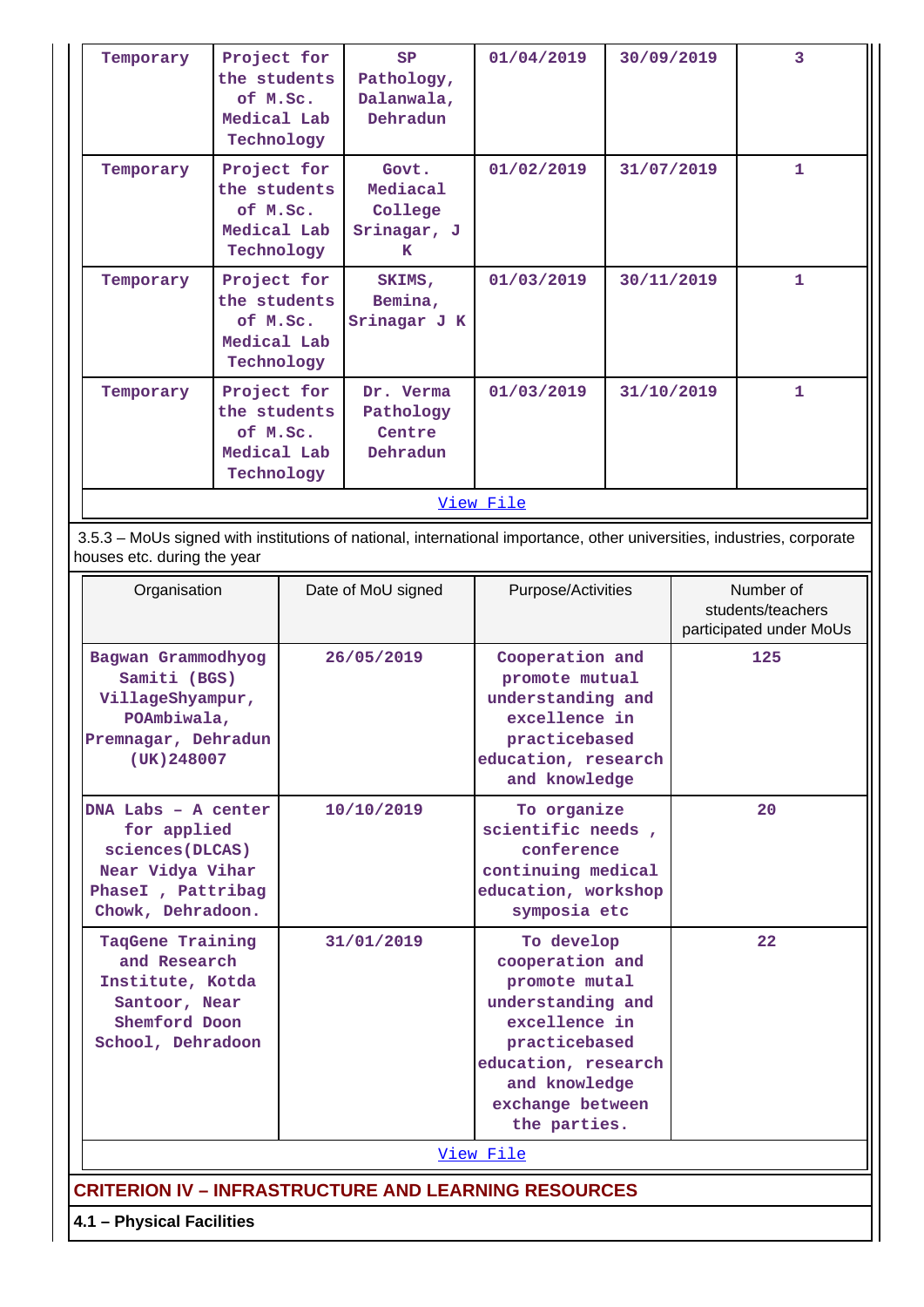|                                                                                                                                                                                                                                                         | 4.1.1 – Budget allocation, excluding salary for infrastructure augmentation during the year |                                          |                                             |                   |             |                                                |                      |         |                    |  |         |
|---------------------------------------------------------------------------------------------------------------------------------------------------------------------------------------------------------------------------------------------------------|---------------------------------------------------------------------------------------------|------------------------------------------|---------------------------------------------|-------------------|-------------|------------------------------------------------|----------------------|---------|--------------------|--|---------|
| Budget allocated for infrastructure augmentation                                                                                                                                                                                                        |                                                                                             |                                          |                                             |                   |             | Budget utilized for infrastructure development |                      |         |                    |  |         |
|                                                                                                                                                                                                                                                         | 425                                                                                         |                                          |                                             |                   |             |                                                | 419                  |         |                    |  |         |
| 4.1.2 - Details of augmentation in infrastructure facilities during the year                                                                                                                                                                            |                                                                                             |                                          |                                             |                   |             |                                                |                      |         |                    |  |         |
|                                                                                                                                                                                                                                                         | <b>Facilities</b>                                                                           |                                          |                                             |                   |             | <b>Existing or Newly Added</b>                 |                      |         |                    |  |         |
|                                                                                                                                                                                                                                                         | Campus Area                                                                                 |                                          |                                             |                   |             |                                                | Newly Added          |         |                    |  |         |
|                                                                                                                                                                                                                                                         | Class rooms                                                                                 |                                          |                                             |                   |             |                                                | Newly Added          |         |                    |  |         |
|                                                                                                                                                                                                                                                         | Laboratories                                                                                |                                          |                                             |                   |             |                                                | Newly Added          |         |                    |  |         |
|                                                                                                                                                                                                                                                         | Seminar Halls                                                                               |                                          |                                             |                   |             |                                                | Newly Added          |         |                    |  |         |
|                                                                                                                                                                                                                                                         | Classrooms with LCD facilities                                                              |                                          |                                             |                   |             |                                                | Newly Added          |         |                    |  |         |
|                                                                                                                                                                                                                                                         | Classrooms with Wi-Fi OR LAN                                                                |                                          |                                             |                   |             |                                                | Newly Added          |         |                    |  |         |
|                                                                                                                                                                                                                                                         | Seminar halls with ICT facilities                                                           |                                          |                                             |                   |             |                                                | Newly Added          |         |                    |  |         |
|                                                                                                                                                                                                                                                         |                                                                                             | Others                                   |                                             |                   |             |                                                | Newly Added          |         |                    |  |         |
|                                                                                                                                                                                                                                                         |                                                                                             |                                          |                                             | No file uploaded. |             |                                                |                      |         |                    |  |         |
| 4.2 - Library as a Learning Resource                                                                                                                                                                                                                    |                                                                                             |                                          |                                             |                   |             |                                                |                      |         |                    |  |         |
| 4.2.1 - Library is automated {Integrated Library Management System (ILMS)}                                                                                                                                                                              |                                                                                             |                                          |                                             |                   |             |                                                |                      |         |                    |  |         |
| Name of the ILMS<br>software                                                                                                                                                                                                                            |                                                                                             |                                          | Nature of automation (fully<br>or patially) |                   |             | Version                                        |                      |         | Year of automation |  |         |
| <b>ECampus</b>                                                                                                                                                                                                                                          |                                                                                             |                                          | Fully                                       |                   |             | Customized                                     | 2017                 |         |                    |  |         |
| 4.2.2 - Library Services                                                                                                                                                                                                                                |                                                                                             |                                          |                                             |                   |             |                                                |                      |         |                    |  |         |
| Library<br>Service Type                                                                                                                                                                                                                                 |                                                                                             | Existing                                 |                                             |                   | Newly Added |                                                |                      | Total   |                    |  |         |
| <b>Text Books</b>                                                                                                                                                                                                                                       | 25980                                                                                       |                                          | 9017862                                     | 1384              |             | 686718                                         |                      | 27364   |                    |  | 9704580 |
| Reference<br><b>Books</b>                                                                                                                                                                                                                               | 1134                                                                                        |                                          | 1878089                                     | 25                |             | 88567                                          |                      | 1159    |                    |  | 1966656 |
| Journals                                                                                                                                                                                                                                                | 71                                                                                          |                                          | 342802                                      | $\mathbf{1}$      |             | 317451                                         |                      | 72      |                    |  | 660253  |
| e-Journals                                                                                                                                                                                                                                              | 9                                                                                           |                                          | 5000                                        | 5                 |             | 5000                                           |                      | 14      |                    |  | 10000   |
| Digital<br>Database                                                                                                                                                                                                                                     | 1                                                                                           |                                          | 69750                                       | 0                 |             | 35400                                          |                      | 1       |                    |  | 105150  |
| CD & Video                                                                                                                                                                                                                                              | 410                                                                                         |                                          | 9682                                        | 5                 |             | $\mathbf 0$                                    |                      | 415     |                    |  | 9682    |
|                                                                                                                                                                                                                                                         |                                                                                             |                                          |                                             |                   | View File   |                                                |                      |         |                    |  |         |
| 4.2.3 - E-content developed by teachers such as: e-PG- Pathshala, CEC (under e-PG- Pathshala CEC (Under<br>Graduate) SWAYAM other MOOCs platform NPTEL/NMEICT/any other Government initiatives & institutional<br>(Learning Management System (LMS) etc |                                                                                             |                                          |                                             |                   |             |                                                |                      |         |                    |  |         |
| Name of the Teacher<br>Name of the Module                                                                                                                                                                                                               |                                                                                             |                                          | Platform on which module<br>is developed    |                   |             |                                                | Date of launching e- | content |                    |  |         |
| Nil                                                                                                                                                                                                                                                     |                                                                                             | Nil                                      |                                             |                   | Nil         |                                                |                      |         | 27/12/2019         |  |         |
|                                                                                                                                                                                                                                                         |                                                                                             |                                          |                                             |                   | View File   |                                                |                      |         |                    |  |         |
| 4.3 - IT Infrastructure                                                                                                                                                                                                                                 |                                                                                             |                                          |                                             |                   |             |                                                |                      |         |                    |  |         |
|                                                                                                                                                                                                                                                         |                                                                                             | 4.3.1 - Technology Upgradation (overall) |                                             |                   |             |                                                |                      |         |                    |  |         |
|                                                                                                                                                                                                                                                         |                                                                                             |                                          |                                             |                   |             |                                                |                      |         |                    |  |         |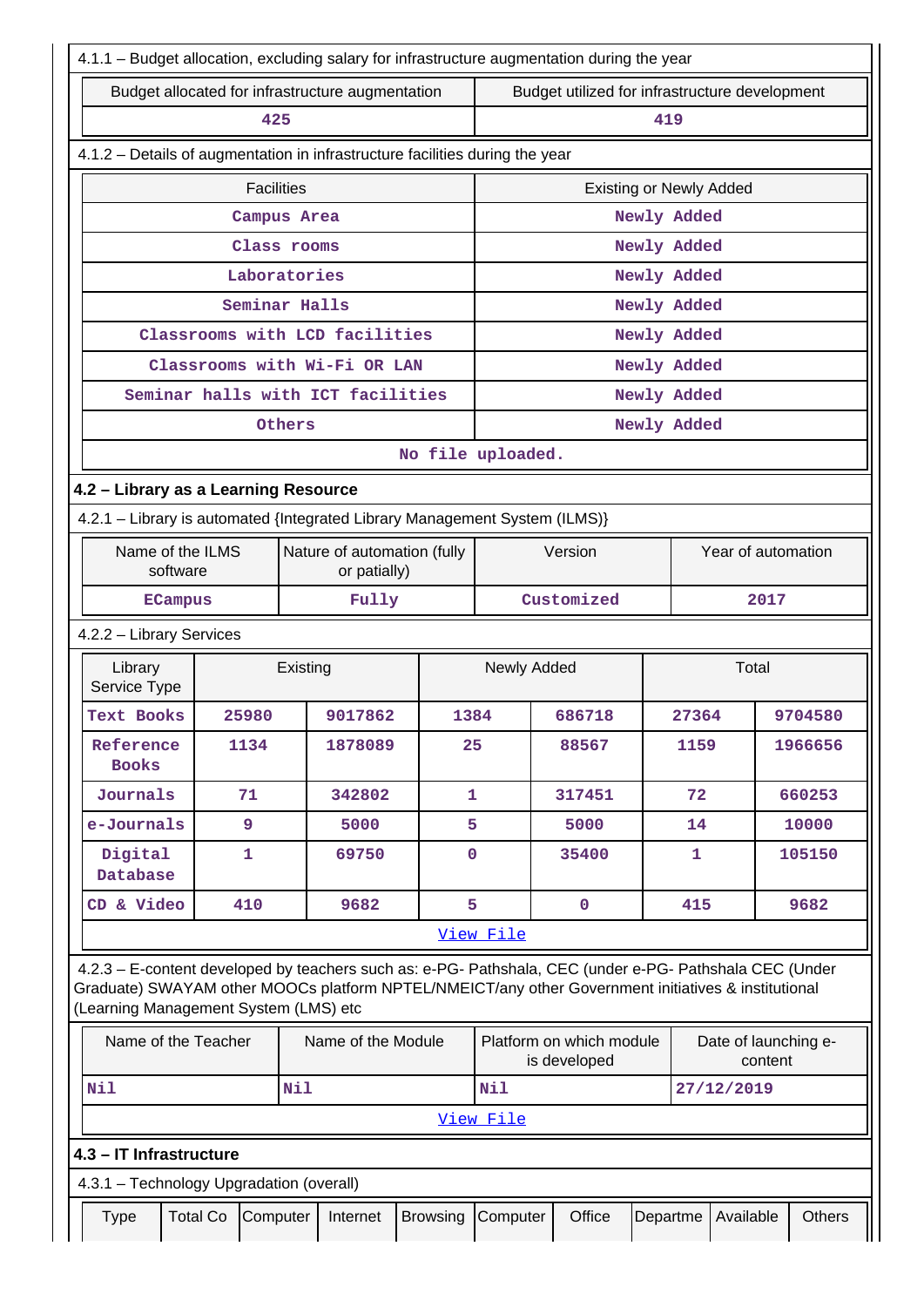|                                                                                                                                                                                                                                                                                                                                                                                                                                                                                                                                                                                                                                                                                                                                                                                                                                                                                                                                                                                                                                                                                                                                                                                                                                                                                                                                                                                                                                                                                                                                                                                                                                                                                                                                                                                                                                                                                                                                                                                                                                                                                    | mputers                                   | Lab         |                                                                                                                        | centers      | Centers                                   |             | nts                | <b>Bandwidt</b><br>h (MBPS/<br>GBPS)                                                                                  |              |
|------------------------------------------------------------------------------------------------------------------------------------------------------------------------------------------------------------------------------------------------------------------------------------------------------------------------------------------------------------------------------------------------------------------------------------------------------------------------------------------------------------------------------------------------------------------------------------------------------------------------------------------------------------------------------------------------------------------------------------------------------------------------------------------------------------------------------------------------------------------------------------------------------------------------------------------------------------------------------------------------------------------------------------------------------------------------------------------------------------------------------------------------------------------------------------------------------------------------------------------------------------------------------------------------------------------------------------------------------------------------------------------------------------------------------------------------------------------------------------------------------------------------------------------------------------------------------------------------------------------------------------------------------------------------------------------------------------------------------------------------------------------------------------------------------------------------------------------------------------------------------------------------------------------------------------------------------------------------------------------------------------------------------------------------------------------------------------|-------------------------------------------|-------------|------------------------------------------------------------------------------------------------------------------------|--------------|-------------------------------------------|-------------|--------------------|-----------------------------------------------------------------------------------------------------------------------|--------------|
| Existin<br>g                                                                                                                                                                                                                                                                                                                                                                                                                                                                                                                                                                                                                                                                                                                                                                                                                                                                                                                                                                                                                                                                                                                                                                                                                                                                                                                                                                                                                                                                                                                                                                                                                                                                                                                                                                                                                                                                                                                                                                                                                                                                       | 220                                       | 1           | 175                                                                                                                    | 1            | $\mathbf{1}$                              | 27          | 143                | 10                                                                                                                    | $\mathbf 0$  |
| Added                                                                                                                                                                                                                                                                                                                                                                                                                                                                                                                                                                                                                                                                                                                                                                                                                                                                                                                                                                                                                                                                                                                                                                                                                                                                                                                                                                                                                                                                                                                                                                                                                                                                                                                                                                                                                                                                                                                                                                                                                                                                              | 9                                         | $\mathbf 0$ | 5                                                                                                                      | $\mathbf{0}$ | $\mathbf 0$                               | $\mathbf 0$ | 9                  | 20                                                                                                                    | $\mathbf{0}$ |
| Total                                                                                                                                                                                                                                                                                                                                                                                                                                                                                                                                                                                                                                                                                                                                                                                                                                                                                                                                                                                                                                                                                                                                                                                                                                                                                                                                                                                                                                                                                                                                                                                                                                                                                                                                                                                                                                                                                                                                                                                                                                                                              | 229                                       | 1           | 180                                                                                                                    | 1            | $\mathbf{1}$                              | 27          | 152                | 30                                                                                                                    | $\mathbf{0}$ |
| 4.3.2 - Bandwidth available of internet connection in the Institution (Leased line)                                                                                                                                                                                                                                                                                                                                                                                                                                                                                                                                                                                                                                                                                                                                                                                                                                                                                                                                                                                                                                                                                                                                                                                                                                                                                                                                                                                                                                                                                                                                                                                                                                                                                                                                                                                                                                                                                                                                                                                                |                                           |             |                                                                                                                        |              |                                           |             |                    |                                                                                                                       |              |
|                                                                                                                                                                                                                                                                                                                                                                                                                                                                                                                                                                                                                                                                                                                                                                                                                                                                                                                                                                                                                                                                                                                                                                                                                                                                                                                                                                                                                                                                                                                                                                                                                                                                                                                                                                                                                                                                                                                                                                                                                                                                                    |                                           |             |                                                                                                                        |              | 30 MBPS/ GBPS                             |             |                    |                                                                                                                       |              |
| 4.3.3 - Facility for e-content                                                                                                                                                                                                                                                                                                                                                                                                                                                                                                                                                                                                                                                                                                                                                                                                                                                                                                                                                                                                                                                                                                                                                                                                                                                                                                                                                                                                                                                                                                                                                                                                                                                                                                                                                                                                                                                                                                                                                                                                                                                     |                                           |             |                                                                                                                        |              |                                           |             |                    |                                                                                                                       |              |
|                                                                                                                                                                                                                                                                                                                                                                                                                                                                                                                                                                                                                                                                                                                                                                                                                                                                                                                                                                                                                                                                                                                                                                                                                                                                                                                                                                                                                                                                                                                                                                                                                                                                                                                                                                                                                                                                                                                                                                                                                                                                                    |                                           |             | Name of the e-content development facility                                                                             |              |                                           |             | recording facility | Provide the link of the videos and media centre and                                                                   |              |
|                                                                                                                                                                                                                                                                                                                                                                                                                                                                                                                                                                                                                                                                                                                                                                                                                                                                                                                                                                                                                                                                                                                                                                                                                                                                                                                                                                                                                                                                                                                                                                                                                                                                                                                                                                                                                                                                                                                                                                                                                                                                                    |                                           | software.   | Desktop with Internet facility provided<br>Lecture recording equipments (DSLR<br>Camera with Tripod) and video editing |              |                                           |             | pdf                | http://www.dolphininstitute.in/AVTools.                                                                               |              |
| 4.4 - Maintenance of Campus Infrastructure                                                                                                                                                                                                                                                                                                                                                                                                                                                                                                                                                                                                                                                                                                                                                                                                                                                                                                                                                                                                                                                                                                                                                                                                                                                                                                                                                                                                                                                                                                                                                                                                                                                                                                                                                                                                                                                                                                                                                                                                                                         |                                           |             |                                                                                                                        |              |                                           |             |                    |                                                                                                                       |              |
| component, during the year                                                                                                                                                                                                                                                                                                                                                                                                                                                                                                                                                                                                                                                                                                                                                                                                                                                                                                                                                                                                                                                                                                                                                                                                                                                                                                                                                                                                                                                                                                                                                                                                                                                                                                                                                                                                                                                                                                                                                                                                                                                         |                                           |             |                                                                                                                        |              |                                           |             |                    | 4.4.1 – Expenditure incurred on maintenance of physical facilities and academic support facilities, excluding salary  |              |
|                                                                                                                                                                                                                                                                                                                                                                                                                                                                                                                                                                                                                                                                                                                                                                                                                                                                                                                                                                                                                                                                                                                                                                                                                                                                                                                                                                                                                                                                                                                                                                                                                                                                                                                                                                                                                                                                                                                                                                                                                                                                                    | Assigned Budget on<br>academic facilities |             | Expenditure incurred on<br>maintenance of academic<br>facilities                                                       |              | Assigned budget on<br>physical facilities |             |                    | Expenditure incurredon<br>maintenance of physical<br>facilites                                                        |              |
|                                                                                                                                                                                                                                                                                                                                                                                                                                                                                                                                                                                                                                                                                                                                                                                                                                                                                                                                                                                                                                                                                                                                                                                                                                                                                                                                                                                                                                                                                                                                                                                                                                                                                                                                                                                                                                                                                                                                                                                                                                                                                    | 135                                       |             | 129                                                                                                                    |              |                                           | 125         | 100                |                                                                                                                       |              |
| library, sports complex, computers, classrooms etc. (maximum 500 words) (information to be available in                                                                                                                                                                                                                                                                                                                                                                                                                                                                                                                                                                                                                                                                                                                                                                                                                                                                                                                                                                                                                                                                                                                                                                                                                                                                                                                                                                                                                                                                                                                                                                                                                                                                                                                                                                                                                                                                                                                                                                            |                                           |             |                                                                                                                        |              |                                           |             |                    | 4.4.2 - Procedures and policies for maintaining and utilizing physical, academic and support facilities - laboratory, |              |
| institutional Website, provide link)<br>Broadly speaking all Assets of the Institute have been categorised into Fixed<br>Movable Assets. Fixed Assets being Plant Machinery are being maintained<br>periodically. All PM such as Generators, Transformers, and Lifts etc are<br>covered under AMC/Preventive/Corrective /Periodic Maintenance with respective<br>authorised Dealers/Service Centres. Log Books are being maintained for running<br>of Generators for periodic monitoring. Inventories of all lab equipments are<br>being maintained by respective departments. A monthly certificate is being<br>given by all the Departments about the working conditions of the Equipmens. Any<br>malfunctioning is being brought to the notice of the authorised<br>department/person for getting it rectified/repaired timely. Campus building is<br>being maintained for regular maintenance under repairs renovation on annual<br>basis which comprises of White Washing/colouring/distempering of Class rooms.<br>Labs offices, Painting of windows, replacement of glass panes etc. Routine<br>maintenance of Electric items, Tube lights. Fans, AC, Refrigerators, Issues<br>relating to water supply, etc are being looked by in house full time team of<br>Electricians Plumbers. All wooden steel furniture of the College are being<br>maintained regularly by full time plumber/fabricator. A system has been evolved<br>whereby attendant of each department lodge complaint pertaining to routine<br>maintenance of his department which is than place before the Joint/Additional<br>Director who issue instruction for repairs/replacement within next 24 hours.<br>All vehicles are being serviced periodically with the respective<br>dealers/authorised service stations. Log books are being maintained for each<br>vehicle the vehicle is got serviced after running the specified KM. All Water<br>filters/RO are covered under AMC with respective companies. All Overhead<br>underground water tanks are being cleaned at regular intervals on quarterly |                                           |             |                                                                                                                        |              |                                           |             |                    |                                                                                                                       |              |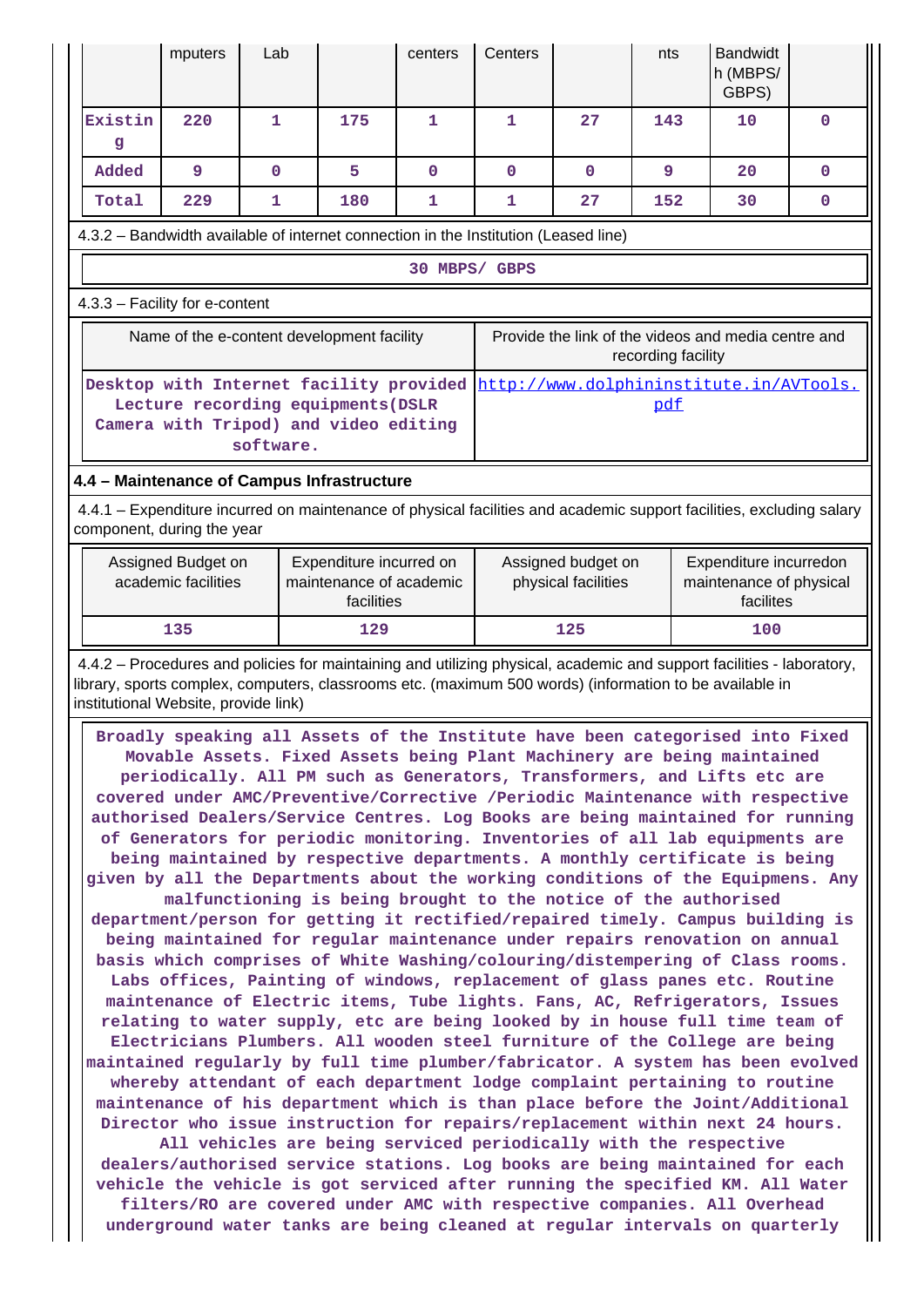**basis. Proper record of cleaning is being maintained. A fullfledged IT Department is working in the College to support IT enabled services. All computers are covered under maintenance contract and only authentic version of windows is being used after paying usual charges as licence fee to Microsoft. All LCD available in the class rooms are being maintained/serviced at regular intervals. Regular maintenance of Biometric system for student/staff attendance is being done monitored by the IT Department. All library books are properly Indexed, All journals being placed and stored properly. Binding of Books, Journals is being done as and when required.**

# <https://www.dolphininstitute.in/resources/>

## **CRITERION V – STUDENT SUPPORT AND PROGRESSION**

## **5.1 – Student Support**

| 5.1.1 - Scholarships and Financial Support |                          |                    |                         |  |  |  |
|--------------------------------------------|--------------------------|--------------------|-------------------------|--|--|--|
|                                            | Name/Title of the scheme | Number of students | <b>Amount in Rupees</b> |  |  |  |
| Financial Support<br>from institution      | Saksham Yojana           | 28                 | 1280000                 |  |  |  |
| Financial Support<br>from Other Sources    |                          |                    |                         |  |  |  |
| a) National                                | State Scholarship        | 4                  | 45700                   |  |  |  |
| b) International                           |                          | O                  |                         |  |  |  |
| View File                                  |                          |                    |                         |  |  |  |

 5.1.2 – Number of capability enhancement and development schemes such as Soft skill development, Remedial coaching, Language lab, Bridge courses, Yoga, Meditation, Personal Counselling and Mentoring etc.,

| Name of the capability<br>enhancement scheme | Date of implemetation | Number of students<br>enrolled | Agencies involved |  |  |  |
|----------------------------------------------|-----------------------|--------------------------------|-------------------|--|--|--|
| Remedial Coaching                            | 16/08/2018            | 950                            | Institutional     |  |  |  |
| Personal<br>Counselling                      | 30/03/2019            | 21                             | Local             |  |  |  |
| Mentoring                                    | 16/08/2018            | 2787                           | Institutional     |  |  |  |
|                                              |                       |                                |                   |  |  |  |

#### [View File](https://assessmentonline.naac.gov.in/public/Postacc/Development_Schemes/2657_Development_Schemes_1576820795.xlsx)

 5.1.3 – Students benefited by guidance for competitive examinations and career counselling offered by the institution during the year

| Year                                                                                                                                                           | Name of the<br>scheme                      | Number of<br>benefited<br>students for<br>competitive<br>examination | Number of<br>benefited<br>students by<br>career<br>counseling<br>activities | Number of<br>students who<br>have passedin<br>the comp. exam | Number of<br>studentsp placed |  |  |
|----------------------------------------------------------------------------------------------------------------------------------------------------------------|--------------------------------------------|----------------------------------------------------------------------|-----------------------------------------------------------------------------|--------------------------------------------------------------|-------------------------------|--|--|
| 2018                                                                                                                                                           | Dolphin<br>Students'<br>Guidance<br>Scheme | 50                                                                   | 300                                                                         | 11                                                           | 7                             |  |  |
| View File                                                                                                                                                      |                                            |                                                                      |                                                                             |                                                              |                               |  |  |
| 5.1.4 – Institutional mechanism for transparency, timely redressal of student grievances, Prevention of sexual<br>harassment and ragging cases during the year |                                            |                                                                      |                                                                             |                                                              |                               |  |  |
| Total grievances received                                                                                                                                      |                                            | Number of grievances redressed                                       |                                                                             | Avg. number of days for grievance<br>redressal               |                               |  |  |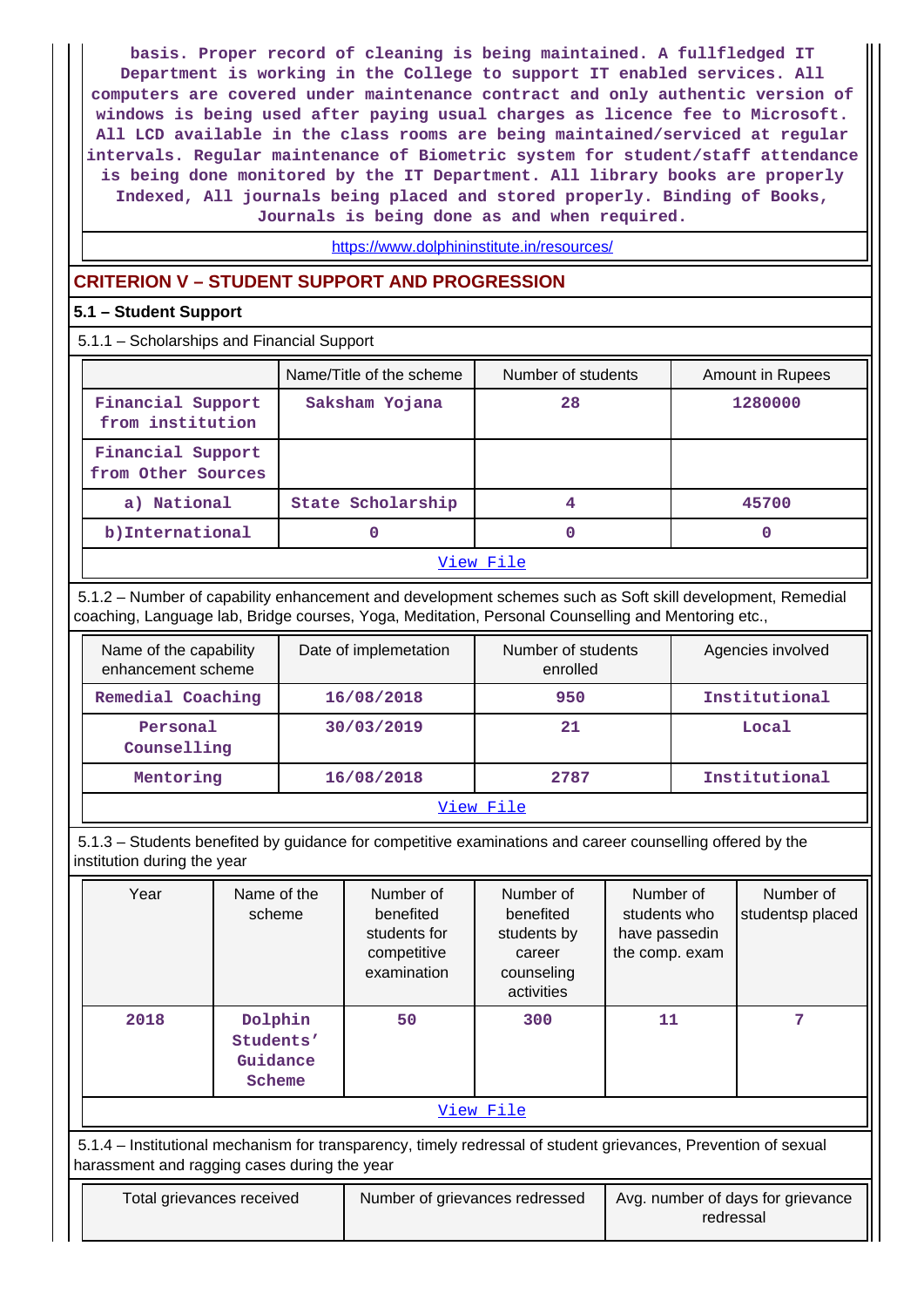| 1                                                   |                                                             |                                                 | 1                                                                             | 5                                                                        |                                     |  |
|-----------------------------------------------------|-------------------------------------------------------------|-------------------------------------------------|-------------------------------------------------------------------------------|--------------------------------------------------------------------------|-------------------------------------|--|
| 5.2 - Student Progression                           |                                                             |                                                 |                                                                               |                                                                          |                                     |  |
| 5.2.1 - Details of campus placement during the year |                                                             |                                                 |                                                                               |                                                                          |                                     |  |
|                                                     | On campus                                                   |                                                 |                                                                               | Off campus                                                               |                                     |  |
| Nameof<br>organizations<br>visited                  | Number of<br>students<br>participated                       | Number of<br>stduents placed                    | Nameof<br>organizations<br>visited                                            | Number of<br>students<br>participated                                    | Number of<br>stduents placed        |  |
| Intas Pharma<br>Ltd.<br>Dehradun                    | 12                                                          | 0                                               | Sage<br>Publication<br>Pvt. Ltd.,<br>Dehradun                                 | 12                                                                       | 1                                   |  |
|                                                     |                                                             |                                                 | View File                                                                     |                                                                          |                                     |  |
|                                                     |                                                             |                                                 | 5.2.2 – Student progression to higher education in percentage during the year |                                                                          |                                     |  |
| Year                                                | Number of<br>students<br>enrolling into<br>higher education | Programme<br>graduated from                     | Depratment<br>graduated from                                                  | Name of<br>institution joined                                            | Name of<br>programme<br>admitted to |  |
| 2019                                                | 1                                                           | <b>B.Sc Medical</b><br>Microbioloy              | Microbiology                                                                  | Dolphin PG<br>Institute                                                  | M.Sc.<br>Microbiology               |  |
| 2019                                                | $\mathbf{1}$                                                | <b>B.Sc Medical</b><br>Microbioloy              | Microbiology                                                                  | Jamia Millia<br>Islamia,<br>Delhi                                        | M.Sc.<br>Microbiology               |  |
| 2019                                                | 1                                                           | <b>B.Sc Medical</b><br>Microbioloy              | Microbiology                                                                  | <b>HNB Garhwal</b><br>Central<br>University,<br>Srinagar,<br>Uttarakhand | M.Sc.<br>Microbiology               |  |
| 2019                                                | 1                                                           | <b>B.Sc Medical Microbiology</b><br>Microbioloy |                                                                               | Kumaun<br>University<br>Nainital<br>Uttarakhand                          | M.Sc.<br>Microbiology               |  |
| 2019                                                | $\mathbf{1}$                                                | <b>B.Sc Medical</b><br>Microbioloy              | Microbiology                                                                  | VIT, Tamil<br>Nadu                                                       | <b>MSC</b><br>Microbiology          |  |
| 2019                                                | $\overline{2}$                                              | <b>B.Sc Medical</b><br>Microbioloy              | Microbiology                                                                  | Sharda<br>University                                                     | MSc Medical<br>Microbiology         |  |
| 2019                                                | $\mathbf{1}$                                                | Microbioloy                                     | <b>B.Sc Medical Microbiology</b>                                              | Indian<br>Clinical<br>Research<br>Institute,<br>Delhi                    | MSc Medical<br>Microbiology         |  |
| 2019                                                | $\overline{2}$                                              | Microbioloy                                     | <b>B.Sc Medical Microbiology</b>                                              | Himgiri Zee<br>University, D<br>ehradun                                  | <b>MBA</b>                          |  |
| 2019                                                | $\overline{2}$                                              | <b>B.Sc Medical</b><br>Microbioloy              | Microbiology                                                                  | <b>SGRR Univers</b><br>ity, Dehradun                                     | <b>MBA</b>                          |  |
| 2019                                                | $\mathbf{1}$                                                | <b>B.Sc Medical</b><br>Microbioloy              | Microbiology                                                                  | The Oxford<br>College of<br>Science,<br>Bangalore                        | <b>MSC</b><br>Microbiology          |  |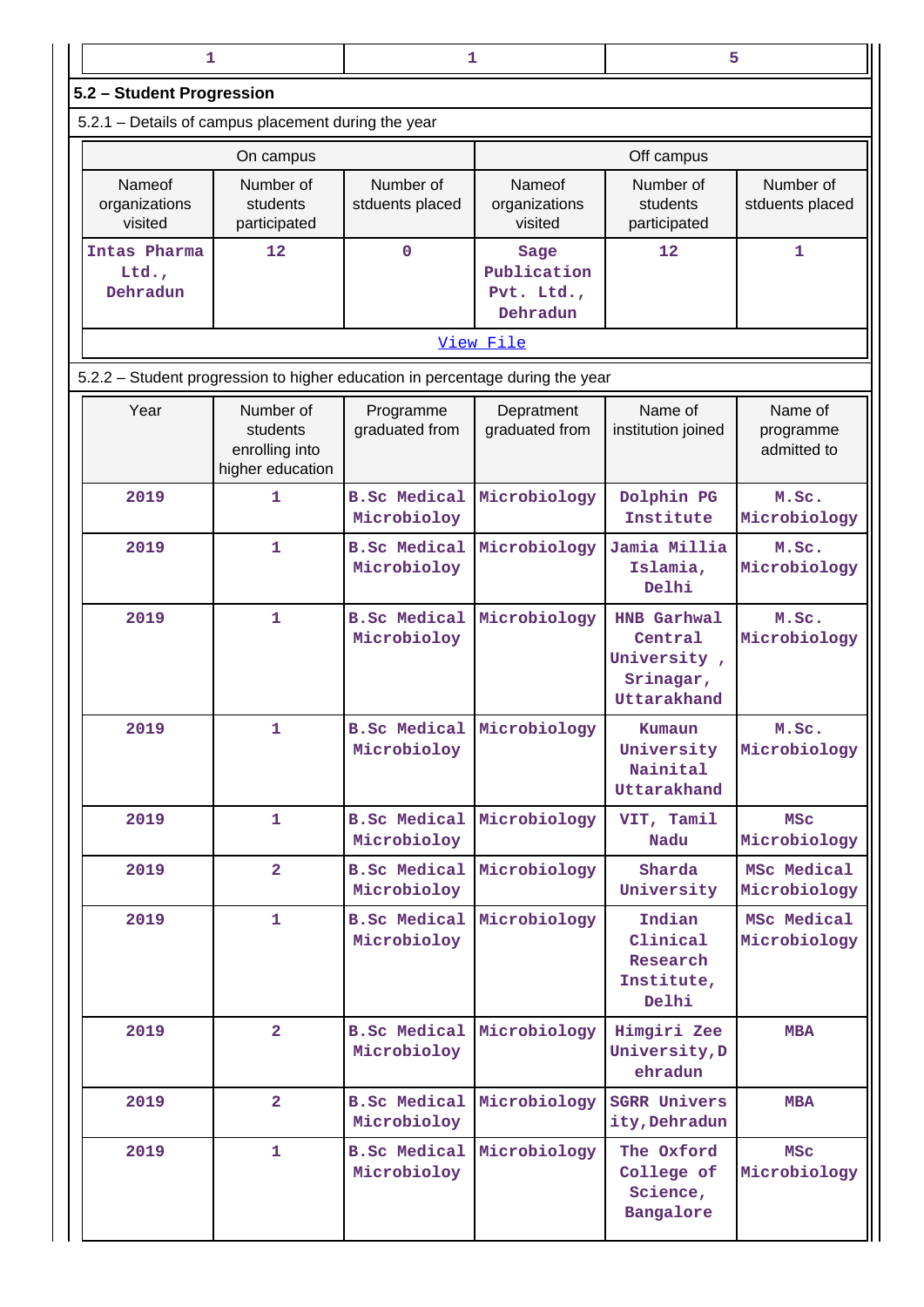| 2019 | $\mathbf{1}$            | Microbioloy                                     | <b>B.Sc Medical Microbiology</b> | <b>Babasaheb</b><br>Bhimrao<br>Ambedkar<br>University,<br>Lucknow                                              | <b>MSC</b><br>Microbiology         |
|------|-------------------------|-------------------------------------------------|----------------------------------|----------------------------------------------------------------------------------------------------------------|------------------------------------|
| 2018 | $\mathbf{1}$            | <b>B.Sc Medical Microbiology</b><br>Microbioloy |                                  | Jamia<br>Hamdard<br>,Delhi                                                                                     | <b>MSC</b><br>Microbiology         |
| 2019 | 15                      | <b>BPT</b>                                      | Physiotherap<br>У                | Dolphin PG<br>Institute                                                                                        | <b>MPT</b>                         |
| 2019 | $\overline{\mathbf{3}}$ | B.Sc.<br>Horticulture                           | Horticulture                     | Doon (PG)<br>College of<br>Agriculture<br>and<br>Technology                                                    | M.Sc.Horticu<br>lture              |
| 2019 | $\mathbf{1}$            | B.Sc.<br>Horticulture                           | Horticulture                     | <b>RIMT</b><br>University,<br>Punjab                                                                           | M.Sc.<br>Horticulture              |
| 2019 | $\mathbf{1}$            | B.Sc.<br>Horticulture                           | Horticulture                     | Sikkim<br>University                                                                                           | M.Sc.<br>Horticulture              |
| 2019 | 10                      | B.Sc.<br>Horticulture                           | Horticulture                     | Mizoram<br>University                                                                                          | M.Sc.<br>Horticulture              |
| 2019 | $\mathbf{1}$            | B.Sc.<br>Horticulture                           | Horticulture                     | College of H<br>orticulture,<br>VCSG-UUHF,<br>Bharsar,<br>Uttarakhand                                          | M.Sc.<br>Horticulture              |
| 2019 | $\mathbf{1}$            | B Sc<br>Forestry                                | Forestry                         | North<br>Eastern<br>Regional<br>Institute of<br>Science and<br>Technology,<br>Nirjuli,<br>Arunachal<br>Pradesh | M Sc<br>Forestry                   |
| 2019 | $\mathbf{1}$            | B Sc<br>Forestry                                | Forestry                         | <b>Banaras</b><br>Hindu Vishwa<br>vidhyalaya,<br><b>Banaras</b>                                                | M Sc<br>Environment<br>Sciences    |
| 2019 | $\mathbf{1}$            | B Sc<br>Forestry                                | Forestry                         | Tripura<br>University,<br>Tripura                                                                              | M SC<br>Forestry &<br>Biodiversity |
| 2019 | $\mathbf{1}$            | B Sc<br>Forestry                                | Forestry                         | Forest<br>Researcjh<br>Institute<br>(Deemed to<br>be)<br>University,<br>Dehradun                               | M Sc<br>Environment<br>Managemnet  |
| 2019 |                         |                                                 |                                  |                                                                                                                |                                    |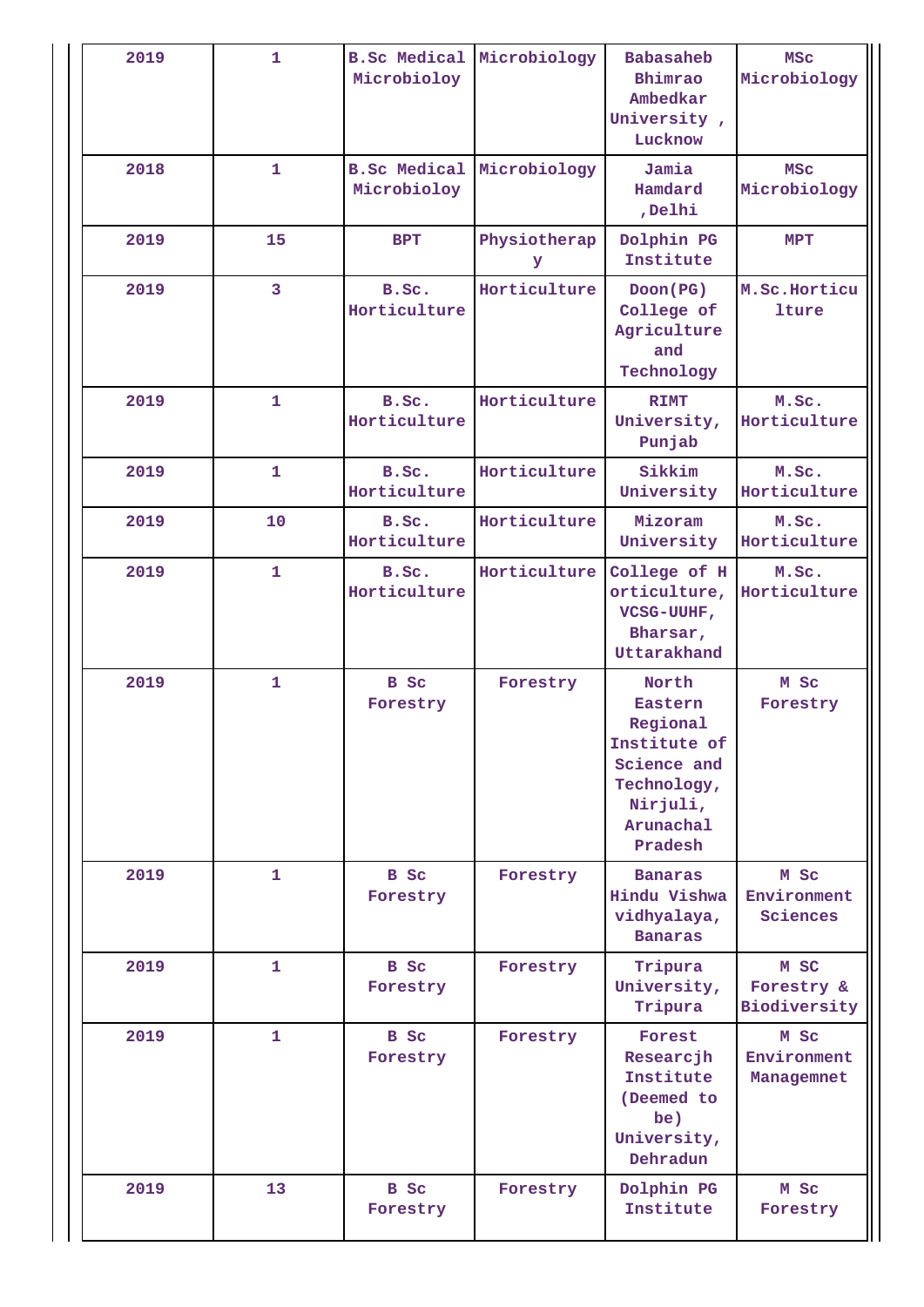| 2019 | 1                       | B Sc MLT                                   | Pathology         | Dolphin PG<br>Institute                                       | M SC MLT                 |
|------|-------------------------|--------------------------------------------|-------------------|---------------------------------------------------------------|--------------------------|
| 2019 | $\mathbf{1}$            | <b>B</b> Sc MLT                            | Pathology         | Doon PG<br>College of<br>Paramedical<br>Sciences,<br>Dehradun | M. Sc.<br>Microbiology   |
| 2019 | $\mathbf{1}$            | M Sc Botany                                | Botany            | Punjab<br>University                                          | Ph.D. Botany             |
| 2019 | 8                       | <b>B.Sc. Biotec</b><br>hnology             | Biotechnolog<br>У | Dolphin PG<br>Institute                                       | M.Sc.Biotech<br>nology   |
| 2019 | $\mathbf{1}$            | <b>B.Sc.Biotech Biotechnolog</b><br>nology | У                 | Dolphin PG<br>Institute                                       | M Sc Botany              |
| 2019 | $\overline{2}$          | <b>B.Sc.Biotech</b><br>nology              | Biotechnolog<br>У | Banglore<br>University                                        | M.Sc. Biotec<br>hnology  |
| 2019 | $\overline{\mathbf{2}}$ | <b>B.Sc.Biotech</b><br>nology              | Biotechnolog<br>У | Royal Global<br>University,<br>Guwahati                       | M.Sc. Biotec<br>hnology  |
| 2019 | $\mathbf{1}$            | <b>B.Sc.Biotech Biotechnolog</b><br>nology | У                 | Royal Global<br>University,<br>Guwahati                       | M. Sc.<br>Botany         |
| 2019 | $\overline{\mathbf{2}}$ | <b>B.Sc.Biotech Biotechnolog</b><br>nology | У                 | <b>IILM</b><br>University,<br>Gurgaon                         | <b>MBA</b>               |
| 2019 | $\overline{2}$          | <b>B.Sc.Biotech Biotechnolog</b><br>nology | У                 | Shoolini<br>University                                        | M. Sc. Biote<br>chnology |
| 2019 | $\mathbf{1}$            | <b>B.Sc.Biotech</b><br>nology              | Biotechnolog<br>У | Central<br>University<br>of Rajasthan                         | M. Sc. Biote<br>chnology |
| 2019 | $\mathbf{1}$            | <b>B.Sc.Biotech Biotechnolog</b><br>nology | У                 | <b>DDU</b><br>Gorakhpur<br>University,<br>Gorakhpur           | M. Sc.<br>Biochemistry   |
| 2019 | 3                       | <b>B.Sc.Biotech Biotechnolog</b><br>nology | У                 | The Oxford<br>College of<br>Science,<br>Banglore              | M. Sc. Biote<br>chnology |
| 2019 | 3                       | <b>B.Sc.Biotech Biotechnolog</b><br>nology | У                 | Jamia<br>Hamdard, New<br>Delhi                                | M. Sc. Biote<br>chnology |
| 2019 | $\mathbf{1}$            | <b>B.Sc.Biotech Biotechnolog</b><br>nology | У                 | Assam Down<br>Town<br>University,<br>Guwahati                 | M. Sc. Biote<br>chnology |
| 2019 | $\mathbf{1}$            | <b>B.Sc.Biotech Biotechnolog</b><br>nology | У                 | Christ<br>Deemed to be<br>University                          | M. Sc. Biote<br>chnology |
| 2019 | $\mathbf{1}$            | <b>B.Sc.Biotech Biotechnolog</b><br>nology | У                 | <b>HNB Garhwal</b><br>Central<br>University,<br>Srinagar,     | M. Sc.<br>Microbiology   |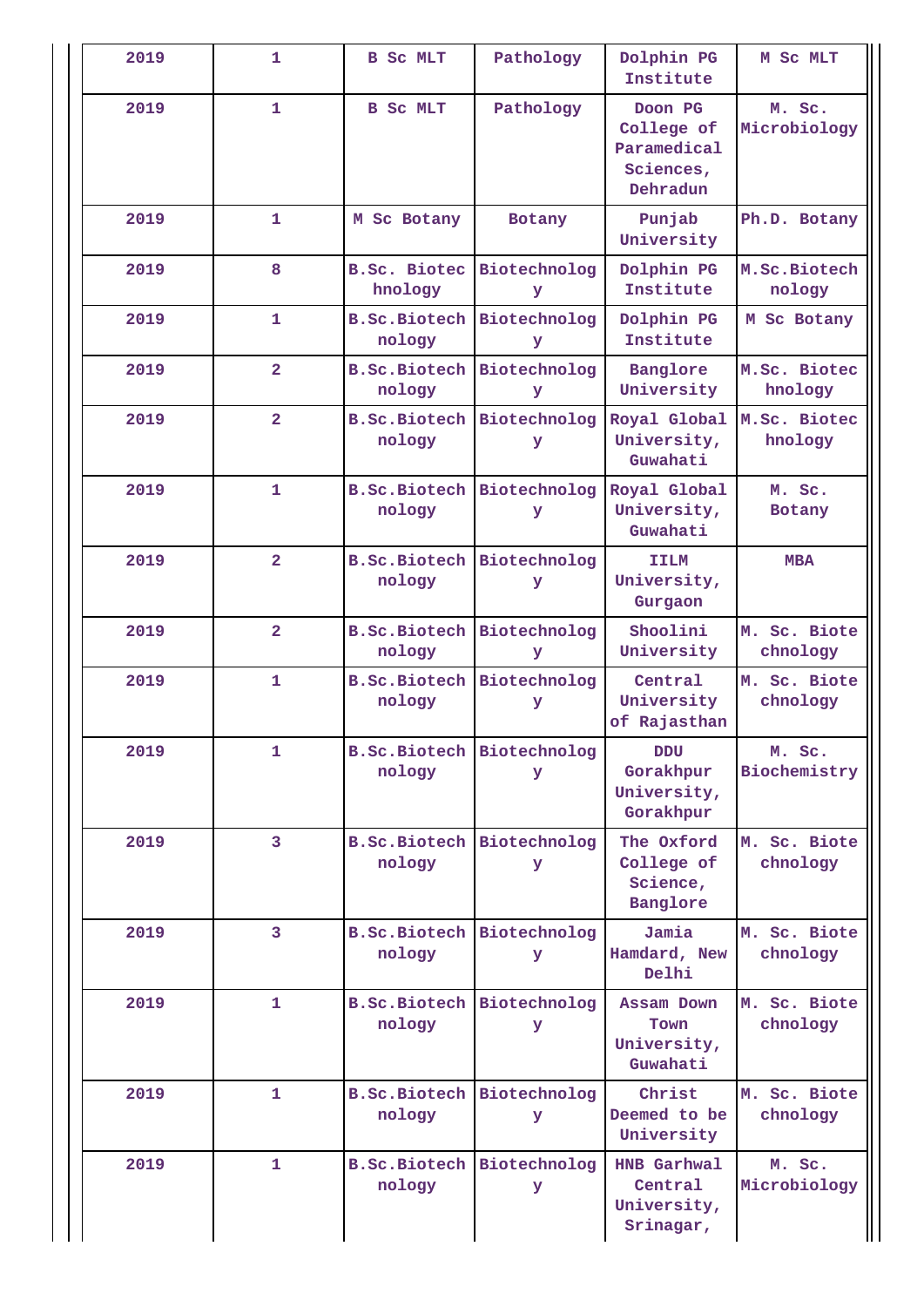|      |                |                                             |                                                                                                                                                                                        | Uttarakhand                                                                    |                                        |  |
|------|----------------|---------------------------------------------|----------------------------------------------------------------------------------------------------------------------------------------------------------------------------------------|--------------------------------------------------------------------------------|----------------------------------------|--|
| 2019 | $\mathbf{1}$   | <b>B.Sc.Biotech</b><br>nology               | Biotechnolog<br>Y                                                                                                                                                                      | Kalinga<br>Institute of<br>Industrial<br>Technology,<br>Bhubneshwar,<br>Odisha | M. Sc. Biote<br>chnology               |  |
| 2019 | $\mathbf{1}$   | <b>B.Sc.Biotech</b><br>nology               | Biotechnolog<br>У                                                                                                                                                                      | Chandigarh<br>University,<br>Chandigarh                                        | M. Sc. Biote<br>chnology               |  |
| 2019 | $\mathbf{1}$   | <b>B.Sc. Biotec Biotechnolog</b><br>hnology | У                                                                                                                                                                                      | IGNOU, New<br>Delhi                                                            | M. A.<br>English                       |  |
| 2019 | $\mathbf{1}$   | B.Sc.<br>Agriculture                        | Agriculture                                                                                                                                                                            | SHIATS,<br>Allahabad                                                           | Agri<br><b>Business</b><br>Management  |  |
| 2019 | $\overline{3}$ | B.Sc.<br>Agriculture                        | Agriculture                                                                                                                                                                            | Doon PG<br>College of<br>Agriculture<br>& Technology                           | M.Sc.<br>Horticulture                  |  |
| 2019 | $\mathbf{1}$   | B.Sc.<br>Agriculture                        | Agriculture                                                                                                                                                                            | Doon PG<br>College of<br>Agriculture<br>& Technology                           | M.Sc.<br>Agronomy                      |  |
| 2019 | 8              | B.Sc.<br>Agriculture                        | Agriculture                                                                                                                                                                            | Dolphin PG<br>Institute                                                        | M.Sc.<br>Agronomy                      |  |
| 2019 | $\overline{2}$ | B.Sc.<br>Agriculture                        | Agriculture                                                                                                                                                                            | Alpine<br>College,<br>Dehradun                                                 | M.Sc.<br>Agronomy                      |  |
| 2019 | 4              | B.Sc.<br>Agriculture                        | Agriculture                                                                                                                                                                            | Himalayan<br>University,<br>Itanagar,<br>Arunachal<br>pradesh                  | M.Sc.<br>Agronomy                      |  |
| 2019 | $\overline{2}$ | B.Sc.<br>Agriculture                        | Agriculture                                                                                                                                                                            | Mizoram<br>University,<br>Aizwal                                               | M.Sc.<br>Horticulture                  |  |
| 2019 | 1              | B.Sc.<br>Agriculture                        | Agriculture                                                                                                                                                                            | Mizoram<br>University,<br>Aizwal                                               | M.Sc. Food<br>Tech                     |  |
| 2019 | 1              | B.Sc.<br>Agriculture                        | Agriculture                                                                                                                                                                            | SHIATS,<br>Allahabad                                                           | M.Sc.<br>Agronomy                      |  |
| 2019 | $\mathbf{1}$   | B.Sc.<br>Agriculture                        | Agriculture<br>View File                                                                                                                                                               | SHIATS,<br>Allahabad                                                           | M.Sc.<br><b>Extension</b><br>Education |  |
|      |                |                                             | 5.2.3 - Students qualifying in state/ national/ international level examinations during the year<br>(eg:NET/SET/SLET/GATE/GMAT/CAT/GRE/TOFEL/Civil Services/State Government Services) |                                                                                |                                        |  |
|      | <b>Items</b>   |                                             |                                                                                                                                                                                        | Number of students selected/ qualifying                                        |                                        |  |
|      | <b>NET</b>     |                                             | 4                                                                                                                                                                                      |                                                                                |                                        |  |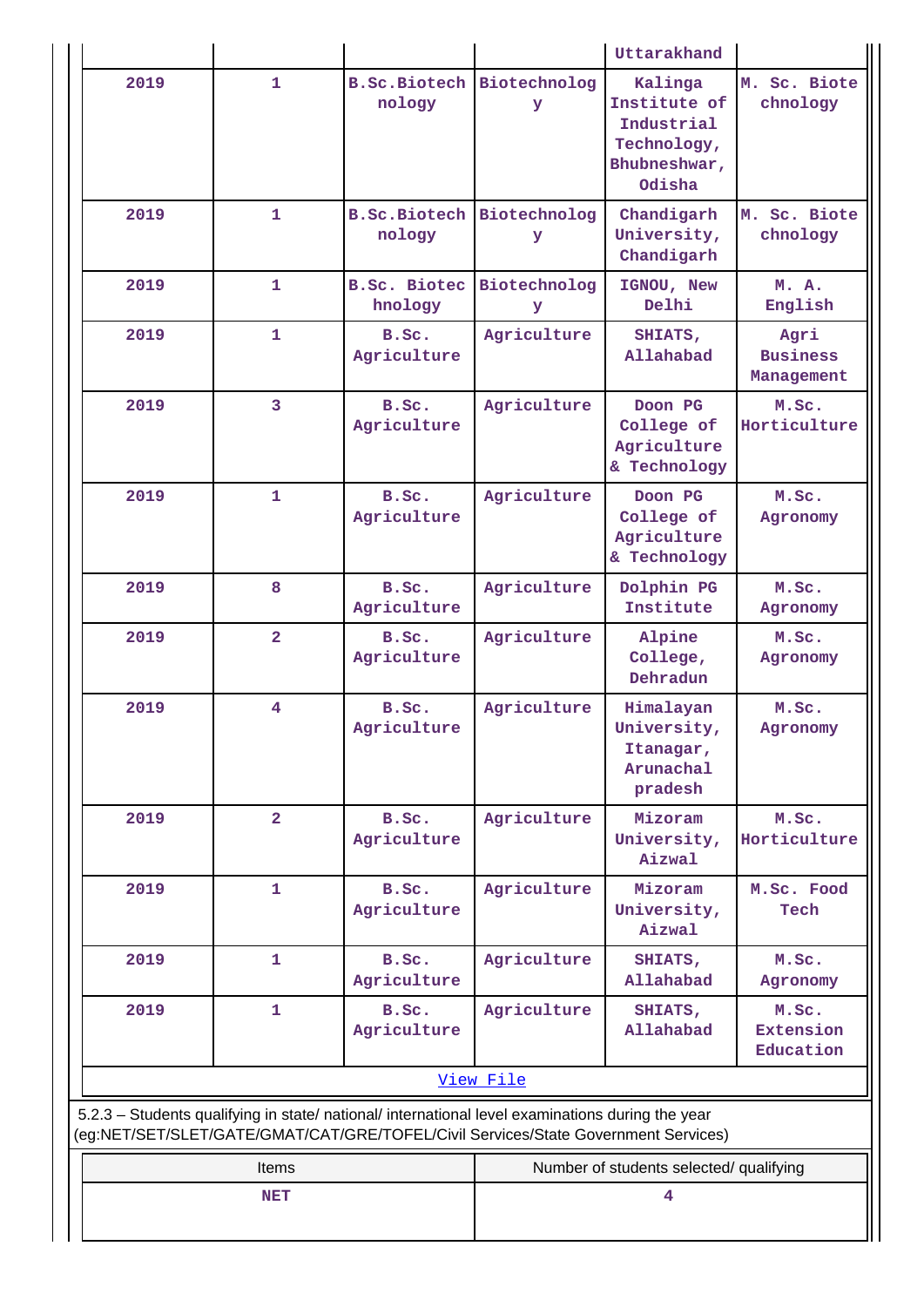| <b>GATE</b>                                                                                                                                                                                                                                                                                                                  |  |  |  |  |
|------------------------------------------------------------------------------------------------------------------------------------------------------------------------------------------------------------------------------------------------------------------------------------------------------------------------------|--|--|--|--|
| Any Other                                                                                                                                                                                                                                                                                                                    |  |  |  |  |
| $\overline{374}$ and $\overline{17}$ and $\overline{17}$ and $\overline{17}$ and $\overline{17}$ and $\overline{17}$ and $\overline{17}$ and $\overline{17}$ and $\overline{17}$ and $\overline{17}$ and $\overline{17}$ and $\overline{17}$ and $\overline{17}$ and $\overline{17}$ and $\overline{17}$ and $\overline{17}$ |  |  |  |  |

## **[View File](https://assessmentonline.naac.gov.in/public/Postacc/Qualifying/2657_Qualifying_1576831470.xlsx)**  5.2.4 – Sports and cultural activities / competitions organised at the institution level during the year Activity **Activity Level** Level **Number of Participants interdepartmental tabletennis Institutional 82 tug of war Institutional 130 Dophinities stood 3rd postion in intercollegiate educational and culture competition at H N B GARHWAL UNIVERSITY University 35 FUHAR with HINDUSTAN Institutional 50 Agriculture department of the institute donated wheat cultivated by its students. Institutional 200 Danik jagarn janhit jagarn workshop Institutional 120 Red FM 93.5 College k tashan bazz programme Institutional 30 Personality development program Institutional 300 72th independence day celebration Institutional 220 Distri** of me **Institutional 100**

| Distribution of saplings<br>of medicinal and timber<br>plants                             | Institutional | 100 |
|-------------------------------------------------------------------------------------------|---------------|-----|
| Yuva Samvad on the drug<br>abuse                                                          | Local         | 80  |
| MULTIPURPOSE DISABLE<br><b>HEALTH CAMP</b>                                                | Local         | 24  |
| Blood donation camp                                                                       | Local         | 135 |
| Election commission<br>awareness program                                                  | Institutional | 350 |
| Vigilance awareness week                                                                  | Local         | 500 |
| Blood donation camp                                                                       | Institutional | 50  |
| Pizza party for Children<br>from Orphanage (Bal<br>vanita ashram)                         | Institutional | 35  |
| Shoe and stationary<br>distribution to the needy<br>students in dhoolkot and<br>sudduwala | Local         | 35  |
| sweater distribution in                                                                   | <b>Local</b>  | 35  |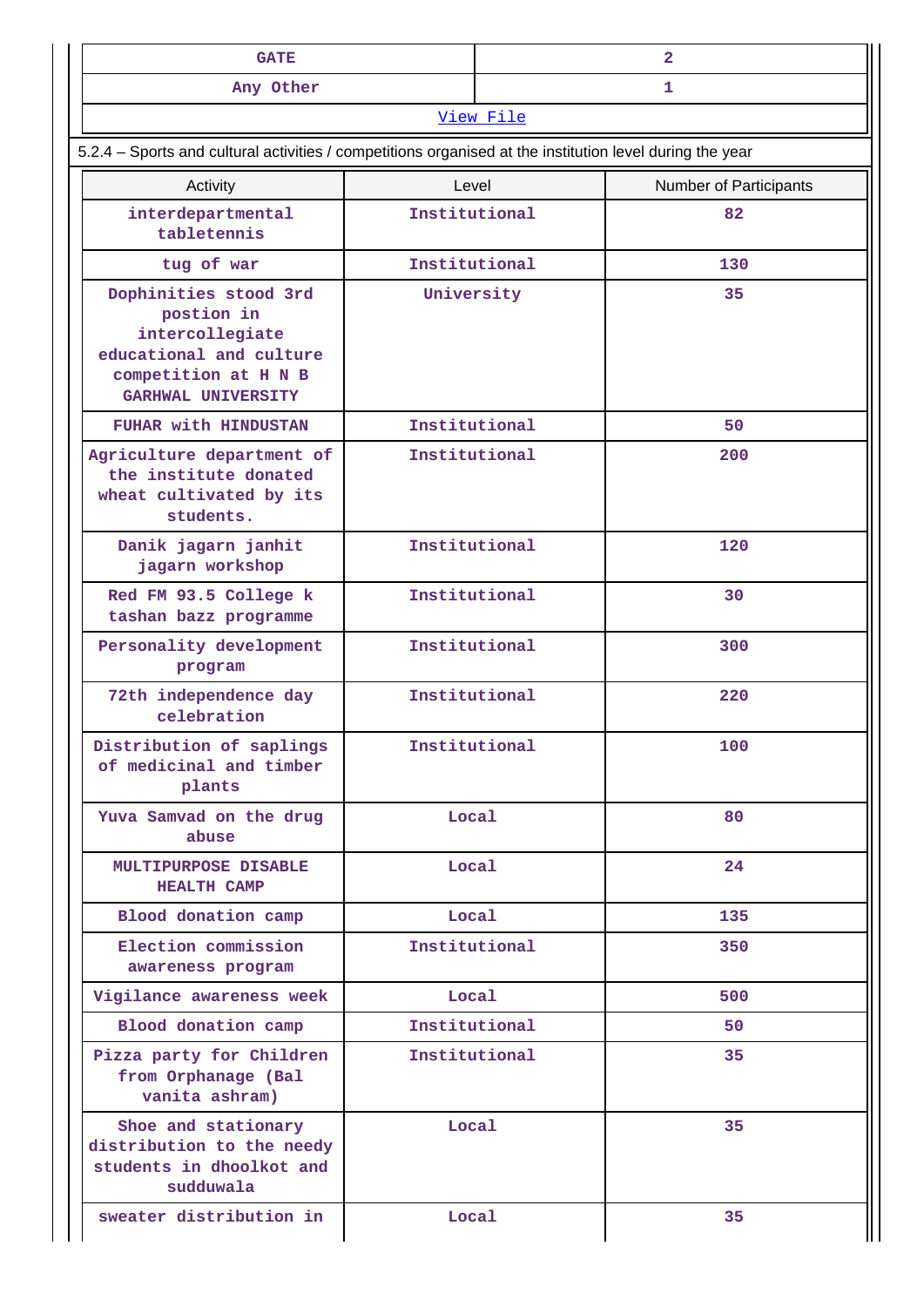| primary lower and primary<br>upper school                                    |               |      |
|------------------------------------------------------------------------------|---------------|------|
| stationary distribution<br>in primary school<br>Lakhibagh                    | Local         | 35   |
| work shop on dial against<br>drugs                                           | Institutional | 350  |
| <b>SRIJAN ANNUAL WEEK</b>                                                    | Institutional | 2000 |
| International Women Day                                                      | Institutional | 260  |
| WORLD CONSUMER DAY                                                           | Institutional | 260  |
| Voter awareness rally                                                        | Local         | 154  |
| ROTRACT Club Constituted                                                     | Institutional | 7    |
| Volunteers Blood Donation<br>Camp                                            | Institutional | 170  |
| Shree Ram Nivas Gupta<br>MEMORIAL SCHOLARSHIP<br>announced                   | Institutional | 50   |
| World Blood Donors Day<br>Celebrated                                         | Institutional | 105  |
| 5th International Yoga<br>Day Celebration                                    | Institutional | 230  |
| 72nd independence day<br>celebration                                         | Institutional | 580  |
| Tree plantation drive in<br>association with danik<br>jagaran                | Local         | 155  |
| Youth Parliament with<br>Dainik Jagran                                       | Local         | 85   |
| Football Tournament                                                          | Local         | 105  |
| Shri Ram Nivas Gupta<br>memorial volleyball<br>Tournament                    | Local         | 207  |
| TWO MINS CLEANLINESS WITH<br><b>AMAR UJALA</b>                               | Local         | 502  |
| Celebration of Gandhi<br>Jayanti                                             | Institutional | 260  |
| Freshers Party                                                               | Institutional | 2000 |
| Mission Sahasi                                                               | Local         | 82   |
| Basant Panchami<br>celebration                                               | Institutional | 830  |
| Celebrate National Youth<br>Day                                              | Institutional | 47   |
| APRAJITA 100 millions<br>smiles a pledge for women<br>safety with Amar Ujala | Local         | 525  |
| Mass rectial of<br>vandamatram and                                           | Local         | 102  |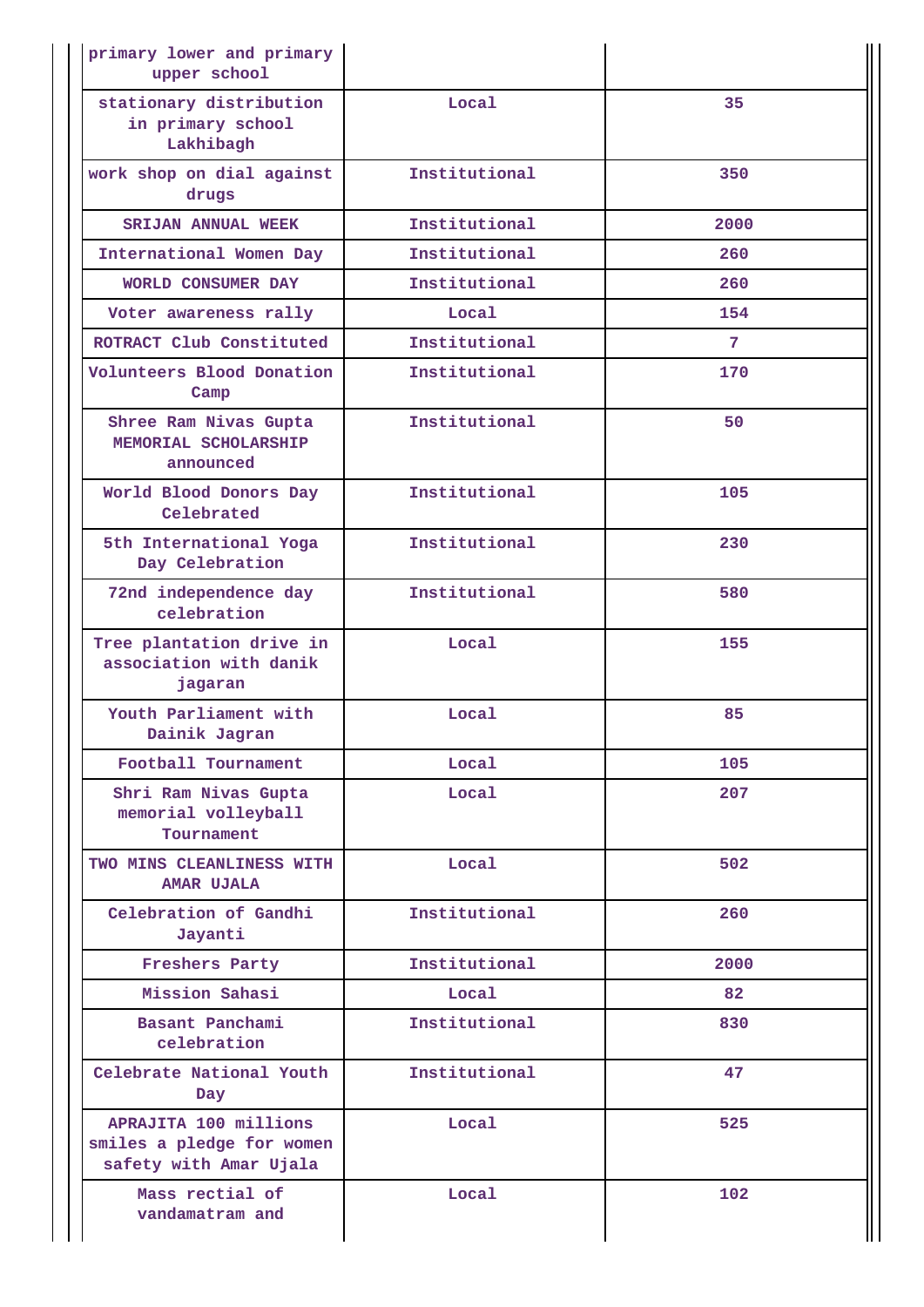| celebration of 70th<br>republic day            |               |     |
|------------------------------------------------|---------------|-----|
| SPIC MACAY recital by<br>konark nritya mandal  | Institutional | 405 |
| interdepartmental basket<br>ball               | Institutional | 84  |
| interdepartmental<br>volleyball                | Institutional | 105 |
| interdepartmental cricket                      | Institutional | 105 |
| interdepartmental<br>football                  | Institutional | 105 |
| kho kho                                        | Institutional | 10  |
| interdepartmental kabadi                       | Institutional | 105 |
| interdepartmental<br>athletic meet track event | Institutional | 84  |
| interdepartmental<br>badminton                 | Institutional | 84  |
| interdepartmental<br>athletic meet field event | Institutional | 92  |
| interdepartmental chess                        | Institutional | 84  |
|                                                | View File     |     |

## **5.3 – Student Participation and Activities**

 5.3.1 – Number of awards/medals for outstanding performance in sports/cultural activities at national/international level (award for a team event should be counted as one)

| Year | Name of the<br>award/medal | National/<br>Internaional | Number of<br>awards for<br>Sports | Number of<br>awards for<br>Cultural | Student ID<br>number | Name of the<br>student |
|------|----------------------------|---------------------------|-----------------------------------|-------------------------------------|----------------------|------------------------|
| 2019 | Gold Medal                 | National                  |                                   | 0                                   | 1601120004<br>5      | Gargy<br>Kashyap       |
| 2019 | Appreciati<br><b>on</b>    | National                  | 0                                 | 1                                   | 1501130000<br>2      | Anjali<br>Singh        |
|      |                            |                           | View File                         |                                     |                      |                        |

 5.3.2 – Activity of Student Council & representation of students on academic & administrative bodies/committees of the institution (maximum 500 words)

 **The Institute has a Student Welfare Council headed by the Dean. The Council has members from each class. The member students actively participate in planning, organizing and executing the various academic, cultural and co curricular activities within the Institute and outside the campus. Each class has 2 Class Representatives, who are the bridge between the HOD/ Course Coordinator and the students of the class. They responsibly carry out their duties to ensure the smooth functioning of their respective class. They also provide personal feedback on daily basis regarding the scheduled classes conducted at the end of the day in IQAC. The Hostel Mess Committee members give reviews of the food prepared in the mess of the hostels. They are in direct contact with the Hostel Incharge and Joint Director to assure hygienic and good quality food is provided to the residents of the hostels. Meetings with the officials is held on a regular basis for the same.**

**5.4 – Alumni Engagement**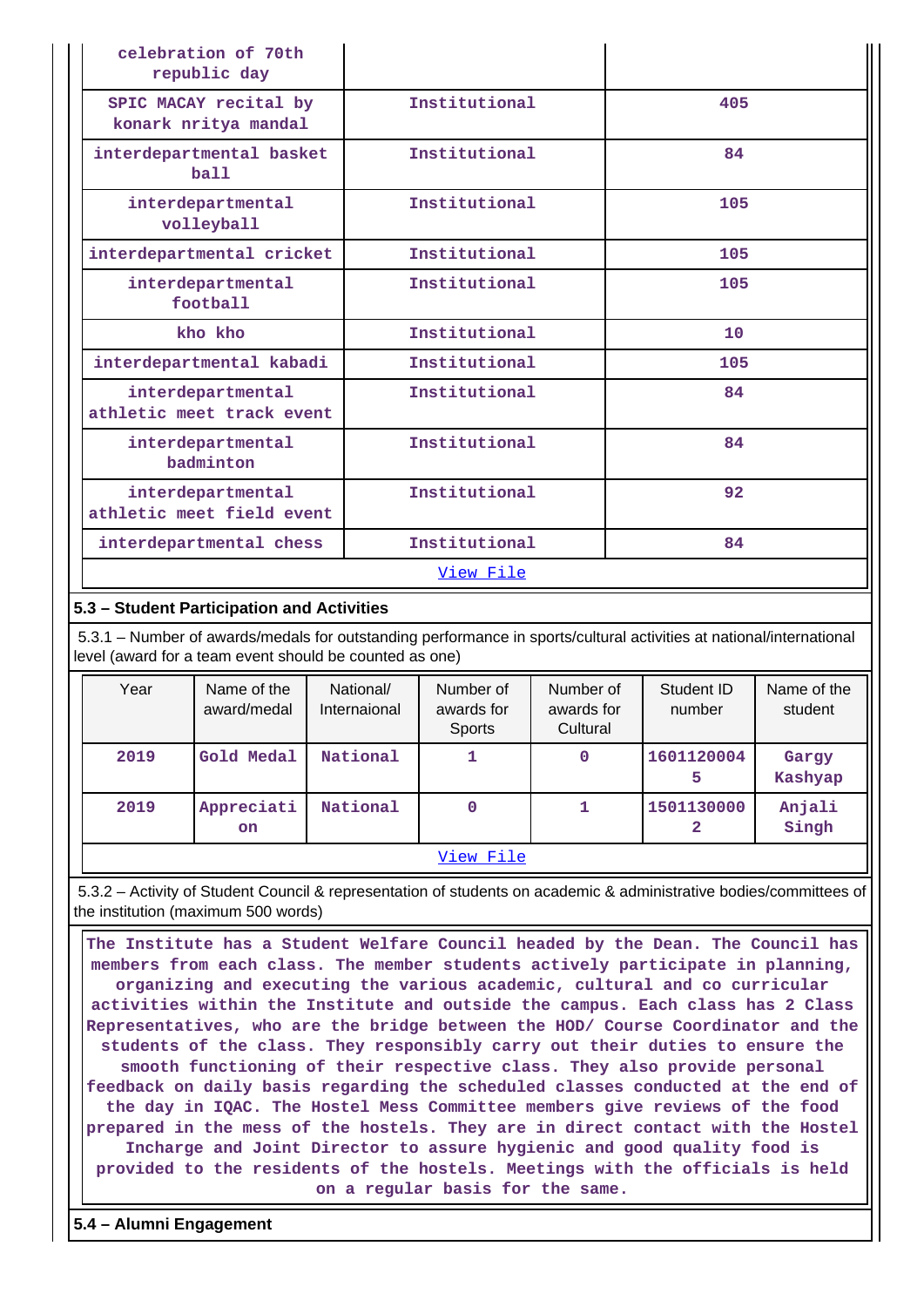5.4.1 – Whether the institution has registered Alumni Association?

 **Yes**

 **The "Dolphin Alumni Association" is registered under the Societies Registration Act 1860 by Directorate of Uttarakhand Government in 2013. The registration number of Dolphin Alumni association is 26478D. Aims and objective of association is i. to promote and foster mutually beneficial interaction between the Alumni and the Alam Mater ii. To encourage the formation of chapters to increase participation of Alumni iii.To encourage the alumni to take abiding interest in the progress and development of the Alam Mater iv.To undertake activities of nation building including those of charitable nature.**

5.4.2 – No. of enrolled Alumni:

**1425**

5.4.3 – Alumni contribution during the year (in Rupees) :

**0**

5.4.4 – Meetings/activities organized by Alumni Association :

 **Meetings: According to the Memorandum of Association the managing committee meets quarterly to review the affairs of the Association. Normally the meetings of managing committee is called by the the President / Secretary. The general body meeting is held at least once in a year. Extra ordinary meeting or special meeting may be held as and when necessary. Alumni Meet Organized by the Association every two years. Last one was organized in 2018 and next is proposed on 1st February 2020. The Alumni are informed well in time. An interactive session is held with the students of the Institute. The distinguished alumni are felicitated by the Association.**

#### **CRITERION VI – GOVERNANCE, LEADERSHIP AND MANAGEMENT**

#### **6.1 – Institutional Vision and Leadership**

 6.1.1 – Mention two practices of decentralization and participative management during the last year (maximum 500 words)

 **Principal is the academic Head to look after the academics and other related activities . Formation of committees under the supervision of IQAC comprising of the representatives of all stakeholders for proper coordination and execution of various academic and other activities. Examination related jobs are executed by controller Deputy controller of exam. Departmental activities is taken care by department Heads supported by faculty and technical staff. Various committees related to student welfare is under Dean student welfare which includes Scouts and Guide, Youth Red cross , NSS, NCC, extension activities, social commitments etc. Director of the Institute takes care of the over all administration . Research Advisory committee, News letter editorial board and library purchase committee is under his guidance and supervision. Additional and Joint Director share the administrative responsibilities and look after the Training placement cell , housekeeping, hostel, transport, Staff welfare, staff grievances redressal , purchase store, staff selection, Infrastructure maintenance etc. The above organizational structure clearly indicates the decentralization and participative management for smooth functioning.**

6.1.2 – Does the institution have a Management Information System (MIS)?

*Yes* 

**6.2 – Strategy Development and Deployment**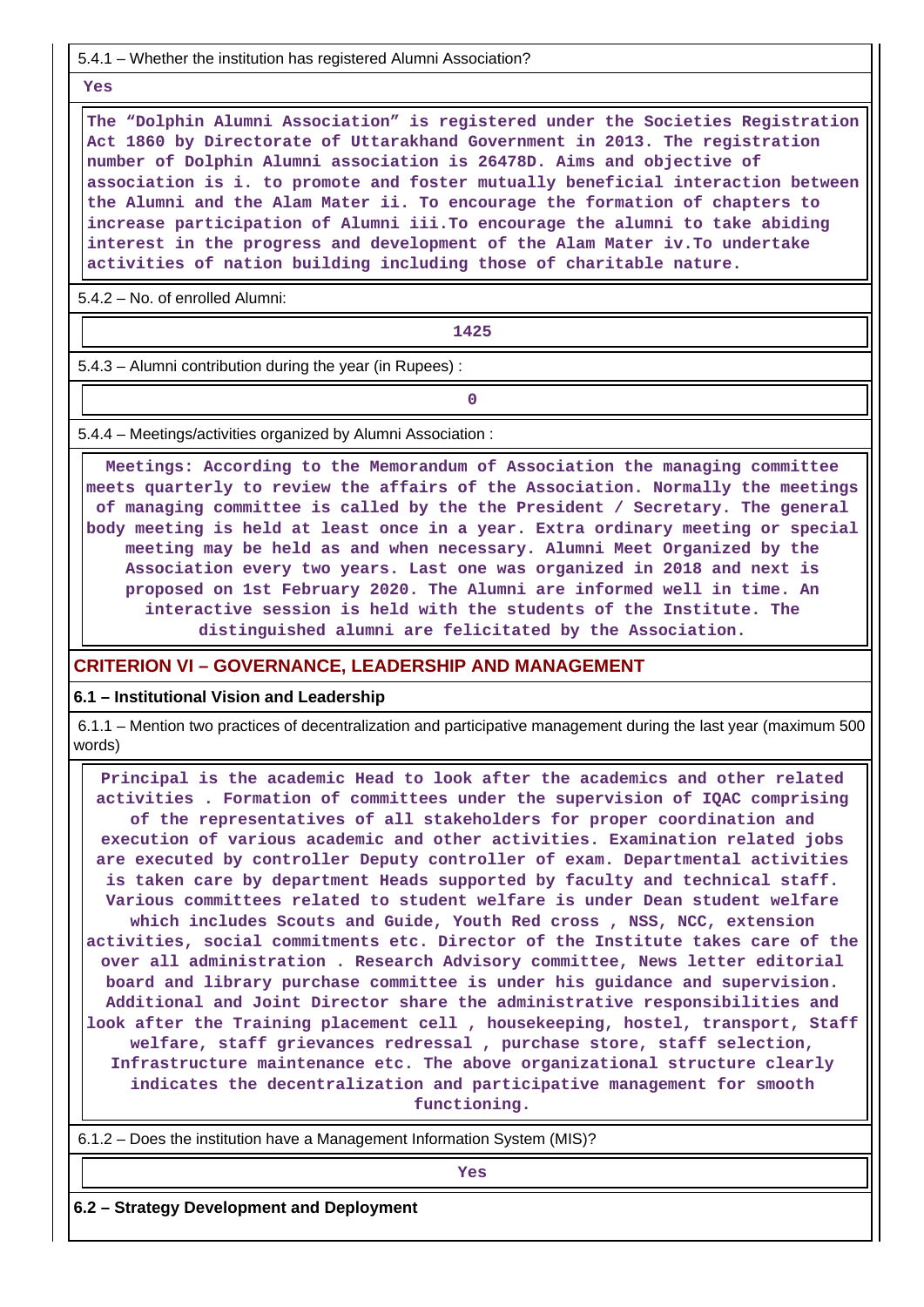| 6.2.1 – Quality improvement strategies adopted by the institution for each of the following (with in 100 words each): |                                                                                                                                                                                                                                                                                                                                                                                                                                                                                                                                                                                                                                                                                                                                                                                    |  |  |  |  |  |  |
|-----------------------------------------------------------------------------------------------------------------------|------------------------------------------------------------------------------------------------------------------------------------------------------------------------------------------------------------------------------------------------------------------------------------------------------------------------------------------------------------------------------------------------------------------------------------------------------------------------------------------------------------------------------------------------------------------------------------------------------------------------------------------------------------------------------------------------------------------------------------------------------------------------------------|--|--|--|--|--|--|
| <b>Strategy Type</b>                                                                                                  | <b>Details</b>                                                                                                                                                                                                                                                                                                                                                                                                                                                                                                                                                                                                                                                                                                                                                                     |  |  |  |  |  |  |
| Curriculum Development                                                                                                | Institute is affiliated to HNB Garhwal<br>Central University and as limited role<br>in curriculum development. However in<br>house add on certificate courses are<br>being started in various departments.<br>Consultation with external experts for<br>BOS is under process.                                                                                                                                                                                                                                                                                                                                                                                                                                                                                                      |  |  |  |  |  |  |
| Teaching and Learning                                                                                                 | Academicians, Scientists and Experts<br>from Industries are regularly invited<br>to up date the students with latest in<br>technology. Conferences/ Workshop<br>/Symposium/CME regularly conducted.                                                                                                                                                                                                                                                                                                                                                                                                                                                                                                                                                                                |  |  |  |  |  |  |
| Examination and Evaluation                                                                                            | For internal assessment Institute has<br>introduced continuous Internal<br>Evaluation system wherein during the<br>academic session class assignments,<br>power point presentations, field<br>reports, Clinical orientation for<br>paramedical courses are taken into<br>consideration and students are assessed<br>through the overall performance.<br>Students discipline , response in<br>classroom , practical performance in<br>labs and attendance criteria is also<br>taken in account for continuous<br>Internal Evaluation.                                                                                                                                                                                                                                               |  |  |  |  |  |  |
| Research and Development                                                                                              | Institute has a Research Advisory<br>Committee which regularly motivates<br>faculty to apply for Govt. Funded<br>research projects and publication of<br>research paper in peer reviewed journal<br>with good impact factor. Incentives are<br>given to faculty members for<br>publication in peer reviewed scientific<br>Journal or Book/ Book chapter. Faculty<br>are encouraged to present papers in<br>National and International Conferences/<br>Seminars/Workshops. Provision of leave<br>and refund of registration fee is there<br>if faculty presents his/her research<br>paper. Faculty are encouraged to enrol<br>student for Ph.D. Total 33 journals are<br>subscribed in the library along with<br>eJournals. Institute is also recognized<br>as NPTEL local chapter. |  |  |  |  |  |  |
| Library, ICT and Physical<br>Infrastructure / Instrumentation                                                         | Spacious and well stocked digitized<br>central library along with departmental<br>and hostel libraries. The central<br>library is spread in two floors with<br>ground floor being used as reading room<br>while the upper floor has the stack<br>room, elibrary and reprographic<br>facilities. Approximately 26000 books                                                                                                                                                                                                                                                                                                                                                                                                                                                          |  |  |  |  |  |  |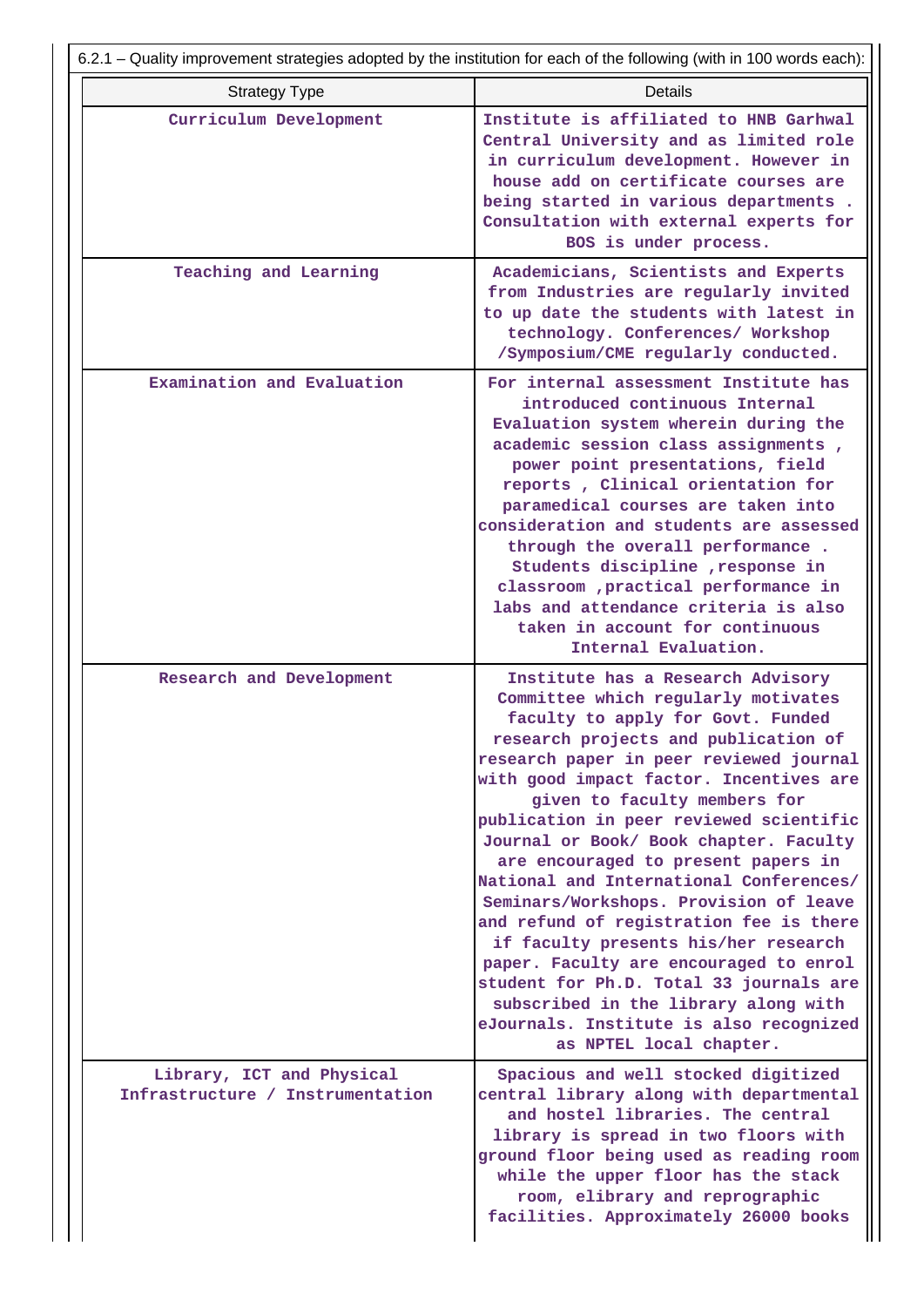**and 71 journals are available in the College library. There is a separate 'Reference Section'. The Central library has a well stocked repository comprising about 2000 dissertations and project reports by college students. The college girl's hostel also has a referral library for meeting the emergent needs of the students. The library has internet facility and access to INFLIBNETNLIST, NDL, OPAC under NMEICT. The eresources of NPTEL database can be accessed both by students and faculty through ERP log in. The SPOC NPTEL agMOOCs publicizes the online certification courses amongst the students and inform them about the courses being offered currently. Every faculty can access the NLIST facility in their personal systems off campus as well. To ensure mobile connectivity the college has WiFi services. Institute has developed adequate infrastructure to facilitate effective teaching learning process in the form of spacious classrooms (every department has at least two well equipped Labs), College has 63 well ventilated class rooms and 33 well equipped labs with adequate seating capacity in different floors of the college building. The classrooms can accommodate 40100 students. Classrooms and labs are fitted with sufficient number of lights and fans. College has OPD and Physiotherapy centers, diagnostic lab.., two seminar halls, Campus is WiFi , Hostels both for boys and girls are also with WiFi facility. Two Auditoriums are used for conducting workshops, seminars and for delivering guest lectures. College also has an Airconditioned meeting hall. The College has four agriculture farms in adjoining areas to demonstrate agriculture practices and for insitu crop cultivation practices to the students of the Agriculture Department. The college has its own nurseries to cultivate timber and medicinal plants. These are maintained by students. Poly house with dimensions of 1000 square meter. The college playground and indoor games facilities are in use on day to day basis. The college has taken alternate energy initiative and has installed 100 KV Solar Power system to ensure 24x7 electricity ICT: Every**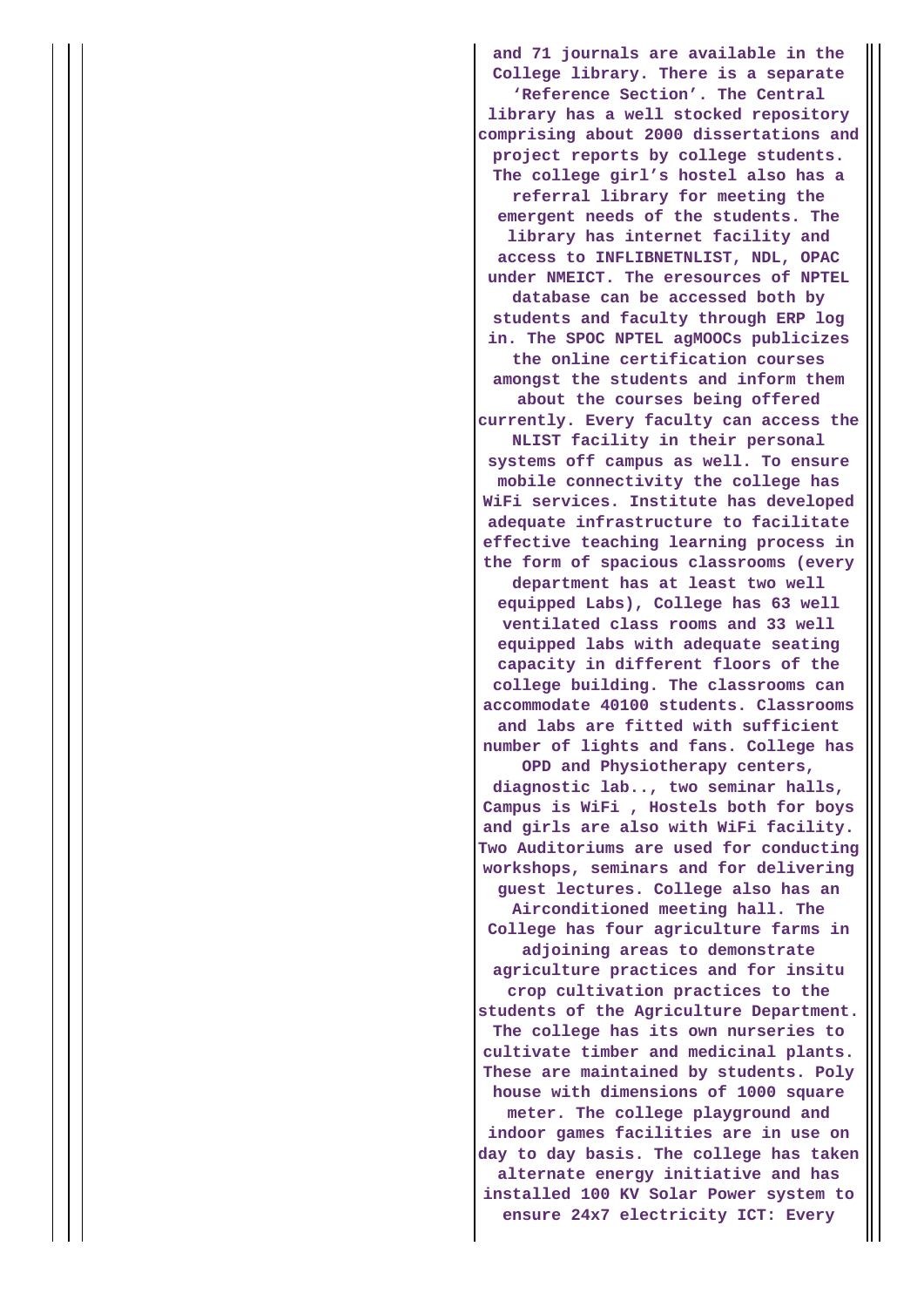|                                      | classroom is equipped with over head<br>LCD projectors to facilitate the ICT<br>based teaching and is provided with<br>biometric attendance facility for<br>students. Computer lab with 60 no. of<br>nodes. College is a local chapter of<br>NPTEL, the video lectures from NPTEL<br>are made available to the students. The<br>college also offers the facility and<br>guidance for online courses conducted<br>by NPTEL. Instrumentation: Institute<br>has state of art 33 well equipped<br>laboratories. A centralized research<br>laboratory facility is also being<br>developed.                                                                                                                                                                                                                                                                                                                                                                                                                                      |
|--------------------------------------|----------------------------------------------------------------------------------------------------------------------------------------------------------------------------------------------------------------------------------------------------------------------------------------------------------------------------------------------------------------------------------------------------------------------------------------------------------------------------------------------------------------------------------------------------------------------------------------------------------------------------------------------------------------------------------------------------------------------------------------------------------------------------------------------------------------------------------------------------------------------------------------------------------------------------------------------------------------------------------------------------------------------------|
| Human Resource Management            | Faculty and Staff grievances redressal<br>committee to resolve their problems<br>Facilitating and encouraging faculty<br>members to attend refresher programmes.<br>Annual increment based on self<br>appraisal, Teacher's diary, feedback<br>and overall performance. Medical /<br>accidental insurance for staff members.<br>Staff training for computer<br>applications and safety issues.<br>Celebration of the National Festivals<br>and some prominent festivals like<br>Diwali , Holi together with staff and<br>faculty. Star faculty and staff awarded<br>annually to keep them motivated for<br>good job.                                                                                                                                                                                                                                                                                                                                                                                                        |
| Industry Interaction / Collaboration | Institute has signed MOUs with Drug<br>Manufacturing Association of<br>Uttarakhand (DMA) and Industries<br>Association of Uttarakhand (IAU) for<br>regular industrial visit, internships,<br>on/off campus recruitments and guest<br>lecturers to fulfil the gap between<br>industry and academia by various types<br>of interaction activities. College has<br>a wide network with hundreds of MNCs<br>and Domestic companies/industries in<br>Pharmaceutical, Food, Beverages,<br>Healthcare and various service<br>industries and it regularly conducts<br>on/off campus interviews to place its<br>fresher students and for experienced<br>alumni. Institute invites its alumni<br>working in various<br>industries/organizations and<br>technical/HR officials from various<br>types of industries in Pharmaceutical,<br>Food, Beverages, Healthcare and other<br>service industries for interacting with<br>its students to enlightened them in<br>career opportunities as well in<br>technical advancement in their |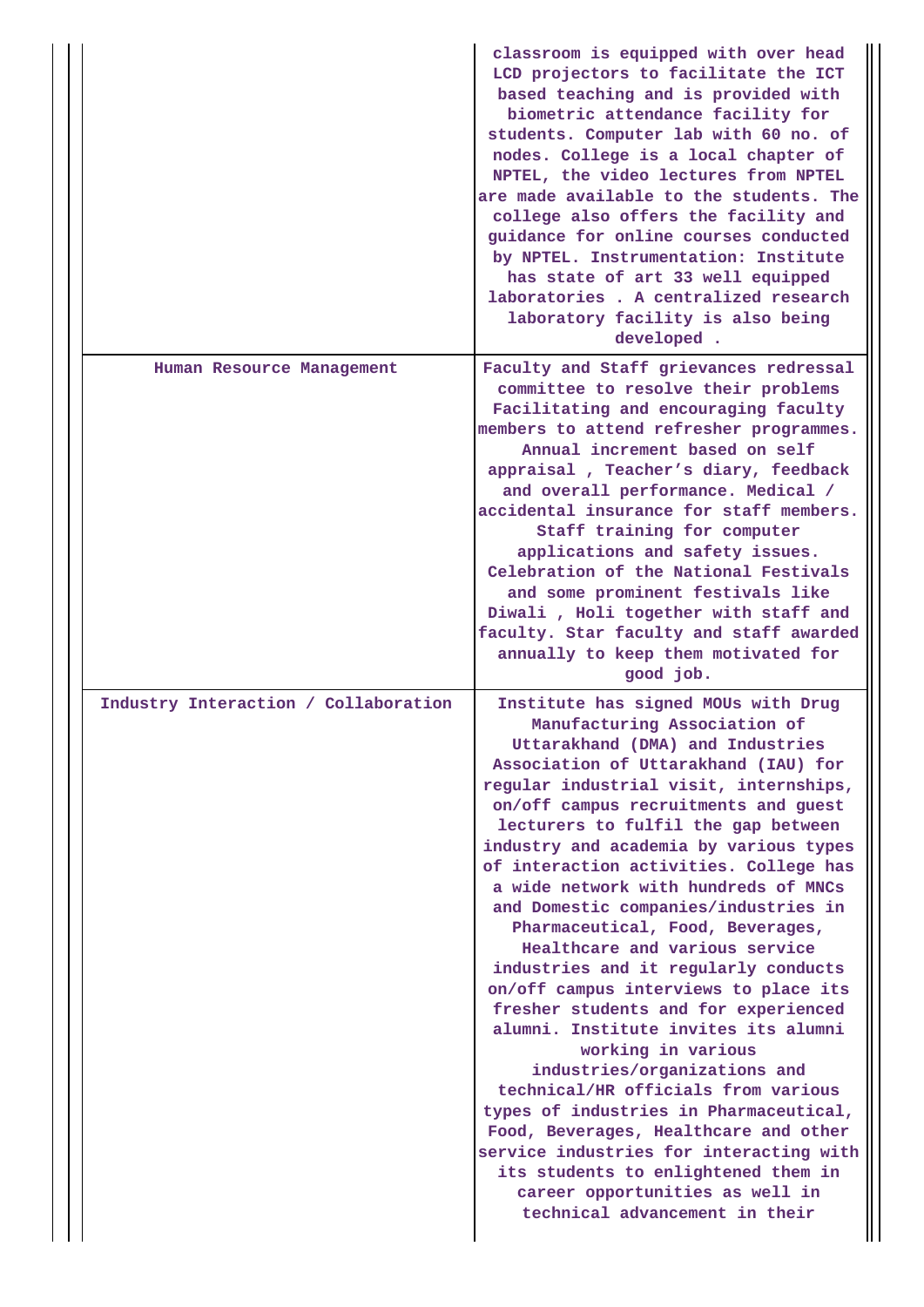|                       | respective fields and arrange for<br>industrial visit. Institute regularly<br>organises Personality Development<br>Communication Skill enhancement<br>programme for its final year students<br>for improvement in their personality<br>and communication skills in association<br>with TIME Institute Dehradun and<br>Officers Academy Dehradun. Institute<br>also provides opportunity to its<br>students for their Project<br>Dissertation/Internships/Trainings in<br>industries/ renowned central or state<br>organisations. Some of Our Recruiters:<br>Tirupati Medicare Ltd., Sidmak<br>Laboratories (India) Pvt. Ltd., Tata<br>Global Beverages Ltd., P G, Akums Drugs<br>Pharmaceuticals Ltd., Troikaa<br>Pharmaceuticals Ltd., Patanjali Ayurved<br>Ltd., Themis Medicare Ltd., Dr. Reddy's<br>Laboratory Ltd., Rusan Pharma Ltd.,<br>IGL, IPCA Laboratories Ltd., Planet<br>Herbs Life Sciences Ltd., Windlas<br>Healthcare Ltd., Nectar Life Sciences<br>Ltd., Cipla Ltd., Avantor Performance<br>Materials India Ltd., Unichem<br>Laboratories Ltd., VLCC Personal Care<br>Ltd., Torrent Pharma Ltd., Marico India<br>Ltd., Fresenius Kabi Oncology Ltd.,<br>Marico Ltd., Jubilant Generics Ltd.,<br>Mankind Pharma Ltd., East African<br>Overseas (India) Ltd., Global Medikit<br>(India) Ltd. |
|-----------------------|-------------------------------------------------------------------------------------------------------------------------------------------------------------------------------------------------------------------------------------------------------------------------------------------------------------------------------------------------------------------------------------------------------------------------------------------------------------------------------------------------------------------------------------------------------------------------------------------------------------------------------------------------------------------------------------------------------------------------------------------------------------------------------------------------------------------------------------------------------------------------------------------------------------------------------------------------------------------------------------------------------------------------------------------------------------------------------------------------------------------------------------------------------------------------------------------------------------------------------------------------------------------------------------------------------------|
| Admission of Students | Eligibility criteria as per affiliating<br>University's guidelines. Facility of<br>online admission and online payment of<br>fee. Admission cell coordinates all<br>admission procedures.                                                                                                                                                                                                                                                                                                                                                                                                                                                                                                                                                                                                                                                                                                                                                                                                                                                                                                                                                                                                                                                                                                                   |

# 6.2.2 – Implementation of e-governance in areas of operations:

| E-governace area     | Details                                                                                                                                                                                                                                                                                                                                                                                                                                                                                                  |
|----------------------|----------------------------------------------------------------------------------------------------------------------------------------------------------------------------------------------------------------------------------------------------------------------------------------------------------------------------------------------------------------------------------------------------------------------------------------------------------------------------------------------------------|
| Administration       | ERP system to monitor day to day<br>attendance, teaching schedule, leave<br>record etc. Biometric attendance for<br>Faculty, staff and students. ERP and<br>SMS based system for dissemination of<br>information and regular notices<br>.minimizing use of paper . Inventory<br>management. The institute has dedicated<br>team headed by the Director and<br>assisted by Additional and Joint<br>Directors, Admin Officer etc to mange<br>the administration related activities<br>on day to day basis. |
| Finance and Accounts | Fully computerized. Institute's<br>accounts maintained through Tally<br>Online transaction facility Fee status                                                                                                                                                                                                                                                                                                                                                                                           |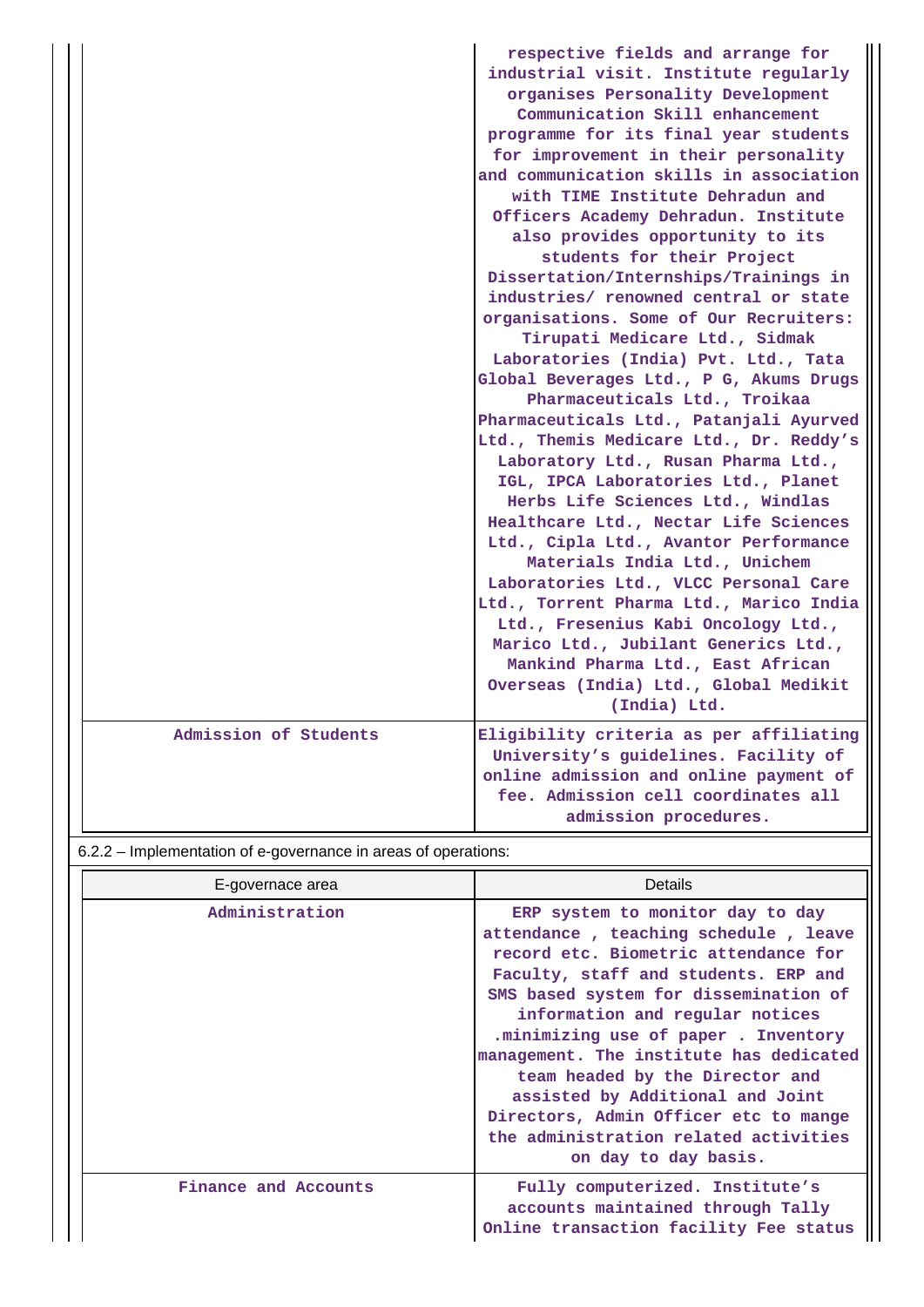|  |                               | linked to ERP system.                                                                                                                                                                                                                                                                                                                                                                                                                                                                           |
|--|-------------------------------|-------------------------------------------------------------------------------------------------------------------------------------------------------------------------------------------------------------------------------------------------------------------------------------------------------------------------------------------------------------------------------------------------------------------------------------------------------------------------------------------------|
|  | Student Admission and Support | Online admission facility. Institute<br>website updates for upcoming events and<br>important notices. ERP system to keep<br>student and parents well informed ERP<br>linked SMS generated for daily<br>attendance of the student. Important<br>notices through ERP . CCTV camera in<br>all class rooms and corridors.                                                                                                                                                                           |
|  | Examination                   | University has online portal for<br>filling the University forms. Internal<br>assessment record in ERP system. Both<br>student Parents can access.                                                                                                                                                                                                                                                                                                                                              |
|  | Planning and Development      | Institute website to keep the<br>stakeholders well informed about<br>institute activities. Use of elearning<br>facilities for student centric teaching<br>and learning. ICT equipped Classrooms<br>for effective content delivery. The<br>planning done by the faculty for<br>effective teaching and learning is<br>managed through ERP. The same is<br>monitored by the authorities. The whole<br>campus and hostels in under CCTV<br>surveillance which is being monitored<br>by authorities. |

## **6.3 – Faculty Empowerment Strategies**

 6.3.1 – Teachers provided with financial support to attend conferences / workshops and towards membership fee of professional bodies during the year

| Year | Name of Teacher         | Name of conference/<br>workshop attended<br>for which financial<br>support provided           | Name of the<br>professional body for<br>which membership<br>fee is provided | Amount of support |
|------|-------------------------|-----------------------------------------------------------------------------------------------|-----------------------------------------------------------------------------|-------------------|
| 2019 | Dr. Kanika<br>Issar     | Association of<br>Plant Science<br>Researchers                                                | Plantica<br>Foundation                                                      | 1650              |
| 2019 | Dr. Shiva<br>Jauhari    | International<br>Conference on<br>Innovative<br>Horticulture<br>and Value Chain<br>Management | <b>GBPUAT,</b><br>Pantnagar                                                 | 1000              |
| 2019 | Dr. Sas Biwas           | National<br>Conference on<br>Innovation in<br>Life Sciences<br>for Sustainable<br>Development | Christ (Deemed<br>To be<br>University)                                      | 1000              |
| 2018 | Dr. Morajdhwaj<br>Singh | Advances in<br>Agricultural in<br>Agricultural,<br>Biological and<br>Applied<br>Sciences for  | Agricultural<br>Technology<br>Development<br>Society                        | 2000              |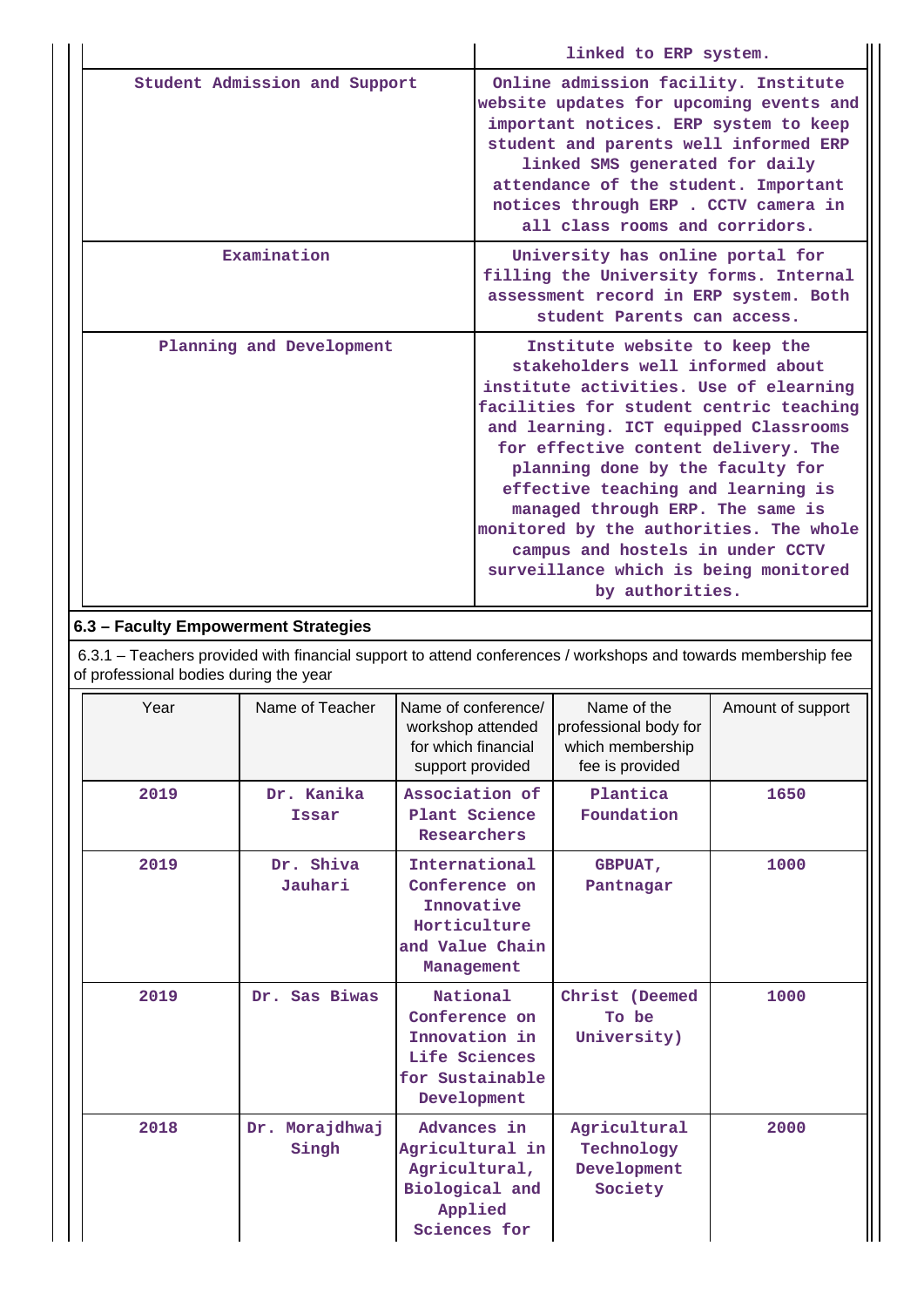|                                                                                                                                                                 |      |                                                                                                   |                                                   | Sustainable<br>Future                                                                                                                                                                      |                           |                                                  |          |                                                      |             |  |
|-----------------------------------------------------------------------------------------------------------------------------------------------------------------|------|---------------------------------------------------------------------------------------------------|---------------------------------------------------|--------------------------------------------------------------------------------------------------------------------------------------------------------------------------------------------|---------------------------|--------------------------------------------------|----------|------------------------------------------------------|-------------|--|
|                                                                                                                                                                 |      |                                                                                                   |                                                   | View File                                                                                                                                                                                  |                           |                                                  |          |                                                      |             |  |
| 6.3.2 - Number of professional development / administrative training programmes organized by the College for<br>teaching and non teaching staff during the year |      |                                                                                                   |                                                   |                                                                                                                                                                                            |                           |                                                  |          |                                                      |             |  |
| Year<br>Title of the<br>professional<br>development<br>programme<br>organised for<br>teaching staff                                                             |      | Title of the<br>administrative<br>training<br>programme<br>organised for<br>non-teaching<br>staff | From date                                         |                                                                                                                                                                                            | To Date                   | Number of<br>participants<br>(Teaching<br>staff) |          | Number of<br>participants<br>(non-teaching<br>staff) |             |  |
| 2019<br>FDP on Psy<br>chological<br>Resources<br>for<br>effective<br>teaching                                                                                   |      |                                                                                                   | <b>Nill</b>                                       | 25/05/2019                                                                                                                                                                                 |                           | 25/05/2019                                       | 65       |                                                      | $\mathbf 0$ |  |
| 2018<br><b>Nill</b>                                                                                                                                             |      | Training<br>for<br>effective<br>communicat<br>ion and<br>soft skill                               | 10/09/2018                                        |                                                                                                                                                                                            | 12/09/2018<br>$\mathbf 0$ |                                                  |          | 20                                                   |             |  |
| 2019                                                                                                                                                            | Nill |                                                                                                   | <b>Basic</b><br>Computer<br>Literacy<br>programme | 01/07/2019                                                                                                                                                                                 |                           | 06/07/2019                                       |          |                                                      | 15          |  |
| 2018<br>Workshop<br><b>on</b><br>scientific<br>writing                                                                                                          |      | skills                                                                                            | N111                                              | 02/11/2018                                                                                                                                                                                 |                           | 03/11/2018                                       | 52       |                                                      | $\mathbf 0$ |  |
|                                                                                                                                                                 |      |                                                                                                   |                                                   | View File                                                                                                                                                                                  |                           |                                                  |          |                                                      |             |  |
|                                                                                                                                                                 |      |                                                                                                   |                                                   | 6.3.3 - No. of teachers attending professional development programmes, viz., Orientation Programme, Refresher<br>Course, Short Term Course, Faculty Development Programmes during the year |                           |                                                  |          |                                                      |             |  |
| Title of the<br>Number of teachers<br>professional<br>who attended<br>development<br>programme                                                                  |      |                                                                                                   | From Date                                         | To date                                                                                                                                                                                    |                           |                                                  | Duration |                                                      |             |  |
| Faculty<br>Development<br>Programme on<br>"Innovative<br>Approaches n<br>Teaching<br>Learning<br>Process                                                        |      |                                                                                                   | 1                                                 | 22/07/2019                                                                                                                                                                                 |                           | 26/07/2019                                       |          |                                                      | 5           |  |
| NPTEL online<br>course on<br>"Wildlife<br>Management"<br>completed.                                                                                             |      |                                                                                                   | 1                                                 | 28/01/2019                                                                                                                                                                                 |                           | 28/04/2019                                       |          |                                                      | 90          |  |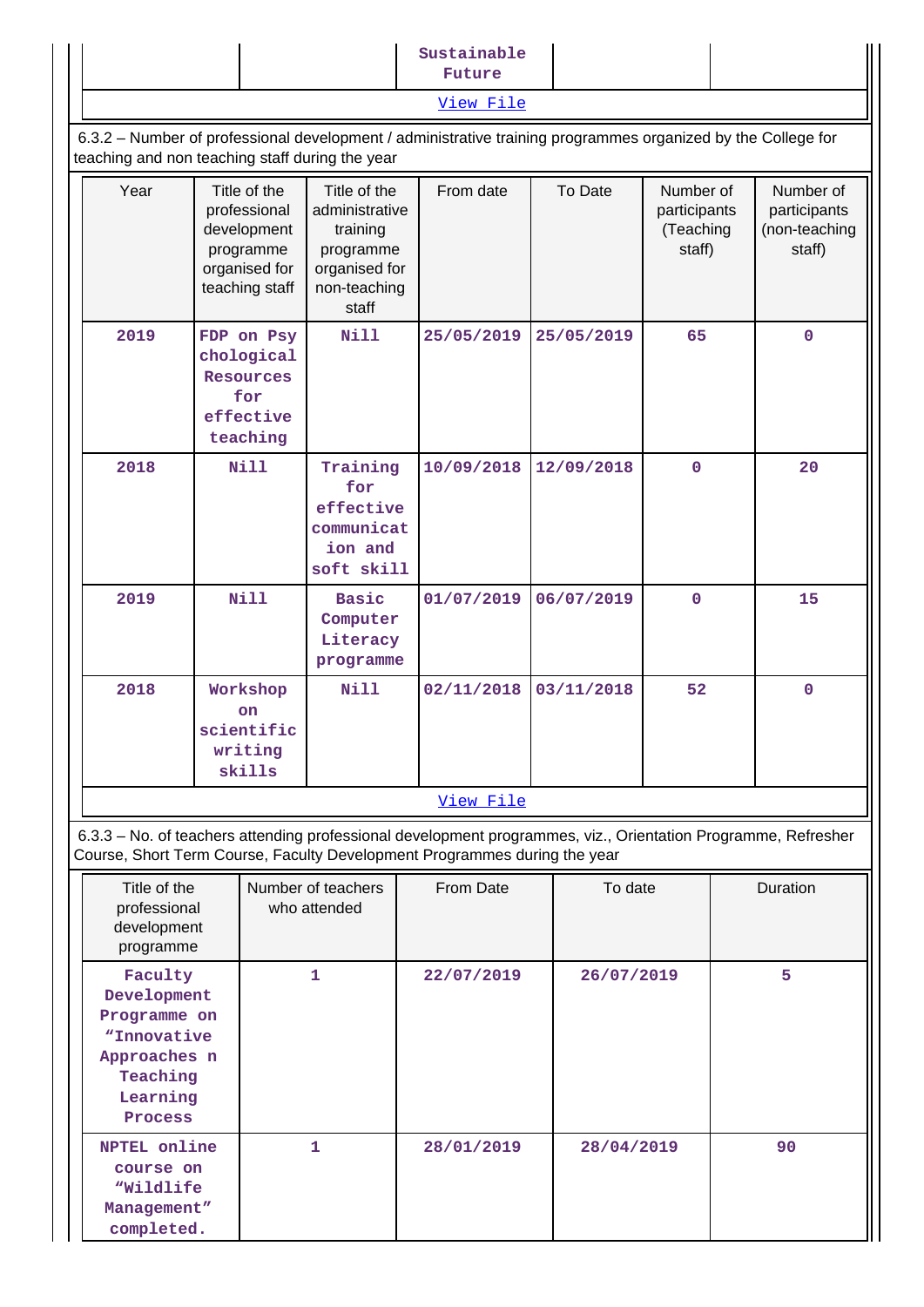| NPTEL Online 12<br>week course on<br>"Soil Science<br>and Technology"                                                                                                                                                        | 1                                                    | 28/01/2019                                                                                                                                                                                                                             |                          | 28/04/2019                                                                                                                                                                                                                      | 90               |  |  |  |
|------------------------------------------------------------------------------------------------------------------------------------------------------------------------------------------------------------------------------|------------------------------------------------------|----------------------------------------------------------------------------------------------------------------------------------------------------------------------------------------------------------------------------------------|--------------------------|---------------------------------------------------------------------------------------------------------------------------------------------------------------------------------------------------------------------------------|------------------|--|--|--|
| Faculty<br>Development<br>Programme on<br>Advanced<br>Research<br>Statistical<br>Techniques                                                                                                                                  | 6                                                    | 22/02/2019                                                                                                                                                                                                                             |                          | 28/02/2019                                                                                                                                                                                                                      | 7                |  |  |  |
| Faculty<br>1<br>Development<br>Programme on<br>"Advanced<br>Research<br>Statistical<br>Techniques"                                                                                                                           |                                                      | 22/02/2019                                                                                                                                                                                                                             |                          | 28/02/2019                                                                                                                                                                                                                      | 7                |  |  |  |
| Faculty<br>Development<br>Programme<br>"Climate Smart<br>Governance"                                                                                                                                                         | $\mathbf{1}$                                         |                                                                                                                                                                                                                                        | 17/06/2019<br>28/06/2019 |                                                                                                                                                                                                                                 | 12               |  |  |  |
|                                                                                                                                                                                                                              |                                                      |                                                                                                                                                                                                                                        | View File                |                                                                                                                                                                                                                                 |                  |  |  |  |
| 6.3.4 - Faculty and Staff recruitment (no. for permanent recruitment):                                                                                                                                                       |                                                      |                                                                                                                                                                                                                                        |                          |                                                                                                                                                                                                                                 |                  |  |  |  |
|                                                                                                                                                                                                                              | Teaching                                             |                                                                                                                                                                                                                                        |                          | Non-teaching                                                                                                                                                                                                                    |                  |  |  |  |
| Permanent                                                                                                                                                                                                                    |                                                      | <b>Full Time</b><br>Permanent                                                                                                                                                                                                          |                          |                                                                                                                                                                                                                                 | <b>Full Time</b> |  |  |  |
| 102                                                                                                                                                                                                                          |                                                      | 98<br>144                                                                                                                                                                                                                              |                          |                                                                                                                                                                                                                                 | 144              |  |  |  |
| $6.3.5$ – Welfare schemes for                                                                                                                                                                                                |                                                      |                                                                                                                                                                                                                                        |                          |                                                                                                                                                                                                                                 |                  |  |  |  |
| Teaching                                                                                                                                                                                                                     |                                                      | Non-teaching                                                                                                                                                                                                                           |                          |                                                                                                                                                                                                                                 | <b>Students</b>  |  |  |  |
| Free Medical OPD<br>Physiotherapy,<br>Subsidized Diagnostic<br>Services, Free<br>Transport, Subsidized<br>Canteen facility, Free<br>Ambulance, Free /<br>Concessional Education to<br>Ward for UG/PG Programme<br>of College |                                                      | Free Medical OPD<br>Physiotherapy,<br>Subsidized Diagnostic<br>Services, ESIC, Free<br>Transport, Subsidized<br>Canteen facility, Free<br>Ambulance, Free /<br>Concessional Education to<br>Staff Ward for UG/PG<br>Courses of College |                          | Free Medical OPD<br>Physiotherapy, Subsidized<br>Canteen facility Free<br>Ambulance Service,<br>Accidental Insurance<br>Cover up to Rs 2 Lac/ IPD<br>Rs 1 Lac / OPD Rs 10000/<br>Sports Gym Facility to<br>Hostel/ Day scholars |                  |  |  |  |
|                                                                                                                                                                                                                              |                                                      |                                                                                                                                                                                                                                        |                          |                                                                                                                                                                                                                                 |                  |  |  |  |
|                                                                                                                                                                                                                              | 6.4 - Financial Management and Resource Mobilization |                                                                                                                                                                                                                                        |                          |                                                                                                                                                                                                                                 |                  |  |  |  |
|                                                                                                                                                                                                                              |                                                      | 6.4.1 – Institution conducts internal and external financial audits regularly (with in 100 words each)                                                                                                                                 |                          |                                                                                                                                                                                                                                 |                  |  |  |  |

**Registration Act, 1860 or under the Section 25 of Companies Act, profit motive for personal use is disentitled. Whatever profit is made through the working of such a society, is accountable for, and is necessary to put back the profit in the working of such a society. The societies are in possession of funds and properties provided to them by the members or by other persons (by way of fees/donation etc.) The funds and properties are interested for the attainment of objects for which the society has been formed. The members of the governing body are the trustees who apply the funds. It becomes necessary, that the**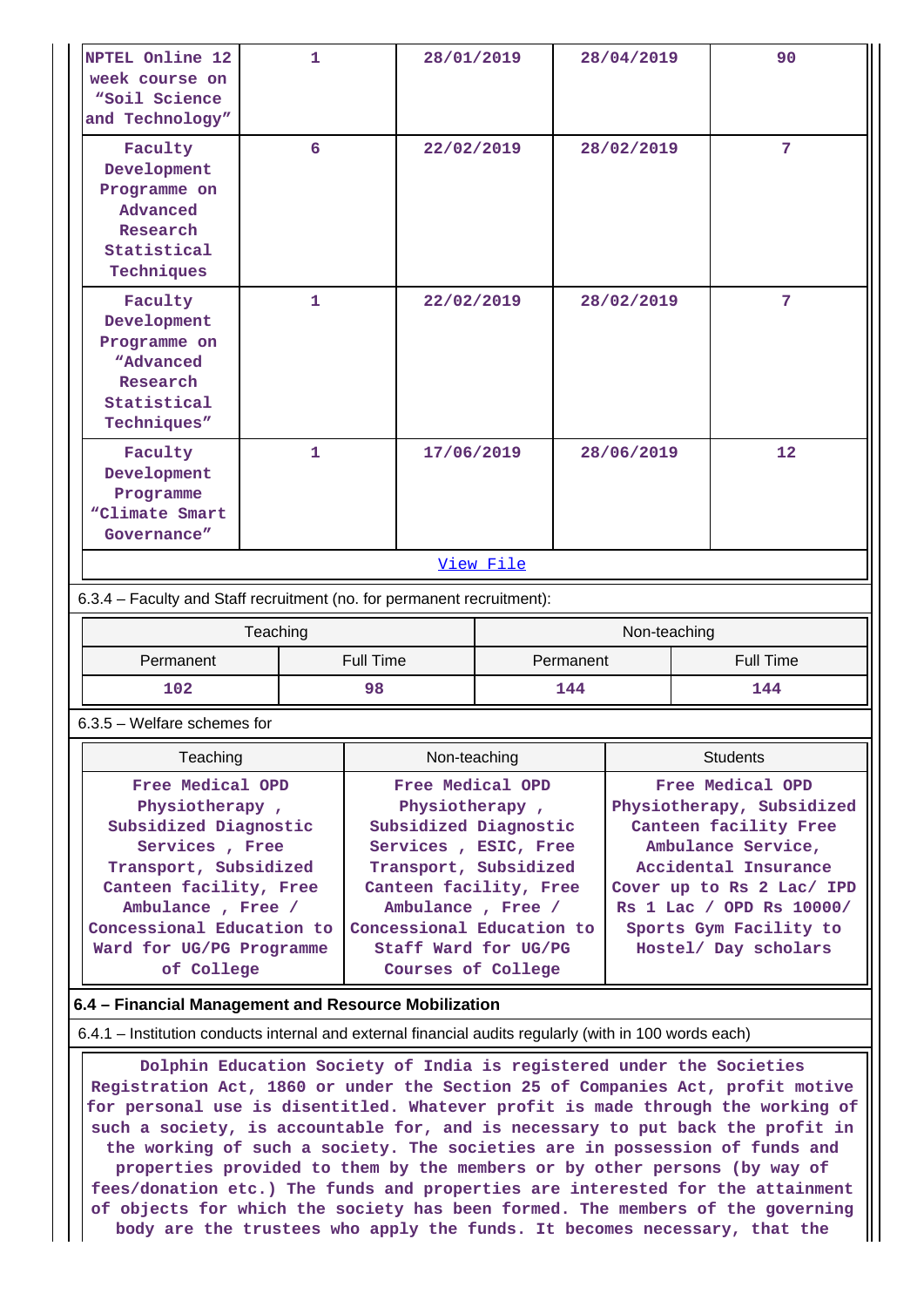**societies maintain regular account books and get them audited. Every society should get its accounts audited once a year by duly qualified auditor and have balance sheet prepared by him. The auditor should submit the report showing the exact date of financial affairs of the society. Dolphin Education Society has employed financial expertise to control expenditure and conduct internal audit of books of accounts on an ongoing basis. The Statutory audit of the books of account of the Dolphin Education Society is done annually by a Charted Accounts who submits its Audit Report. Though the Society is exempted from paying income Tax, but still the Audited balance sheet is submitted for assessment of tax to the income Tax Department every year.**

 6.4.2 – Funds / Grants received from management, non-government bodies, individuals, philanthropies during the year(not covered in Criterion III)

| Name of the non government<br>funding agencies /individuals                                                                                                                                                                          |                                                                        | Funds/ Grnats received in Rs.                                                                                                                                                                                                                                                 |                      |  | Purpose                  |           |  |  |
|--------------------------------------------------------------------------------------------------------------------------------------------------------------------------------------------------------------------------------------|------------------------------------------------------------------------|-------------------------------------------------------------------------------------------------------------------------------------------------------------------------------------------------------------------------------------------------------------------------------|----------------------|--|--------------------------|-----------|--|--|
| Management                                                                                                                                                                                                                           |                                                                        |                                                                                                                                                                                                                                                                               | 515000               |  | For conducting workshops |           |  |  |
|                                                                                                                                                                                                                                      |                                                                        |                                                                                                                                                                                                                                                                               | View File            |  |                          |           |  |  |
|                                                                                                                                                                                                                                      | 6.4.3 - Total corpus fund generated                                    |                                                                                                                                                                                                                                                                               |                      |  |                          |           |  |  |
|                                                                                                                                                                                                                                      |                                                                        | 43000000                                                                                                                                                                                                                                                                      |                      |  |                          |           |  |  |
| 6.5 - Internal Quality Assurance System                                                                                                                                                                                              |                                                                        |                                                                                                                                                                                                                                                                               |                      |  |                          |           |  |  |
|                                                                                                                                                                                                                                      | 6.5.1 - Whether Academic and Administrative Audit (AAA) has been done? |                                                                                                                                                                                                                                                                               |                      |  |                          |           |  |  |
| <b>Audit Type</b>                                                                                                                                                                                                                    |                                                                        | External                                                                                                                                                                                                                                                                      |                      |  | Internal                 |           |  |  |
|                                                                                                                                                                                                                                      | Yes/No                                                                 | Agency                                                                                                                                                                                                                                                                        |                      |  | Yes/No                   | Authority |  |  |
| Academic                                                                                                                                                                                                                             | <b>No</b>                                                              | N11                                                                                                                                                                                                                                                                           |                      |  | Yes                      | Yes       |  |  |
| Administrative                                                                                                                                                                                                                       | <b>No</b>                                                              | Nill                                                                                                                                                                                                                                                                          |                      |  | Yes                      | Yes       |  |  |
| 6.5.2 – Activities and support from the Parent – Teacher Association (at least three)                                                                                                                                                |                                                                        |                                                                                                                                                                                                                                                                               |                      |  |                          |           |  |  |
| interaction with the parents. Following are the suggestions received from the<br>Programmes to be held more frequently to further enhance job possibilities. 3.<br>6.5.3 – Development programmes for support staff (at least three) |                                                                        | parents: 1. To have a Parent Teacher Association 2. Skill Enhancement<br>Reconsideration of outing timings of hostel students.<br>1. Training programme for validation upkeep of the lab equipments. 2. Basic<br>Computer Literacy Programme 3. Training on Crisis Management |                      |  |                          |           |  |  |
| 6.5.4 – Post Accreditation initiative(s) (mention at least three)                                                                                                                                                                    |                                                                        |                                                                                                                                                                                                                                                                               |                      |  |                          |           |  |  |
| Introduction of new courses 2. Effective use of ICT in teaching 3. Incentives                                                                                                                                                        |                                                                        | for publication in good quality journals 4. Increase in number of National<br>International Conferences                                                                                                                                                                       |                      |  |                          |           |  |  |
| 6.5.5 - Internal Quality Assurance System Details                                                                                                                                                                                    |                                                                        |                                                                                                                                                                                                                                                                               |                      |  |                          |           |  |  |
|                                                                                                                                                                                                                                      | a) Submission of Data for AISHE portal                                 |                                                                                                                                                                                                                                                                               |                      |  | Yes                      |           |  |  |
|                                                                                                                                                                                                                                      | b) Participation in NIRF                                               |                                                                                                                                                                                                                                                                               |                      |  | <b>No</b>                |           |  |  |
|                                                                                                                                                                                                                                      | c)ISO certification                                                    |                                                                                                                                                                                                                                                                               |                      |  | <b>No</b>                |           |  |  |
| d)NBA or any other quality audit<br>No                                                                                                                                                                                               |                                                                        |                                                                                                                                                                                                                                                                               |                      |  |                          |           |  |  |
| 6.5.6 - Number of Quality Initiatives undertaken during the year                                                                                                                                                                     |                                                                        |                                                                                                                                                                                                                                                                               |                      |  |                          |           |  |  |
| Year                                                                                                                                                                                                                                 | Name of quality                                                        | Date of                                                                                                                                                                                                                                                                       | <b>Duration From</b> |  | <b>Duration To</b>       | Number of |  |  |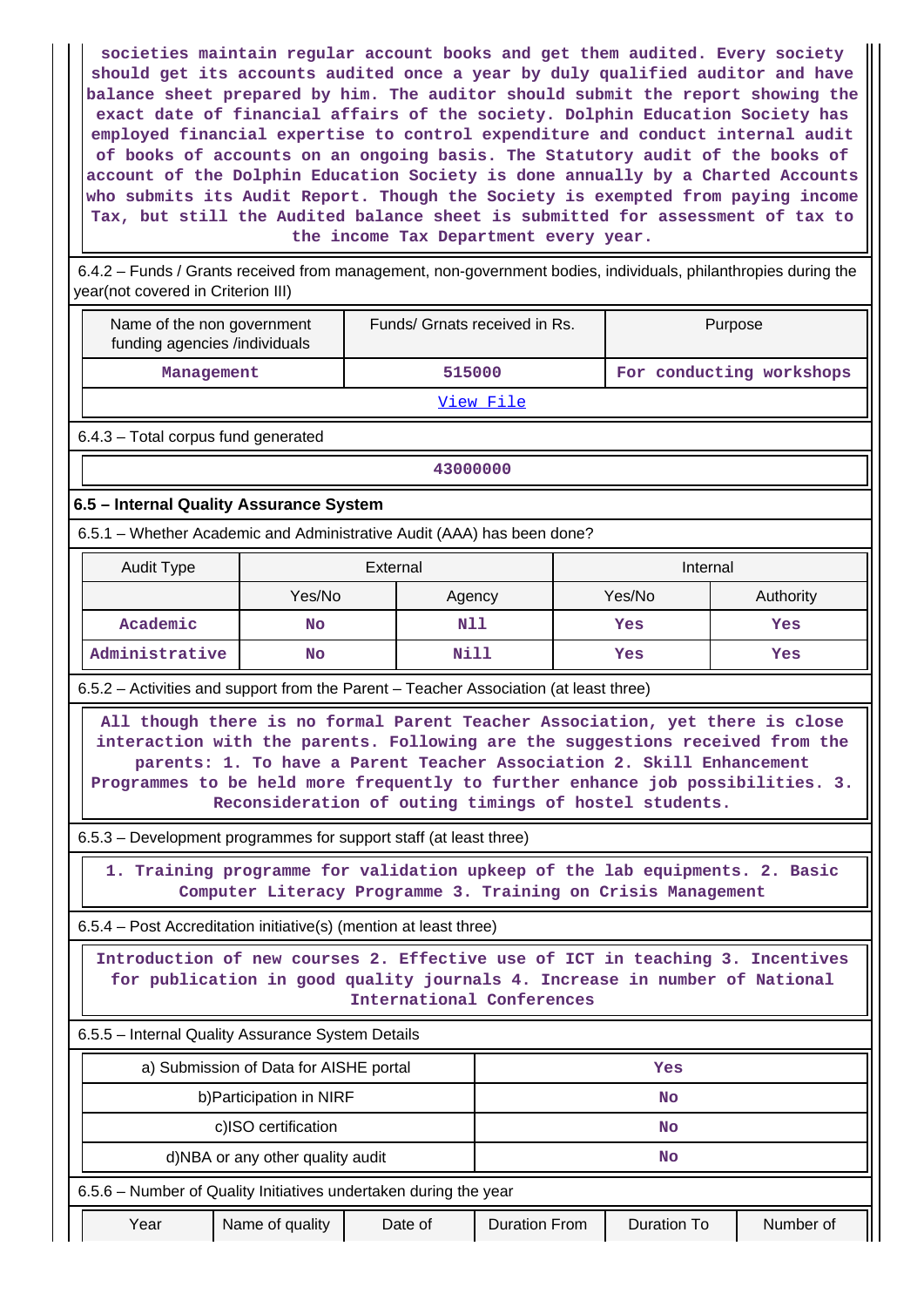|      | initiative by IQAC   conducting IQAC                                                                        |            |            |            | participants |  |  |
|------|-------------------------------------------------------------------------------------------------------------|------------|------------|------------|--------------|--|--|
| 2019 | Academic Adm<br>inistrative<br>Audit                                                                        | 02/09/2019 | 02/09/2019 | 04/09/2019 | 3            |  |  |
| 2019 | Faculty<br>Development<br>Pogramme on<br>Psychologica<br>1 Resources<br>for<br><b>Effective</b><br>Teaching | 25/05/2019 | 25/05/2019 | 25/05/2019 | 65           |  |  |
| 2019 | Staff<br>Development<br>Programme on<br><b>Basic</b><br>Computer<br>Literacy                                | 01/07/2019 | 01/07/2019 | 06/07/2019 | 15           |  |  |
| 2018 | Orientation<br>programme<br>for 1st year<br>students of<br>all streams                                      | 30/08/2018 | 30/08/2018 | 31/08/2018 | 2250         |  |  |
| 2018 | Faculty<br>Development<br>Programme on<br>Scientific<br>Writing<br>Skills                                   | 02/11/2018 | 02/11/2018 | 03/11/2018 | 52           |  |  |
| 2018 | Staff<br>Development<br>Training for<br>effective co<br>mmunication<br>and soft<br>skill                    | 10/09/2018 | 10/09/2018 | 12/09/2018 | 20           |  |  |
| 2018 | Staff<br>Development<br>Programme on<br>Validaion<br>and Upkeep<br>of lab<br>equipments                     | 15/12/2018 | 15/12/2018 | 15/12/2018 | 22           |  |  |
| 2018 | Seminar on<br>Women<br>Empowerment<br>Legal<br>Awareness                                                    | 06/07/2018 | 06/07/2018 | 06/07/2018 | 230          |  |  |
| 2018 | Personality<br>Development<br>Programe for<br>Students                                                      | 06/10/2018 | 06/10/2018 | 06/10/2018 | 49           |  |  |
|      |                                                                                                             |            | View File  |            |              |  |  |
|      |                                                                                                             |            |            |            |              |  |  |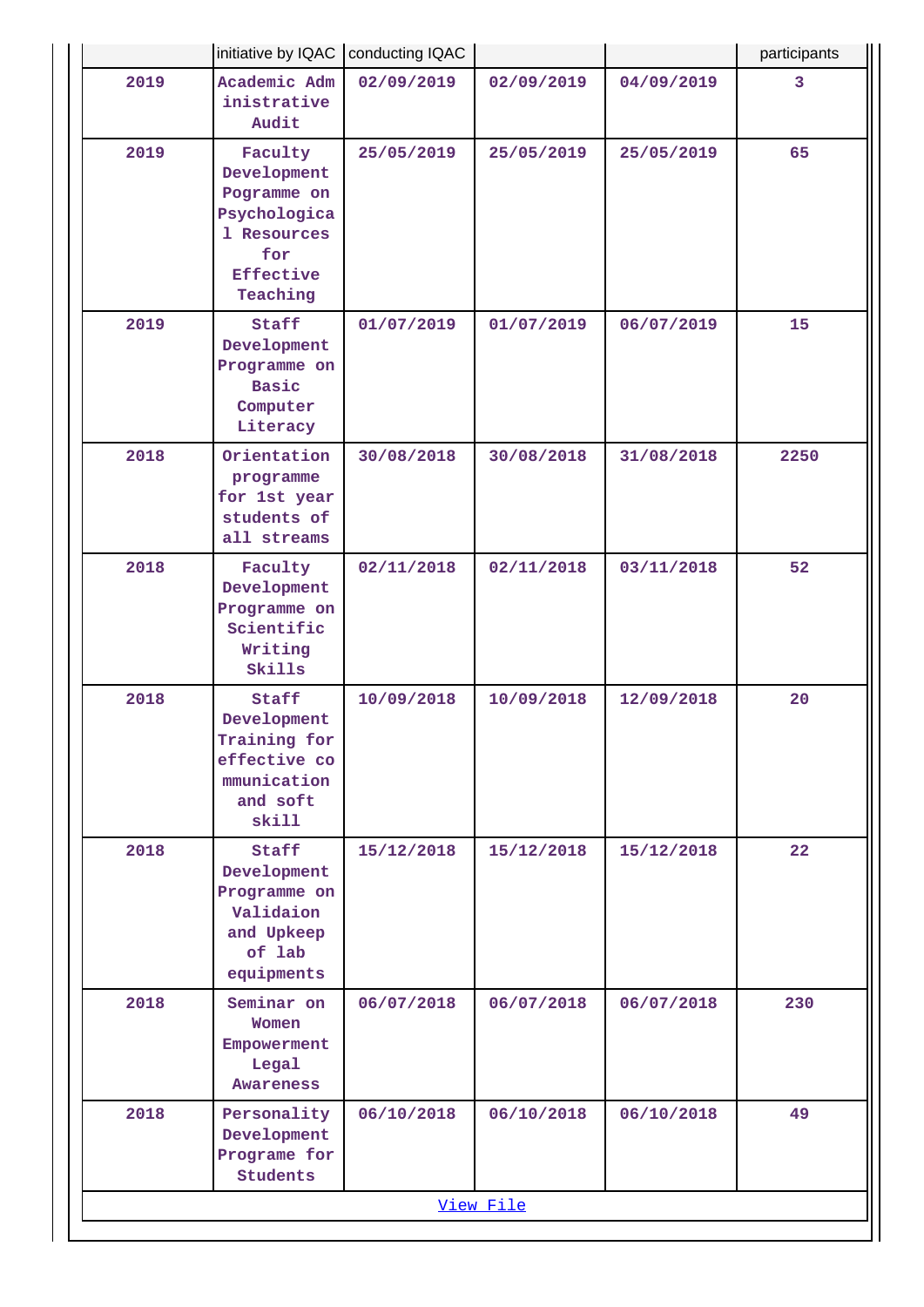# **CRITERION VII – INSTITUTIONAL VALUES AND BEST PRACTICES**

## **7.1 – Institutional Values and Social Responsibilities**

 7.1.1 – Gender Equity (Number of gender equity promotion programmes organized by the institution during the year)

| Title of the<br>programme                               | Period from | Period To  | <b>Number of Participants</b> |      |
|---------------------------------------------------------|-------------|------------|-------------------------------|------|
|                                                         |             |            | Female                        | Male |
| Women<br>Empowerment                                    | 27/04/2019  | 27/04/2019 | 95                            | 115  |
| Seminar on<br>Women<br>Empowerment &<br>Legal Awareness | 06/07/2018  | 06/07/2018 | 150                           | 80   |

7.1.2 – Environmental Consciousness and Sustainability/Alternate Energy initiatives such as:

Percentage of power requirement of the University met by the renewable energy sources

**80 perent Installation of Solar Panels Use of LCD bulbs**

## 7.1.3 – Differently abled (Divyangjan) friendliness

| Item facilities     | Yes/No | Number of beneficiaries |  |
|---------------------|--------|-------------------------|--|
| Physical facilities | Yes    |                         |  |
| Rest Rooms          | Yes    |                         |  |

## 7.1.4 – Inclusion and Situatedness

| Year                                                                                              | Number of<br>initiatives to<br>address<br>locational<br>advantages<br>and disadva<br>ntages | Number of<br>initiatives<br>taken to<br>engage with<br>and<br>contribute to<br>local<br>community | Date           | Duration | Name of<br>initiative                                                   | <b>Issues</b><br>addressed                                        | Number of<br>participating<br>students<br>and staff |
|---------------------------------------------------------------------------------------------------|---------------------------------------------------------------------------------------------|---------------------------------------------------------------------------------------------------|----------------|----------|-------------------------------------------------------------------------|-------------------------------------------------------------------|-----------------------------------------------------|
| 2019                                                                                              | 5                                                                                           | 1                                                                                                 | 02/02/201<br>9 | 4        | Krishi<br>Samwad                                                        | Local<br>issues<br>related<br>to Agricu<br>lture Hor<br>ticulture | 90                                                  |
| 2018                                                                                              | $\mathbf 0$                                                                                 | 1                                                                                                 | 01/08/201<br>8 | 180      | Maa Bala<br>Sundari<br>Mahila Pr<br>ashikshan<br>Kendra, S<br>uddhowala | Women emp<br>owerment                                             | 81                                                  |
| No file uploaded.                                                                                 |                                                                                             |                                                                                                   |                |          |                                                                         |                                                                   |                                                     |
| 7.1.5 - Human Values and Professional Ethics Code of conduct (handbooks) for various stakeholders |                                                                                             |                                                                                                   |                |          |                                                                         |                                                                   |                                                     |

| Title                                         | Date of publication | Follow up(max 100 words)                                                |  |
|-----------------------------------------------|---------------------|-------------------------------------------------------------------------|--|
| Handbook of Rules<br>Regulations for Students | 20/07/2019          | The newly admitted<br>students are handed over<br>Rules and Regulations |  |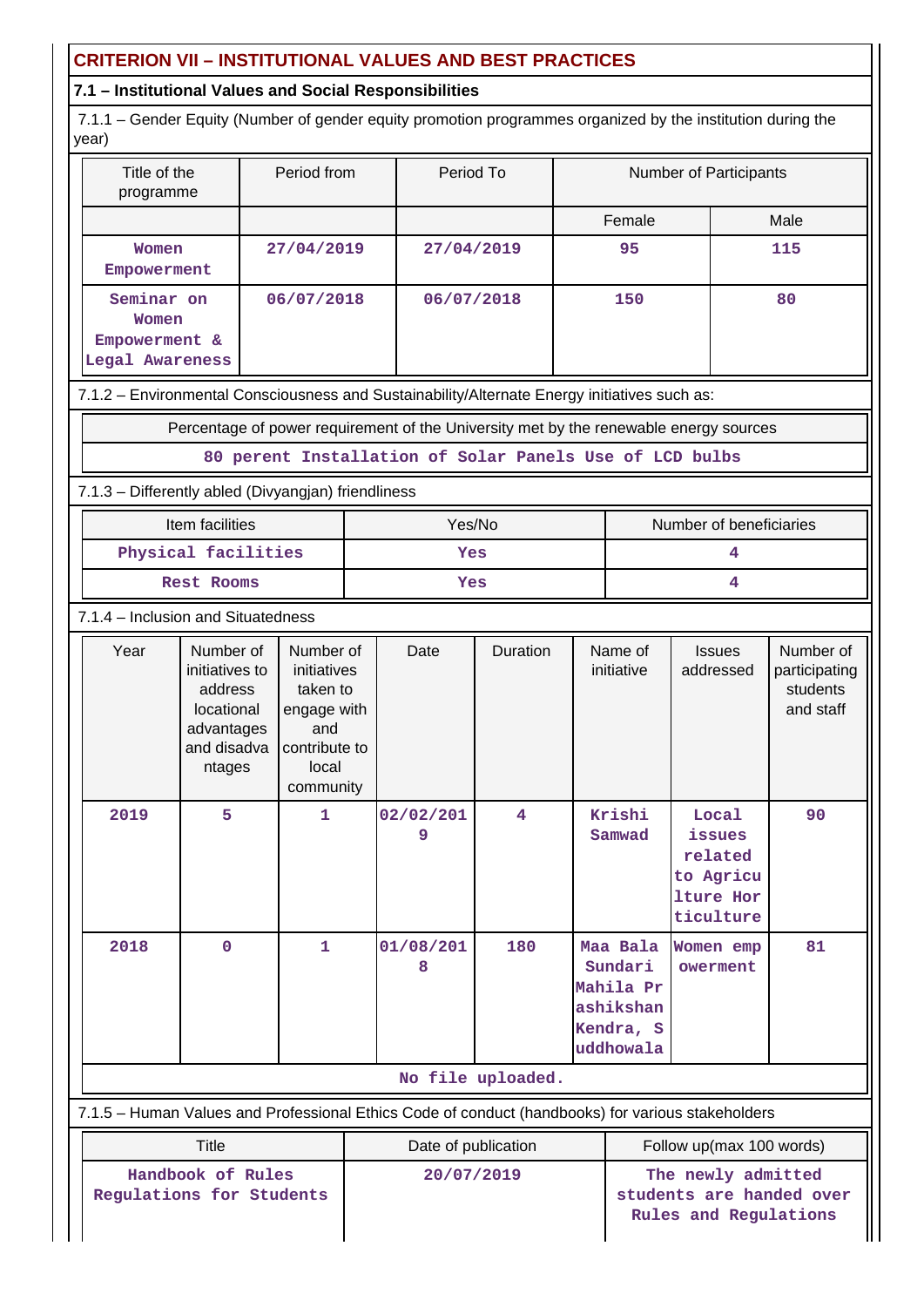|              |                                                                           |            |                                            |                                                                                                                                                                                                                                                                                                                                                                                                                            |                                                | Booklet which includes<br>Code of Conduct for them<br>on the day of the<br>reporting. They are<br>briefed up by the faculty<br>of their department on<br>that very day. The<br>students are instructed<br>to go though it well.<br>Orientation Programme is<br>carried out for them in<br>the first week, where<br>they are once again made<br>aware of the Code of<br>Conduct. During the<br>semester too, the faculty<br>and HOD interact with the<br>students both old and new<br>to ensure that it is<br>being followed. |  |
|--------------|---------------------------------------------------------------------------|------------|--------------------------------------------|----------------------------------------------------------------------------------------------------------------------------------------------------------------------------------------------------------------------------------------------------------------------------------------------------------------------------------------------------------------------------------------------------------------------------|------------------------------------------------|------------------------------------------------------------------------------------------------------------------------------------------------------------------------------------------------------------------------------------------------------------------------------------------------------------------------------------------------------------------------------------------------------------------------------------------------------------------------------------------------------------------------------|--|
|              | Code of Conduct For                                                       |            | 20/07/2019                                 |                                                                                                                                                                                                                                                                                                                                                                                                                            |                                                | On the day of the                                                                                                                                                                                                                                                                                                                                                                                                                                                                                                            |  |
|              | Faculty, DIBNS                                                            |            |                                            |                                                                                                                                                                                                                                                                                                                                                                                                                            |                                                | joining, the new faculty<br>is handed over the<br>booklet of Code of<br>Conduct for them. They<br>are briefed up by the<br>Principal. The concerned<br>HOD also makes the<br>faculty aware of the Code<br>of Conduct. Any<br>misconduct, if any,<br>brought to the notice of<br>Principal is dealt with<br>strictly.                                                                                                                                                                                                         |  |
|              | Code of Conduct For                                                       |            | 20/07/2019                                 |                                                                                                                                                                                                                                                                                                                                                                                                                            | On the day of the<br>joining, the new staff is |                                                                                                                                                                                                                                                                                                                                                                                                                                                                                                                              |  |
| Staff, DIBNS |                                                                           |            |                                            | handed over the booklet<br>of Code of Conduct for<br>them. They are briefed up<br>by the Additional<br>Director/ Joint Director.<br>The Admin Officer also<br>makes the staff aware of<br>the Code of Conduct.<br>Times to time meetings<br>are convened by the<br>designated authorities to<br>keep a watch on the same.<br>Any misconduct, if any,<br>brought to the notice of<br>authorities is dealt with<br>strictly. |                                                |                                                                                                                                                                                                                                                                                                                                                                                                                                                                                                                              |  |
|              | 7.1.6 - Activities conducted for promotion of universal Values and Ethics |            |                                            |                                                                                                                                                                                                                                                                                                                                                                                                                            |                                                |                                                                                                                                                                                                                                                                                                                                                                                                                                                                                                                              |  |
|              | Activity                                                                  |            | <b>Duration From</b><br><b>Duration To</b> |                                                                                                                                                                                                                                                                                                                                                                                                                            |                                                | Number of participants                                                                                                                                                                                                                                                                                                                                                                                                                                                                                                       |  |
|              | <b>Blood Donation Camp</b>                                                | 01/10/2018 |                                            | 01/10/2018                                                                                                                                                                                                                                                                                                                                                                                                                 | 42                                             |                                                                                                                                                                                                                                                                                                                                                                                                                                                                                                                              |  |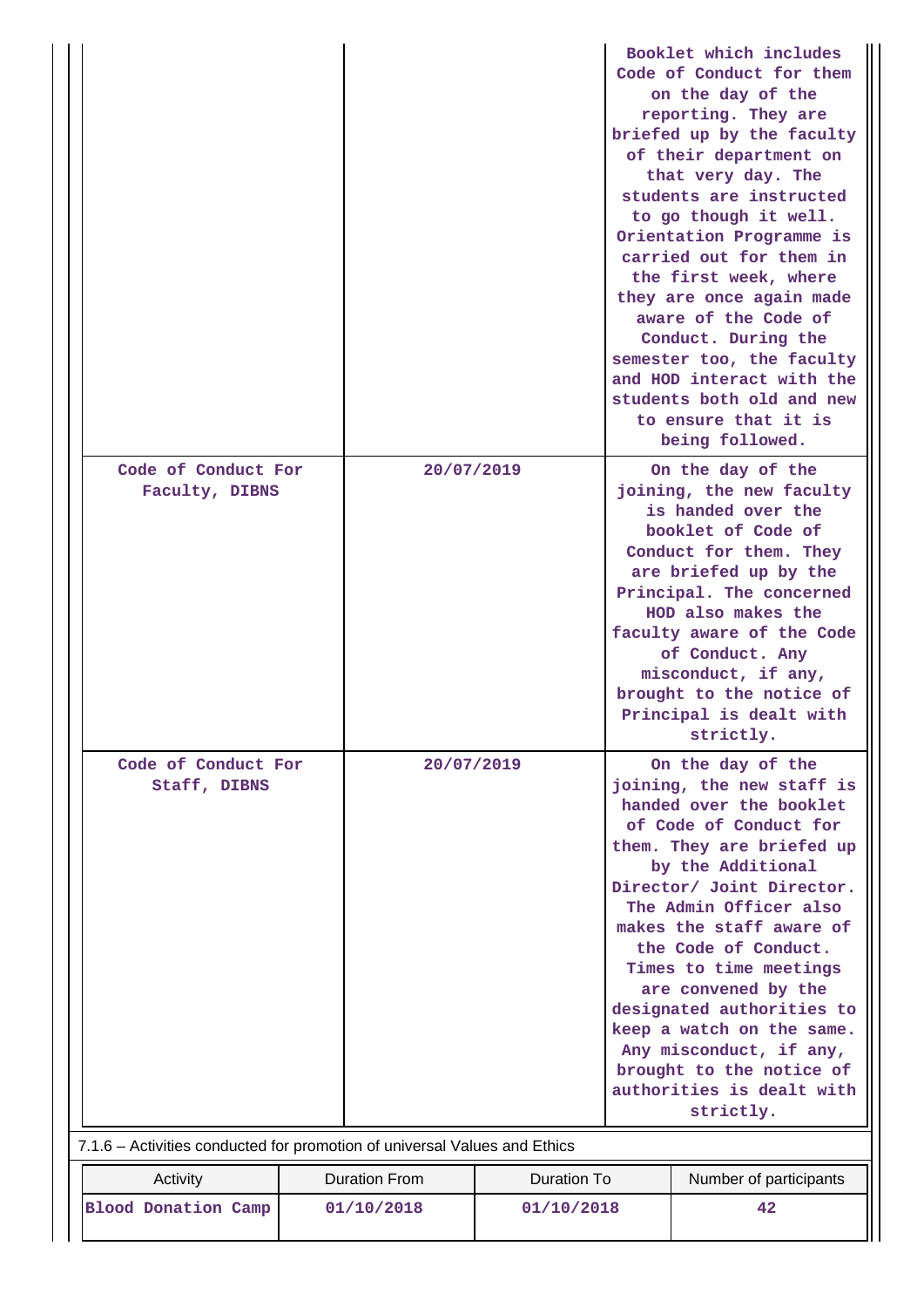| <b>Blood Donation Camp</b>                                                                   | 27/11/2018 | 27/11/2018 | 151 |  |  |
|----------------------------------------------------------------------------------------------|------------|------------|-----|--|--|
| Blood Donation Camp                                                                          | 09/05/2019 | 09/05/2019 | 40  |  |  |
| Environment Day                                                                              | 05/06/2019 | 05/06/2019 | 50  |  |  |
| Wildlife Week                                                                                | 01/10/2018 | 07/10/2018 | 350 |  |  |
| Himalayan Day                                                                                | 09/09/2018 | 09/09/2018 | 60  |  |  |
| No file uploaded.                                                                            |            |            |     |  |  |
| 7.1.7 – Initiatives taken by the institution to make the campus eco-friendly (at least five) |            |            |     |  |  |

 **1. Installation of solar panels 2. LED bulbs in classrooms, hostels labs 3. ERP and computerized system to minimize the use of paper and reuse of one sided printed paper. 4. Saplings presented to guests instead of bouquets 5. Jute folders is given in conferences/ workshops to the participants instead of the plastic one 6. Replaced one time use plastic water bottles with reusable metallic water bottle to prevent wastage of water**

#### **7.2 – Best Practices**

#### 7.2.1 – Describe at least two institutional best practices

 **1. The Institute is located in rural area. There is scarcity of medical facilities in the adjoining villages.The Department of Physiotherapy and Pathology organizes Physiotherapy and Medical Health Camps in the adjoining areas regularly, wherein free of cost Physiotherapy services are provided to the local residents. The Pathological tests too are conducted at concessional rates. The Institute runs a free OPD for the residents of nearby areas. The routine Pathological tests are also conducted at concessional rates in the Pathology lab Maa Bala Sundari Diagnostic Lab being run by the Institute. The Institute has a tie up with Dr. Lal Path Labs. Specialized tests are referred there and conducted by them at concessional rates. The Institute also owns an Ambulance, which is made available to the village people as per need. Hence the emergent medical assistance of the nearby rural residents is being proved by the Institute. Apart from this, the students of the Institute spread awareness about hygiene, cleanliness and other relevant social issues by visiting the local government schools and interacting with the students and convey the message through Nukkad Nataks, songs, poems etc. These local students are explaine the importance of imbibing these values in their lives and also motivated to influence their family members to adapt the basis hygiene in their day to day lives. With an aim to empower women of the rural area, The institute is running a training institute to create avenues for self employment. Training in stitching, embroidery, handicrafts, computer, beauty parlour. 2. The students from the Dept. of Forestry develop a nursery as part of their curriculum. The saplings so prepared are distributed free of cost to the local residents, NGOs, village Panchayats for plantation within the city and nearby areas. Almost 2500 saplings of medicinal and timber plants were distributed along with an oath letter to protect and take care of these plants. The students and faculty members also provide guidance about taking care of the saplings. The Institute is committed to spread awareness for climate change and concern for protecting the environment.**

 Upload details of two best practices successfully implemented by the institution as per NAAC format in your institution website, provide the link

<https://www.dolphininstitute.in/best-practises/>

## **7.3 – Institutional Distinctiveness**

 7.3.1 – Provide the details of the performance of the institution in one area distinctive to its vision, priority and thrust in not more than 500 words